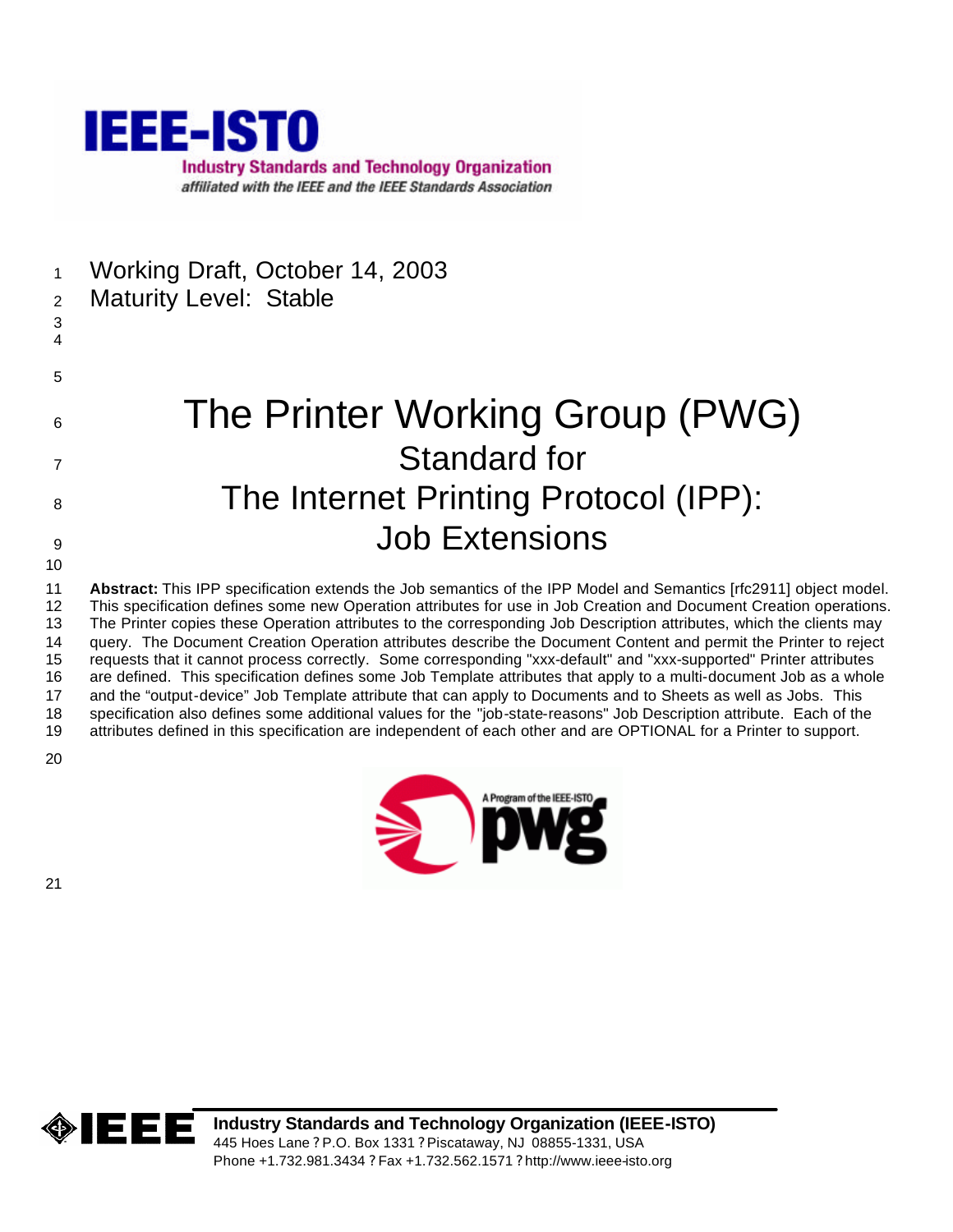| 22       |                                                                                                                                                                                                                    |
|----------|--------------------------------------------------------------------------------------------------------------------------------------------------------------------------------------------------------------------|
| 23       | Working Draft, October 14, 2003                                                                                                                                                                                    |
| 24       | The Printer Working Group (PWG)                                                                                                                                                                                    |
| 25       | Standard for                                                                                                                                                                                                       |
| 26       | The Internet Printing Protocol (IPP):                                                                                                                                                                              |
| 27       | <b>Job Extensions</b>                                                                                                                                                                                              |
| 28       |                                                                                                                                                                                                                    |
| 29       |                                                                                                                                                                                                                    |
| 30       | This version of the PWG Proposed Standard is available electronically at:                                                                                                                                          |
| 31       |                                                                                                                                                                                                                    |
| 32       | ftp://ftp.pwg.org/pub/pwg/ipp/new_JOBX/wd-ippjobx10-20031014.pdf, .doc, .rtf                                                                                                                                       |
| 33       | This document is a Working Draft for an IEEE-ISTO PWG Candidate Standard. For a definition of a "PWG                                                                                                               |
| 34<br>っに | Candidate Standard" and its transition to a "PWG Standard", see: ftp://ftp.pwg.org/pub/pwg/general/pwg-<br>process adt, After approval by the DWC (by a Last Call) to transition a DWC Working Draft to a DWC Canc |

35 process.pdf. After approval by the PWG (by a Last Call) to transition a PWG Working Draft to a PWG Candidate

36 Standard, the resulting PWG Candidate Standard will be available electronically at: ftp://ftp.pwg.org/pub/pwg/cs/.<br>37 After approval by the PWG (by a Last Call) to transition a PWG Candidate Standard to a PWG Standard, After approval by the PWG (by a Last Call) to transition a PWG Candidate Standard to a PWG Standard, the

38 resulting PWG Standard will be available electronically at: ftp://ftp.pwg.org/pub/pwg/standards/.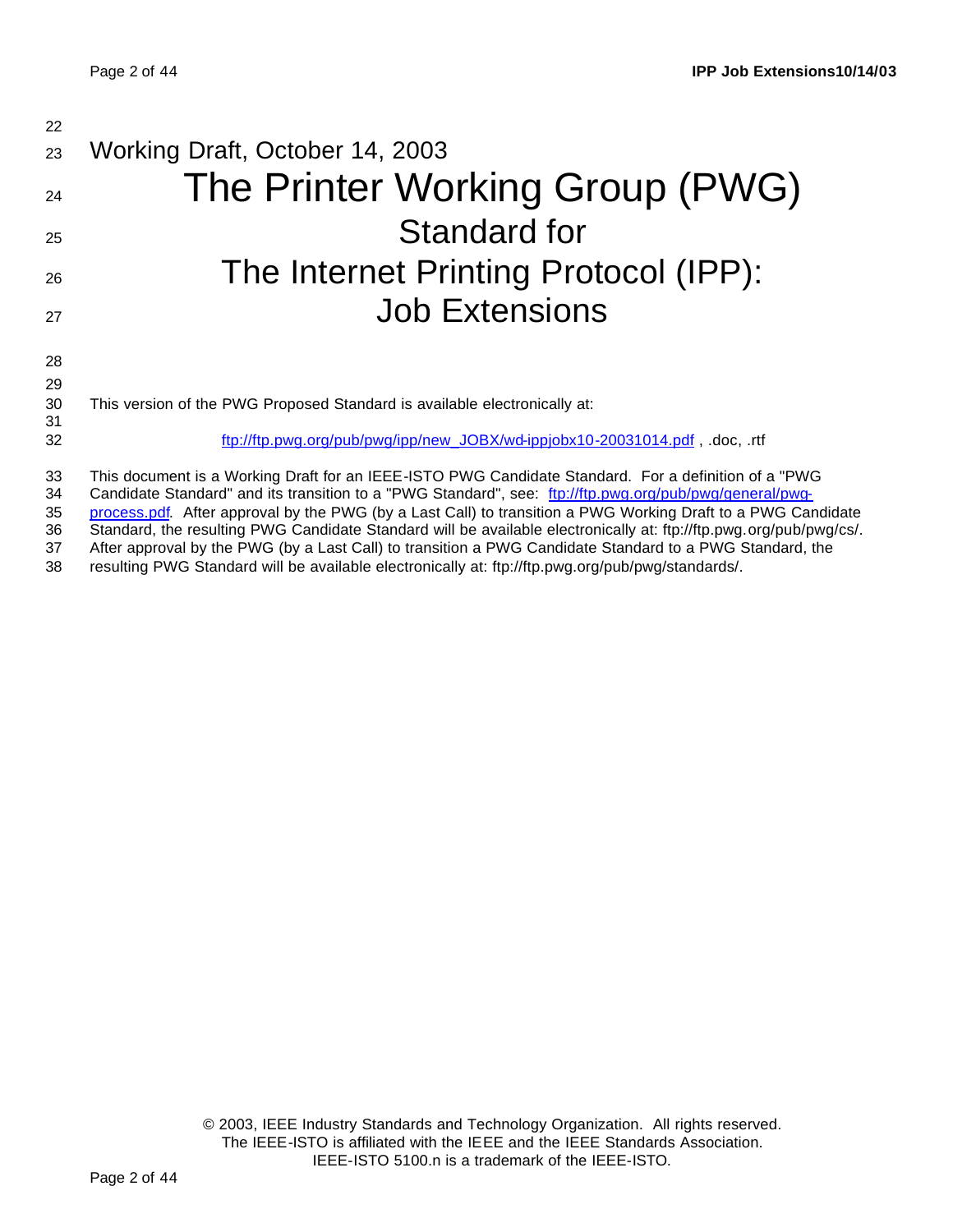#### **Copyright (C) 2003, IEEE ISTO. All rights reserved.**

This document may be copied and furnished to others, and derivative works that comment on, or otherwise explain it

or assist in its implementation may be prepared, copied, published and distributed, in whole or in part, without

restriction of any kind, provided that the above copyright notice, this paragraph and the title of the Document as

referenced below are included on all such copies and derivative works. However, this document itself may not be

modified in any way, such as by removing the copyright notice or references to the IEEE-ISTO and the Printer

Working Group, a program of the IEEE-ISTO.

 Title: The Printer Working Group Standard for the Internet Printing Protocol (IPP): Job and Document Operation extensions

 The IEEE-ISTO and the Printer Working Group DISCLAIM ANY AND ALL WARRANTIES, WHETHER EXPRESS OR IMPLIED INCLUDING (WITHOUT LIMITATION) ANY IMPLIED WARRANTIES OF MERCHANTABILITY OR FITNESS FOR A PARTICULAR PURPOSE.

 The Printer Working Group, a program of the IEEE-ISTO, reserves the right to make changes to the document without further notice. The document may be updated, replaced or made obsolete by other documents at any time.

 The IEEE-ISTO takes no position regarding the validity or scope of any intellectual property or other rights that might be claimed to pertain to the implementation or use of the technology described in this document or the extent to which any license under such rights might or might not be available; neither does it represent that it has made any effort to identify any such rights.

 The IEEE-ISTO invites any interested party to bring to its attention any copyrights, patents, or patent applications, or other proprietary rights which may cover technology that may be required to implement the contents of this document. The IEEE-ISTO and its programs shall not be responsible for identifying patents for which a license may be required by a document and/or IEEE-ISTO Industry Group Standard or for conducting inquiries into the legal validity or scope of those patents that are brought to its attention. Inquiries may be submitted to the IEEE-ISTO by e-mail at:

#### ieee-isto@ieee.org.

 The Printer Working Group acknowledges that the IEEE-ISTO (acting itself or through its designees) is, and shall at all times, be the sole entity that may authorize the use of certification marks, trademarks, or other special designations to indicate compliance with these materials.

 Use of this document is wholly voluntary. The existence of this document does not imply that there are no other ways to produce, test, measure, purchase, market, or provide other goods and services related to its scope.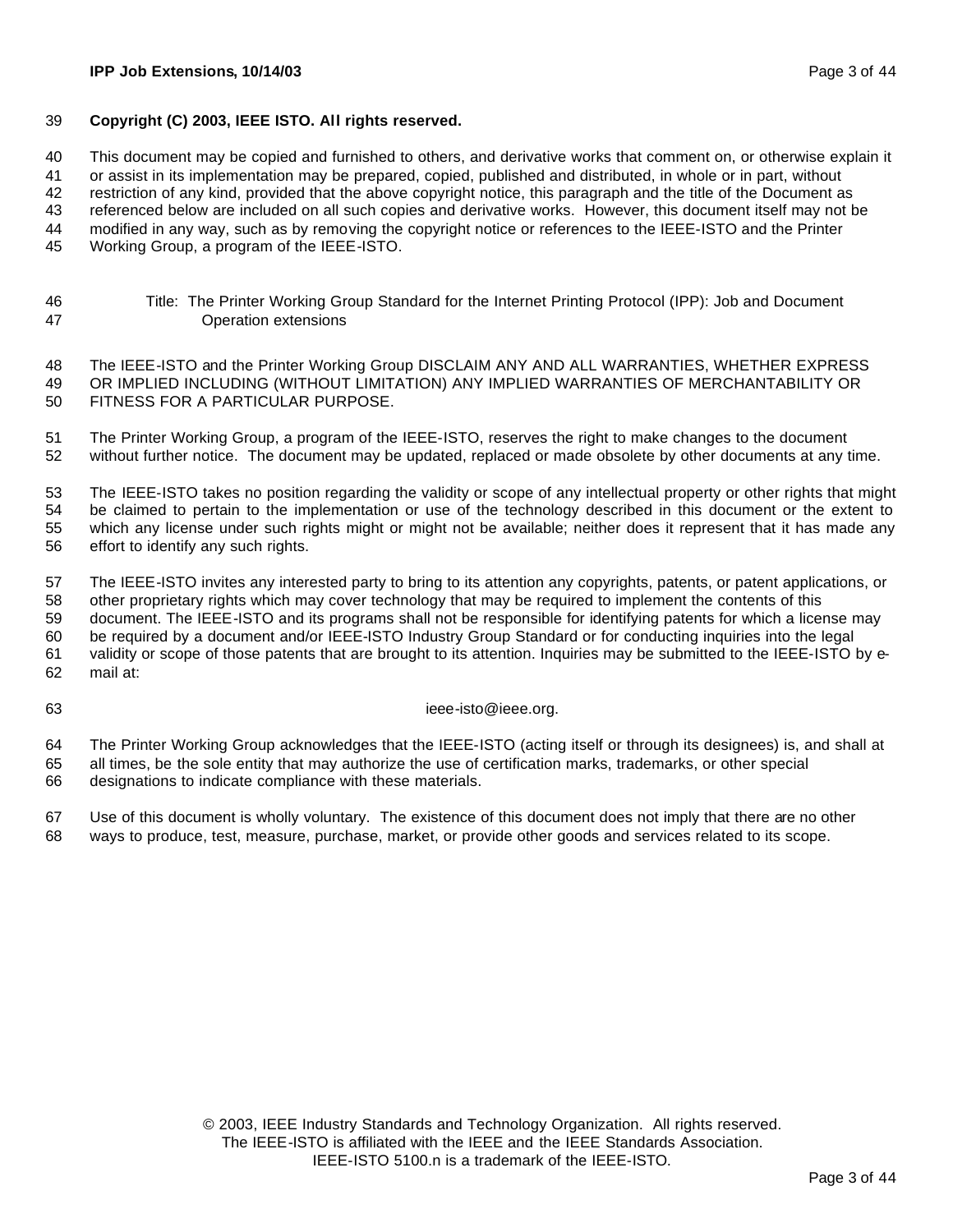### **About the IEEE-ISTO**

 The IEEE-ISTO is a not-for-profit corporation offering industry groups an innovative and flexible operational forum and support services. The IEEE-ISTO provides a forum not only to develop standards, but also to facilitate activities that support the implementation and acceptance of standards in the marketplace. The organization is affiliated with the IEEE (http://www.ieee.org/) and the IEEE Standards Association (http://standards.ieee.org/). 

For additional information regarding the IEEE-ISTO and its industry programs visit http://www.ieee-isto.org.

 

### **About the IEEE-ISTO PWG**

 The Printer Working Group (or PWG) is a Program of the IEEE Industry Standards and Technology Organization (ISTO) with member organizations including printer manufacturers, print server developers, operating system providers, network operating systems providers, network connectivity vendors, and print management application developers. The group is chartered to make printers and the applications and operating systems supporting them work together better. All references to the PWG in this document implicitly mean "The Printer Working Group, a Program of the IEEE ISTO." In order to meet this objective, the PWG will document the results of their work as open standards that define print related protocols, interfaces, procedures and conventions. Printer manufacturers and vendors of printer related software will benefit from the interoperability provided by voluntary conformance to these standards.

In general, a PWG standard is a specification that is stable, well understood, and is technically competent, has

- multiple, independent and interoperable implementations with substantial operational experience, and enjoys significant public support.
- For additional information regarding the Printer Working Group visit: http://www.pwg.org
- 

#### **Contact information:**

- IPP Web Page: http://www.pwg.org/ipp/
- **IPP Mailing List: ipp@pwg.org**
- To subscribe to the ipp mailing list, send the following email:
- 99 1) send it to majordomo@pwg.org
- 2) leave the subject line blank
- 101 3) put the following two lines in the message body:
- subscribe ipp
- end

 Implementers of this specification are encouraged to join the IPP Mailing List in order to participate in any discussions of clarifications or review of registration proposals for additional names. Requests for additional extensions, for inclusion in this specification, should be sent to the IPP Mailing list for consideration. In order to reduce spam the mailing list rejects mail from non-subscribers, so you must subscribe to the mailing list in order to 108 send a question or comment to the mailing list.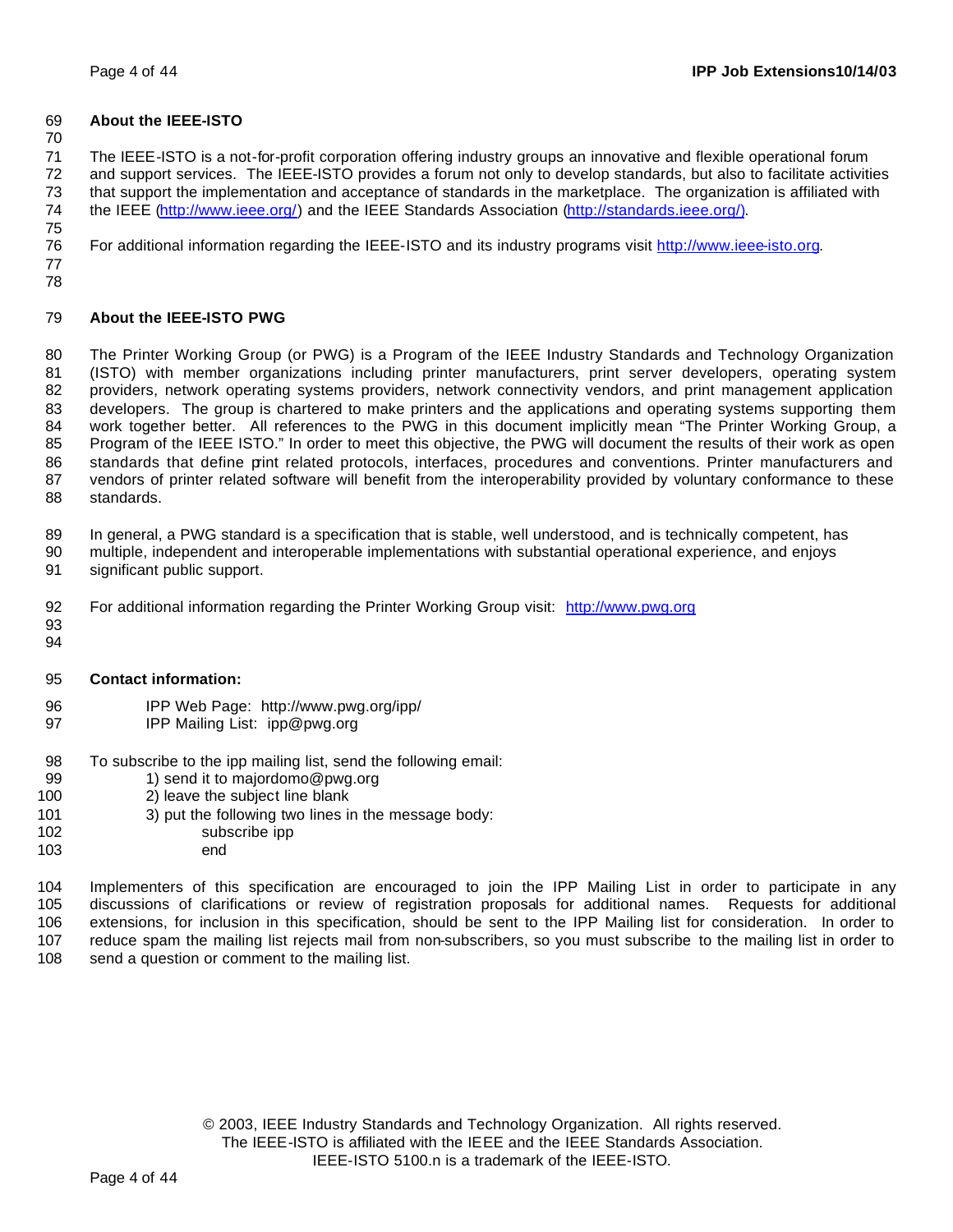| 109        |   | <b>Contents</b>                                                                                              |          |
|------------|---|--------------------------------------------------------------------------------------------------------------|----------|
| 110        | 1 | Introduction and Summary                                                                                     | 8        |
| 111        |   |                                                                                                              |          |
| 112        | 2 | Terminology                                                                                                  | 9        |
| 113        |   |                                                                                                              |          |
| 114        |   |                                                                                                              |          |
| 115        | 3 | Operation Attributes for Job Creation and Document Creation operations                                       | 10       |
| 116        |   |                                                                                                              |          |
| 117        |   |                                                                                                              |          |
| 118        |   | 3.1.1.1 Why there are no "ipp-attribute-fidelity-default" and "ipp-attribute-fidelity-supported" attributes  | 13       |
| 119        |   |                                                                                                              |          |
| 120        |   | 3.1.2.1 Why there are no "job-mandatory-attributes-default" and "job-mandatory-attributes-supported" Printer |          |
| 121        |   | <b>Description attributes</b>                                                                                | 14       |
| 122        |   |                                                                                                              |          |
| 123        |   |                                                                                                              |          |
| 124        |   |                                                                                                              |          |
| 125        |   |                                                                                                              |          |
| 126        |   |                                                                                                              |          |
| 127        |   |                                                                                                              |          |
| 128        |   | 3.2.5.1 document-source-application-name (name(MAX))                                                         | 18       |
| 129        |   | 3.2.5.2 document-source-application-version (text(127))                                                      | 18       |
| 130        |   | 3.2.5.3 document-source-os-name (name(40))                                                                   | 18       |
| 131        |   | 3.2.5.4 document-source-os-version (text(40))                                                                | 18       |
| 132        |   | 3.2.5.5 document-format (mimeMediaType)                                                                      | 19       |
| 133        |   | 3.2.5.6 document-format-device-id (text(127))                                                                | 19       |
| 134<br>135 |   | 3.2.5.7 document-format-version (text(127))<br>3.2.5.8 document-natural-language (1setOf naturalLanguage)    | 19<br>19 |
| 136        |   |                                                                                                              |          |
| 137        |   | 3.2.6.1 Why no "document-format-version-default"                                                             | 20       |
| 138        |   |                                                                                                              |          |
| 139        |   |                                                                                                              |          |
| 140        |   |                                                                                                              |          |
| 141        | 4 | Job Template attributes                                                                                      | 21       |
| 142        |   |                                                                                                              |          |
| 143        |   |                                                                                                              |          |
| 144        |   | 4.1.1.1 job-copies-default (integer(1:MAX))                                                                  | 23       |
| 145        |   | 4.1.1.2 job-copies-supported (rangeOfInteger(1:MAX))                                                         | 23       |
| 146        |   | 4.1.1.3 job-copies-actual (1setof Integer(1:MAX))                                                            | 23       |
| 147<br>148 |   |                                                                                                              | .23      |
| 149        |   | 4.1.2.1 job-cover-back-default (collection)<br>4.1.2.2 job-cover-back-supported (1setOf type2 keyword)       | 23<br>23 |
| 150        |   | 4.1.2.3 job-cover-back-actual (1setOf collection)                                                            | 23       |
| 151        |   |                                                                                                              | .23      |
| 152        |   | 4.1.3.1 job-cover-front-default (collection)                                                                 | 24       |
| 153        |   | 4.1.3.2 job-cover-front-supported (1setOf type2 keyword)                                                     | 24       |
| 154        |   | 4.1.3.3 job-cover-front-actual (1setOf collection)                                                           | 24       |
| 155        |   |                                                                                                              | .24      |
| 156        |   | 4.1.4.1 job-finishings-default (1setOf type2 enum)                                                           | 24       |
| 157        |   | 4.1.4.2 job-finishings-ready (1setOf type2 enum)                                                             | 24       |

© 2003, IEEE Industry Standards and Technology Organization. All rights reserved.

The IEEE-ISTO is affiliated with the IEEE and the IEEE Standards Association.

IEEE-ISTO 5100.n is a trademark of the IEEE-ISTO.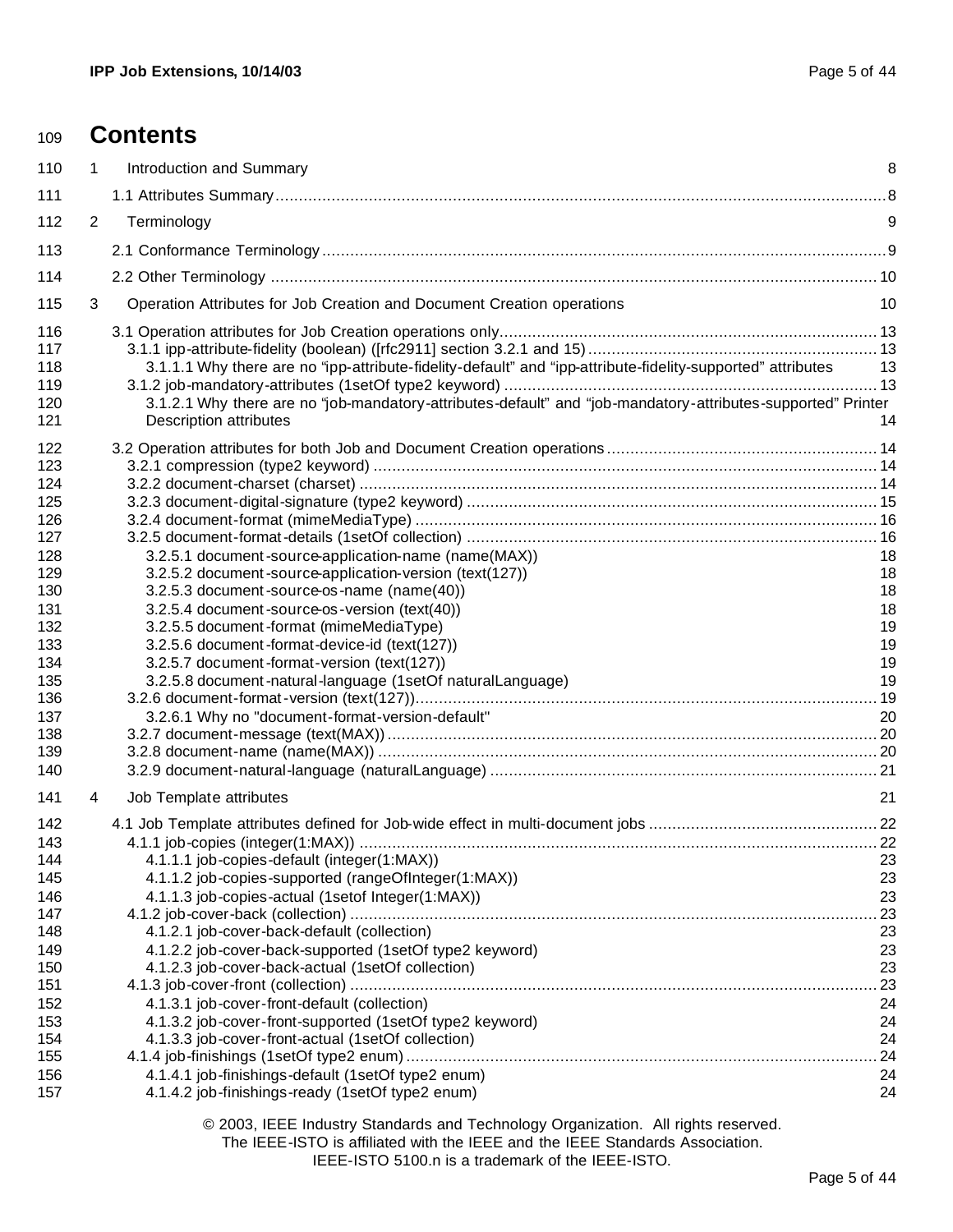| 158<br>159<br>160 |   | 4.1.4.3 job-finishings-supported (1setOf type2 enum)<br>4.1.4.4 job-finishings-actual (1setOf type2 enum) | 24<br>24<br>24 |
|-------------------|---|-----------------------------------------------------------------------------------------------------------|----------------|
| 161               |   | 4.1.5.1 job-finishings-col-default (collection)                                                           | 25             |
| 162               |   | 4.1.5.2 job-finishings-col-ready (collection)                                                             | 25             |
| 163               |   | 4.1.5.3 job-finishings-col-supported (1setOf type2 keyword)                                               | 25             |
| 164               |   | 4.1.5.4 job-finishings-col-actual (1setOf collection)                                                     | 25             |
| 165<br>166        |   |                                                                                                           |                |
| 167               |   | 4.2.1.1 Why there is no output-device-default                                                             | 25             |
| 168               |   | 4.2.1.2 output-device-supported (1setOf name(127))                                                        | 26             |
| 169               |   | 4.2.1.3 output-device-actual (1setOf name(127))                                                           | 26<br>.26      |
| 170<br>171        |   | 4.2.2.1 print-content-optimize-default (type2 keyword)                                                    | 26             |
| 172               |   | 4.2.2.2 print-content-optimize-supported(1setOf type2 keyword)                                            | 26             |
| 173               |   | 4.2.2.3 print-content-optimize-actual (1setOf type2 keyword)                                              | 26             |
| 174               | 5 | Job Description attributes                                                                                | 27             |
| 175               |   |                                                                                                           |                |
| 176<br>177        |   |                                                                                                           |                |
| 178               |   |                                                                                                           |                |
| 179               |   |                                                                                                           |                |
| 180               |   |                                                                                                           |                |
| 181               |   |                                                                                                           |                |
| 182<br>183        |   |                                                                                                           |                |
| 184               |   |                                                                                                           |                |
| 185               |   |                                                                                                           |                |
| 186<br>187        |   |                                                                                                           |                |
| 188               |   |                                                                                                           |                |
| 189               |   |                                                                                                           |                |
| 190               | 6 | New values to existing attributes                                                                         | 30             |
| 191               |   |                                                                                                           |                |
| 192               |   |                                                                                                           |                |
| 193               | 7 | New Printer Description attributes                                                                        | 31             |
| 194               |   |                                                                                                           |                |
| 195               |   |                                                                                                           |                |
| 196               |   |                                                                                                           |                |
| 197               |   |                                                                                                           |                |
| 198               |   |                                                                                                           |                |
| 199               |   |                                                                                                           |                |
| 200               |   |                                                                                                           |                |
| 201               |   |                                                                                                           |                |
| 202               |   |                                                                                                           |                |
| 203               |   |                                                                                                           |                |
|                   |   | @ 2003. IEEE Industry Standards and Technology Organization. All rights reserved                          |                |

### © 2003, IEEE Industry Standards and Technology Organization. All rights reserved. The IEEE-ISTO is affiliated with the IEEE and the IEEE Standards Association.

IEEE-ISTO 5100.n is a trademark of the IEEE-ISTO.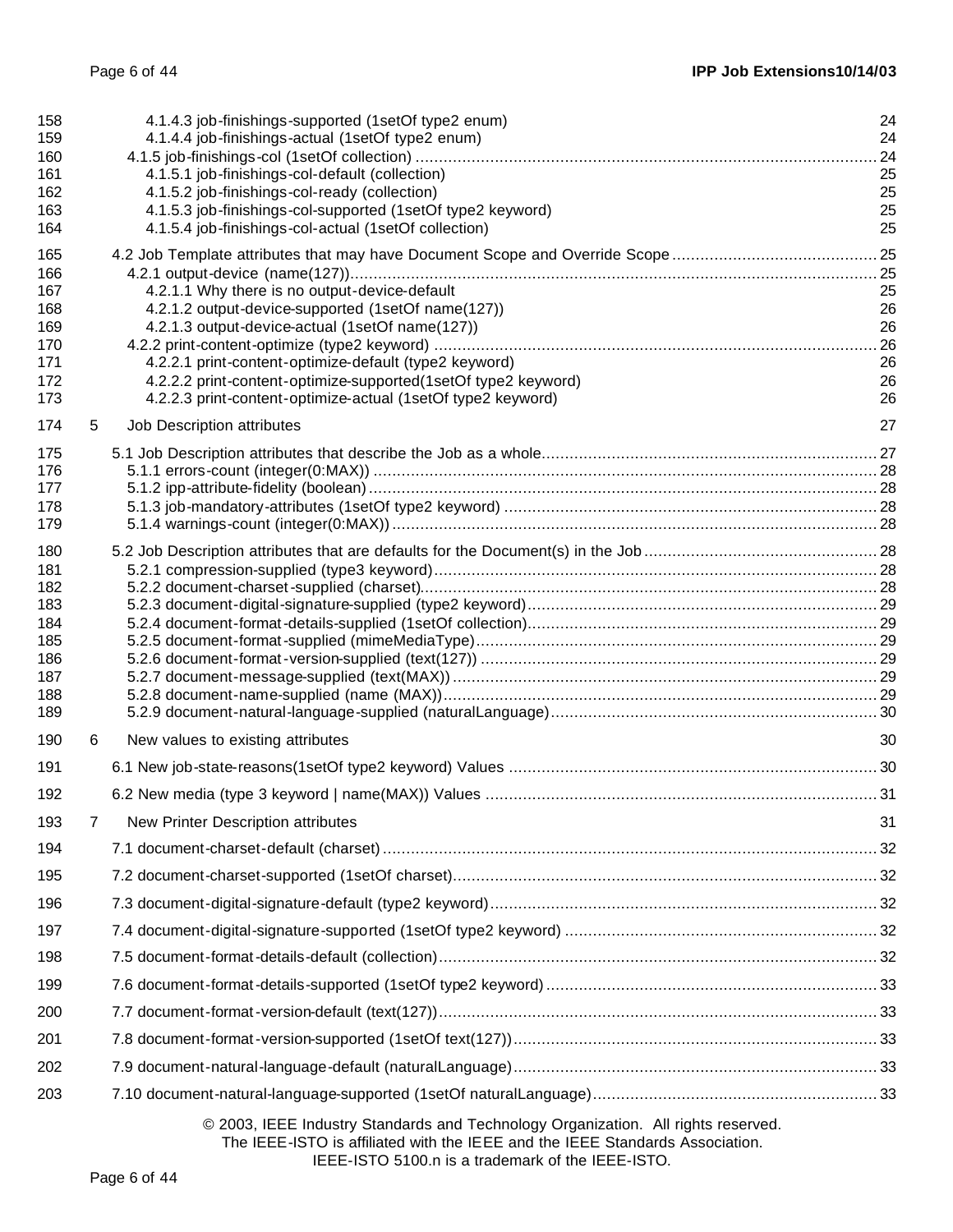| 204        | 8  | Status codes                                                                                                                              | 34 |
|------------|----|-------------------------------------------------------------------------------------------------------------------------------------------|----|
| 205        |    |                                                                                                                                           |    |
| 206        |    |                                                                                                                                           |    |
| 207        | 9  | Override Scope of Attributes                                                                                                              | 34 |
| 208        |    |                                                                                                                                           |    |
| 209        |    |                                                                                                                                           |    |
| 210        | 10 | <b>Conformance Requirements</b>                                                                                                           | 35 |
| 211        |    |                                                                                                                                           |    |
| 212        |    |                                                                                                                                           |    |
| 213        | 11 | Normative References                                                                                                                      | 36 |
| 214        | 12 | <b>Informative References</b>                                                                                                             | 37 |
| 215        | 13 | <b>IANA Considerations</b>                                                                                                                | 38 |
| 216        |    |                                                                                                                                           |    |
| 217        |    |                                                                                                                                           |    |
| 218        |    |                                                                                                                                           |    |
| 219        | 14 | Internationalization Considerations                                                                                                       | 42 |
| 220        | 15 | <b>Security Considerations</b>                                                                                                            | 42 |
| 221        | 16 | Contributors                                                                                                                              | 42 |
| 222        | 17 | Author's Address                                                                                                                          | 42 |
| 223<br>224 | 18 | Annex A: Additional requirements for a revision of the PWG IEEE/ISTO 5101.1 Candidate Standard<br>[pwg5101.1] to add the new 'choice_xxx' | 43 |
| 225        | 19 | Annex B: Change Log (informative - to be removed before publication)                                                                      | 43 |
| 226        |    |                                                                                                                                           |    |

# **Table of Tables**

| 228 |  |
|-----|--|
| 229 |  |
| 230 |  |
| 231 |  |
| 232 |  |
| 233 |  |
| 234 |  |
| 235 |  |
| 236 |  |
| 237 |  |
| 238 |  |
| 239 |  |
| 240 |  |
| 241 |  |

© 2003, IEEE Industry Standards and Technology Organization. All rights reserved. The IEEE-ISTO is affiliated with the IEEE and the IEEE Standards Association. IEEE-ISTO 5100.n is a trademark of the IEEE-ISTO.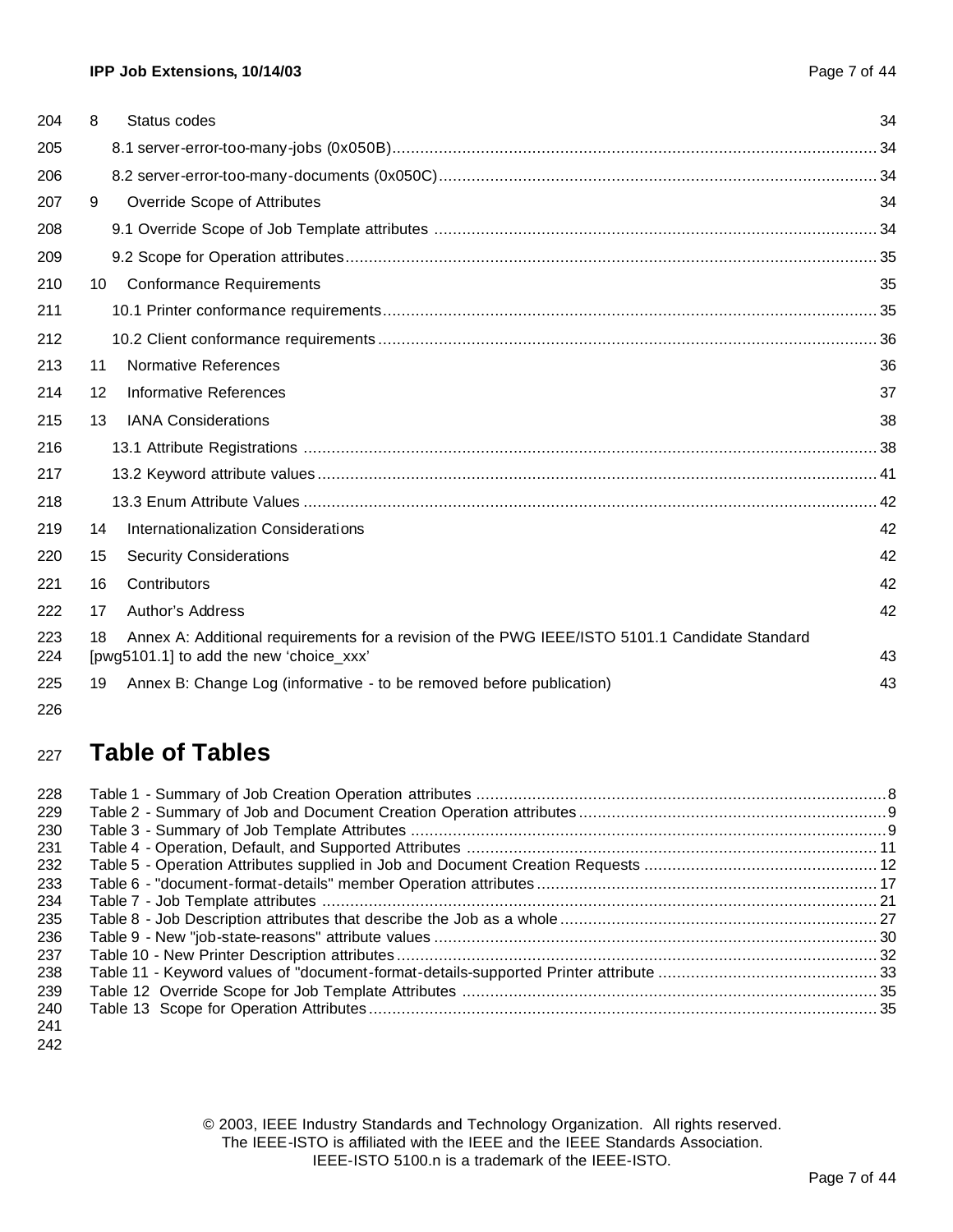## **1 Introduction and Summary**

 This IPP specification is an assortment of attributes and values that extend the Job semantics of the IPP Model and Semantics [rfc2911]. This specification defines some new Operation attributes for use in Job Creation and Document Creation operations. The Printer copies these Operation attributes to the corresponding Job Description attributes, which the clients may query. The Document Creation Operation attributes describe the Document Content and permit the Printer to reject requests that it cannot process correctly. Some corresponding "xxx-default" and "xxx- supported" Printer attributes are defined. This specification defines some Job Template attributes that apply to a multi-document Job as a whole; their names start with "job-" to indicate their job-wide scope. This specification defines the "output-device" Job Template attribute that can apply to Documents and to Sheets as well as Jobs This specification also defines some additional values for the "job-state-reasons" Job Description attribute. Each of the attributes defined in this specification are independent of each other and are OPTIONAL for a Printer to support.

 This specification is an IPP extension referenced by the PWG Semantic Model [pwg-sm]. The purpose for these extensions is so that the print industry can have a common semantic specification for use in IPP, the PWG Semantic Model [pwg-sm], the PWG Print Service Interface (PSI) project [pwg-psi], the PWG IPP Fax (IPPFAX) project [ippfax], and the Free Standards Group Job Ticket API [fsg-jt].

## **1.1 Attributes Summary**

 Table 1 summarizes the Operation attributes defined in this specification for use with Job Creation operations. The Printer copies these Operation attributes to corresponding Job Description attributes defined in this specification.

#### **Table 1 - Summary of Job Creation Operation attributes**

| Operation attribute                                | Printer<br>support | Description                                                                                                                                                                                                                      |
|----------------------------------------------------|--------------------|----------------------------------------------------------------------------------------------------------------------------------------------------------------------------------------------------------------------------------|
| ipp-attribute-fidelity (boolean)                   | MUST               | Allows the client to control whether or not the Printer MUST<br>support all Job Template attributes supplied in Job Creation<br>operation, else the Printer MUST reject the job. Defined in<br>[rfc2911] section 3.2.1.2 and 15. |
| job-mandatory-attributes (1setOf<br>type2 keyword) | <b>MAY</b>         | Allows the client to list the Job Template attributes that the<br>Printer MUST support when supplied in the Job Creation<br>operation, else the Printer MUST reject the job.                                                     |

 Table 2 summarizes the Operation attributes defined in this specification for use with Job Creation operations and Send-Document and Send-URI operations. These Operation attributes allow the client to supply descriptions of the Document Content to the Printer about individual Document Contents at request time. When supplied in a Job Creation request, these Operation attributes provide defaults for the Document or Documents of the Job. When supplied in a Document Creation operation, they describe the Document explicitly. This specification does *not* define corresponding Document Description attributes, since this specification does not include or depend on a Document object<sup>1</sup>.

 For Document Description attributes that correspond to the Operation attributes defined for Document Creation operations, see the Document object defined in [ippdoc].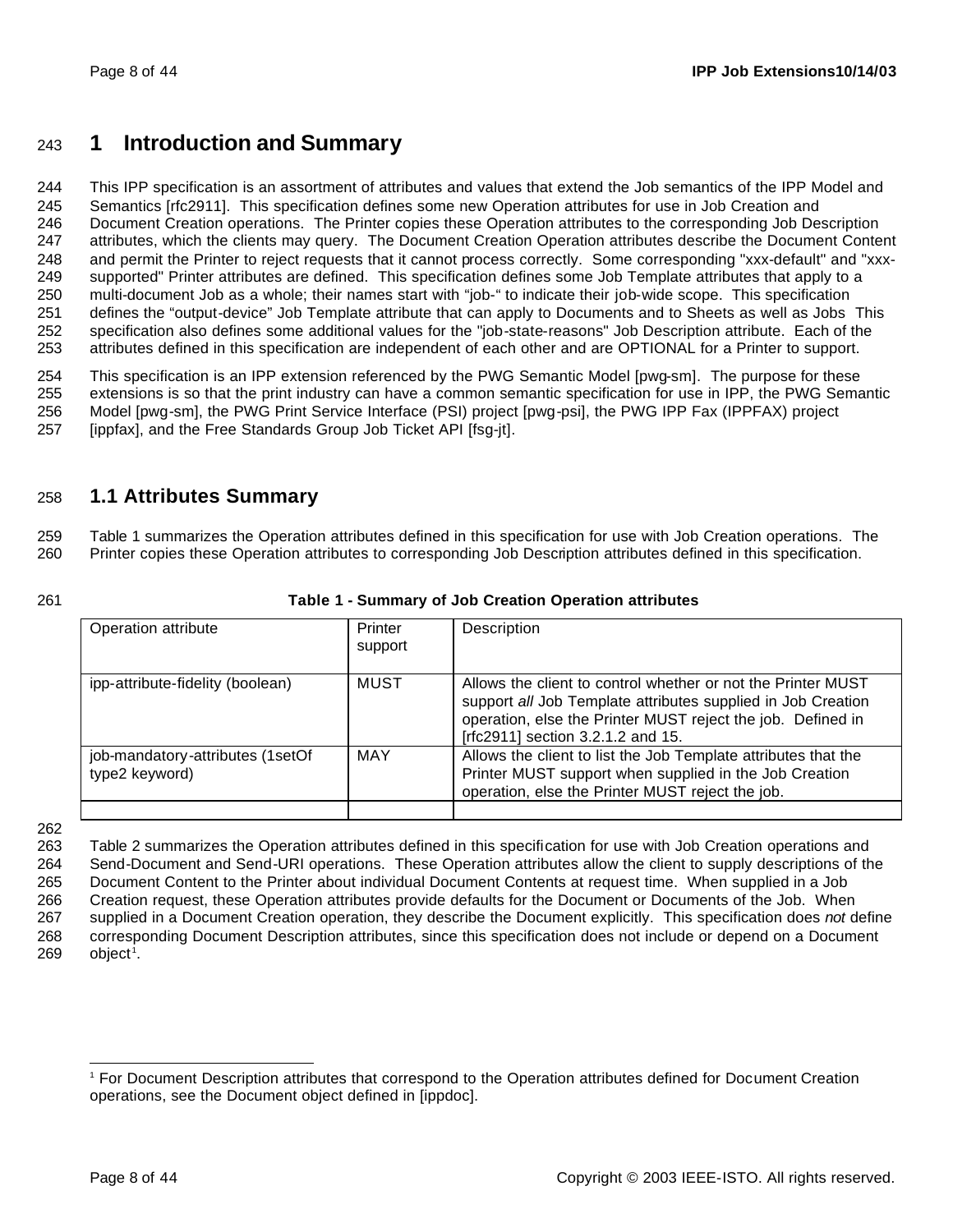| œ |         |
|---|---------|
|   | ٠<br>۰, |

#### **Table 2 - Summary of Job and Document Creation Operation attributes**

| Operation attribute                                   | Printer<br>support | Description                                                                                                                                                                                                                                                                                                                                        |
|-------------------------------------------------------|--------------------|----------------------------------------------------------------------------------------------------------------------------------------------------------------------------------------------------------------------------------------------------------------------------------------------------------------------------------------------------|
| document-charset (charset)                            | <b>MAY</b>         | The charset of the Document content                                                                                                                                                                                                                                                                                                                |
| document-digital-signature (type2<br>keyword)         | <b>MAY</b>         | The type of digital signature, if any, used in the Document<br>Content.                                                                                                                                                                                                                                                                            |
| document-format-details (1setOf<br>collection)        | <b>MAY</b>         | The details of the Document Content, including when it's a<br>package of files (e.g., zip, multipart/related). The details<br>include information, such as the application and the operating<br>system that created the document, the intended device type<br>(when the format is device-dependent), and the natural<br>languages of the document. |
| document-format-version (text(127))                   | <b>MAY</b>         | The version of the document format.                                                                                                                                                                                                                                                                                                                |
| document-format-natural-language<br>(naturalLanguage) | <b>MAY</b>         | The primary natural language of the Document Content.                                                                                                                                                                                                                                                                                              |

#### 271

 Table 3 summarizes the Job Template attributes defined in this specification for use with Job Creation operations. The Job Template attributes that have a "job-" prefix are defined to apply to the Job as a whole, independent of the value of the "multiple-document-handling" Job Template attribute ([rfc2911] section 4.2.4), whose 'separate- documents-collated-copies' and 'separate-documents-uncollated-copies' values cause the Printer to produce separate Output Documents. The "output-device" Job Template attribute is not restricted to be job-wide and can be supplied in Document Creation operations and in the "override" attribute to override at the Sheet level (see section 9). When supplied in a Document Creation operation, the "output-device" Job Template attribute describes the Document explicitly. This specification does *not* define corresponding Document Description attributes, since this specification does not include or depend on a Document object<sup>2</sup>.

281

#### 282 **Table 3 - Summary of Job Template Attributes**

| Job Template attribute                 | Printer    | Description                                                     |  |
|----------------------------------------|------------|-----------------------------------------------------------------|--|
|                                        | support    |                                                                 |  |
| job-copies (integer(1:MAX))            | <b>MAY</b> | The number of copies of the entire Job.                         |  |
| job-cover-back (collection)            | <b>MAY</b> | The cover for the back of the entire Job.                       |  |
| job-cover-front (collection)           | <b>MAY</b> | The cover for the front of the entire Job.                      |  |
| job-finishings (1setOf type2 enum)     | MAY        | The finishing for the entire Job.                               |  |
| job-finishings-col (1setOf collection) | MAY        | The finishing characteristics for the entire Job.               |  |
| output-device (name(127))              | MAY        | Allows the client to indicate a preference for output devices,  |  |
|                                        |            | for a Printer that supports one or more output device (see fan- |  |
|                                        |            | out in [rfc2911] section 2.1).                                  |  |

# <sup>283</sup> **2 Terminology**

284 This section defines terminology used throughout this document.

# 285 **2.1 Conformance Terminology**

286 Capitalized terms, such as **MUST, MUST NOT, REQUIRED, SHOULD, SHOULD NOT, MAY,** and **OPTIONAL**, have 287 special meaning relating to conformance as defined in RFC 2119 [rfc2119].

 <sup>2</sup> For Document Description attributes that correspond to the Operation attributes defined for Document Creation operations, see the Document object defined in [ippdoc].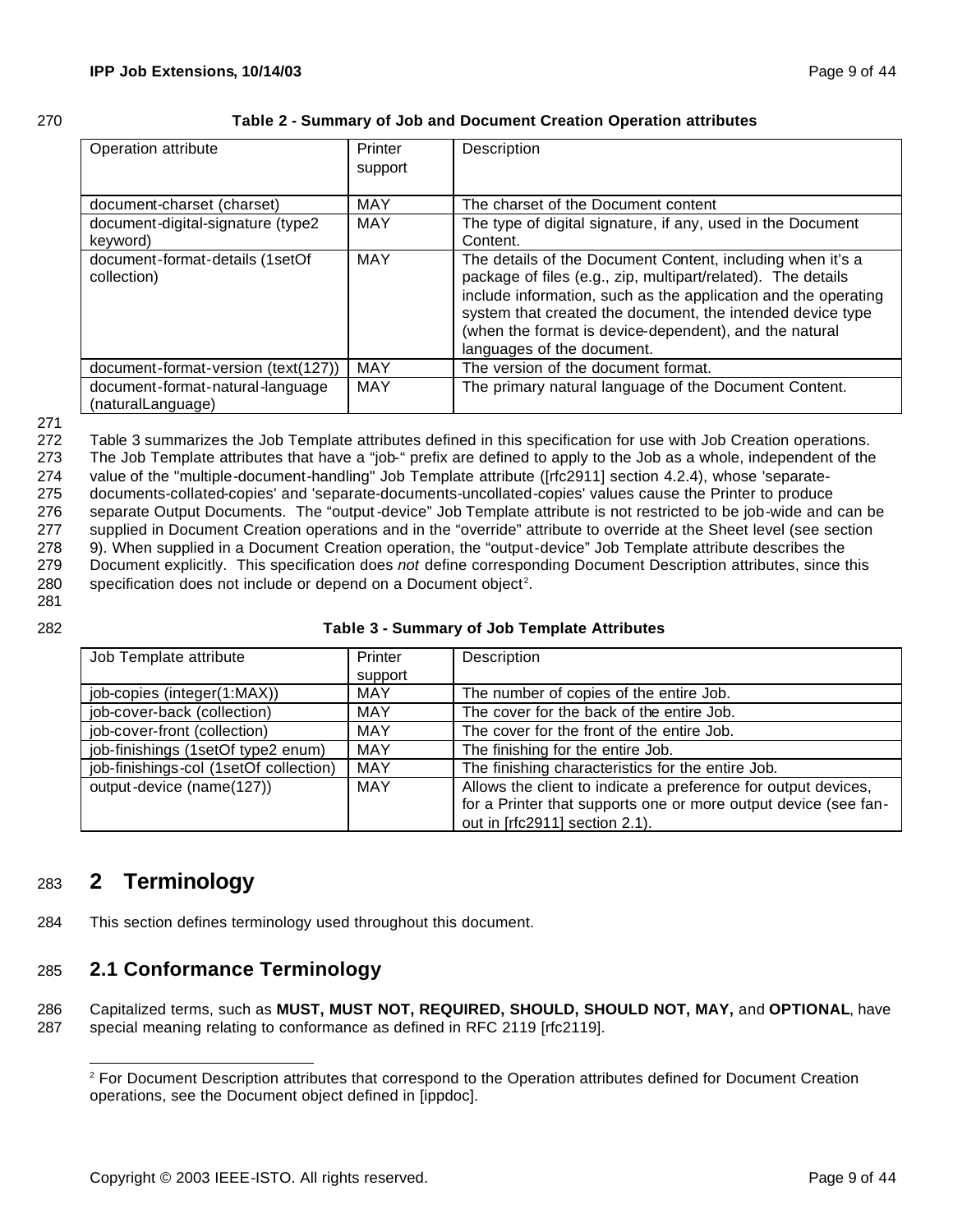## **2.2 Other Terminology**

This document uses the same terminology as [rfc2911], such as "**client**", "**Printer**" <sup>3</sup> , "**attribute**", "**attribute value**", "**keyword**", "**Job Template attribute**", "**Operation attribute**", "**operation**", "**request**", "**response** ", and "**support**" (see [rfc2911] section 12.2.3) with the same meaning. In addition, the following terms are defined for use in this document:

 **Document Creation operation** - operations that accept Document Content. Specifically: Print-Job, Print-URI, Send- Document and Send-URI. Note: Print-Job and Print-URI are both **Job Creation** and **Document Creation** operations.

 **Finished Document -** the result that the Printer produces on **Sheets** after the operations of printing, folding, cutting, finishing, etc. are completed.

 **Job Attribute** - an **Operation attribute** or a **Job Templat**e attribute that applies to the Job (object) as a whole. For example, "job-name" is an **Operation attribute** and "job-priority" is a **Job Template attribute**.

 **Job Creation operation** - operations that create Job objects, specifically: Print-Job, Print-URI, and Create-Job as defined in [rfc2911].

 **Operation attribute** - an attribute supplied by a client in the Operation Attribute group of a request in order to affect the behavior of the operation or an attribute returned by the Printer in the Operation Attributes group in an operation response in order to report the results of the operation. For some Operation attributes, the Printer copies the values supplied by the client to corresponding Job Description attributes.

**Page** - The term "Page" used throughout this document is a synonym for PDL page.

 **PDL Page** - A "PDL Page" is a page according to the definition of pages in the language used to express the document data. Note: If the PDL contains multiple original source pages that have been placed on a single page by the client application, then the PDL page count is one. On the other hand, if the client requests that multiple PDL Pages are placed on a single side of media, by supplying "number-up" with a value greater than 1, then the PDL page count will be more than one. [rfc2911] uses the term "print stream page" for PDL Page.

 **Sheet** - A Sheet is the unit of media that a printer puts marks on. It is the most basic unit of output from a printer. A printer may mark on one side or on both sides of a sheet.

## **3 Operation Attributes for Job Creation and Document Creation operations**

 This section defines Operation attributes for use in Job Creation operations and/or Document Creation operations and as such describe characteristics of the Job and Document, rather than instructions to the Printer. For some of these Operation attributes there are corresponding "xxx-default" and "xxx-supported" Printer Description attributes (see section 7).

 Table 4 lists the Operation attributes and their attribute syntaxes supplied in Job Creation and Document Creation operations and the attribute syntaxes of their corresponding "xxx-default" and "xxx-supported" Printer Description attributes, if any. A "-" indicates that there isn't an "xxx-default" or "xxx-supported" Printer Description attribute.

 [rfc2911] uses the terms "Printer object" and "Printer" interchangeably to mean the same thing. For simplicity, this document uses the term "Printer" exclusively, except for definitions copied directly from [rfc2911]. Nonetheless, the intent is as in [rfc2911]: a Printer is an object that MAY be hosted in the device or in a server.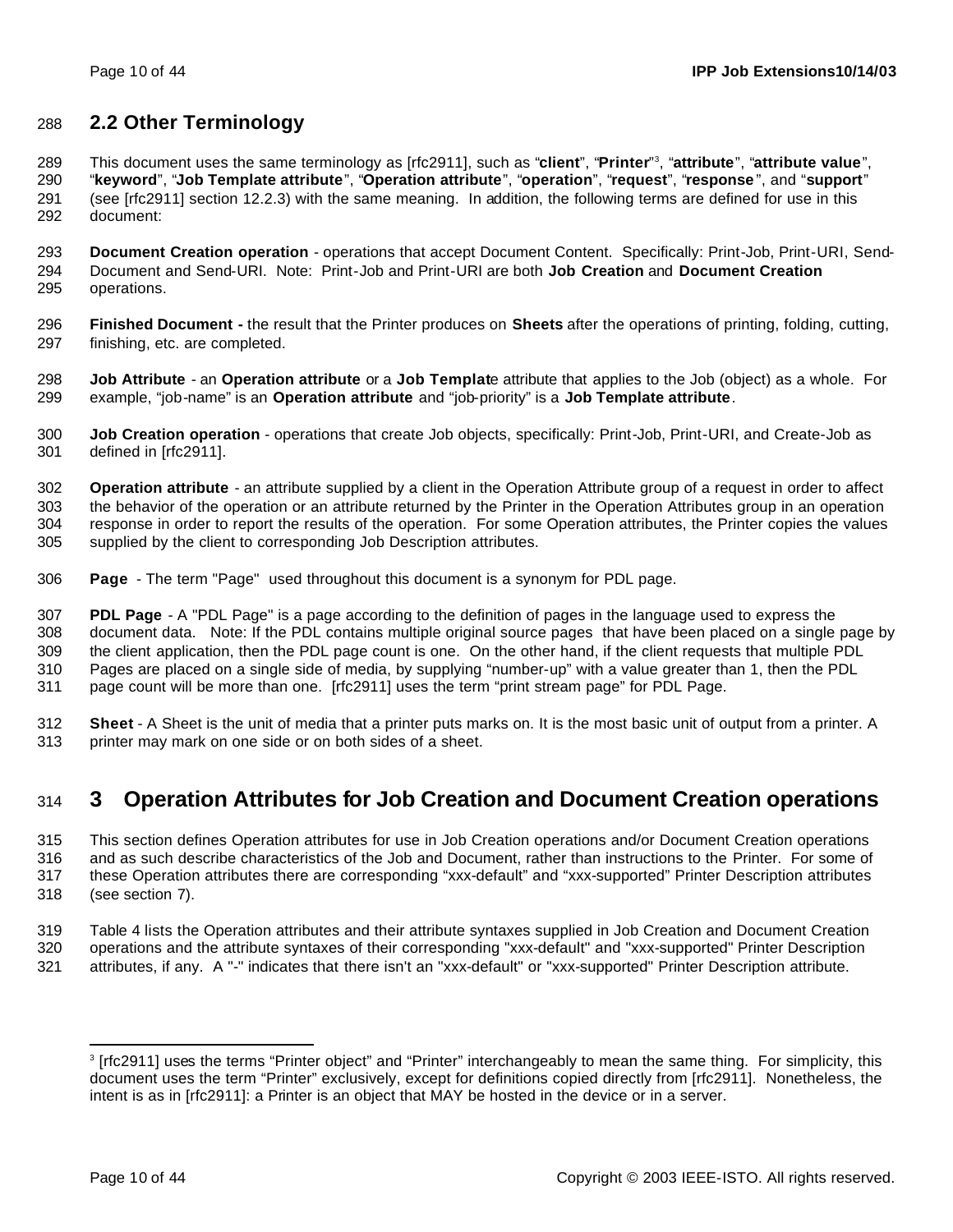| œ<br>œ       |  |
|--------------|--|
| ٦<br>×<br>۰, |  |

| 322 | Table 4 - Operation, Default, and Supported Attributes |
|-----|--------------------------------------------------------|
|-----|--------------------------------------------------------|

| <b>Operation attribute:</b><br>attribute name "xxx" | Operation<br>attribute syntax | Printer: Default<br>Value<br>attribute syntax<br>"xxx-default" | Printer: Supported Values<br>attribute syntax<br>"xxx-supported" |
|-----------------------------------------------------|-------------------------------|----------------------------------------------------------------|------------------------------------------------------------------|
| document-charset                                    | charset                       | charset                                                        | 1setOf charset                                                   |
| document-digital-signature                          | type2 keyword                 | type2 keyword                                                  | 1setOf type2 keyword                                             |
| document-format                                     | mimeMediaType                 | mimeMediaType                                                  | 1setOf mimeMediaType                                             |
| document-format-details                             | 1setOf collection             | 1setOf collection                                              | 1setOf type2 keyword                                             |
| document-source-application-name                    | name(MAX)                     | name(MAX)                                                      |                                                                  |
| document-source-application-version                 | text(127)                     | text(127)                                                      |                                                                  |
| document-source-os-name                             | name(40)                      | name(40)                                                       | $\blacksquare$                                                   |
| document-source-os-version                          | text(40)                      | text(40)                                                       |                                                                  |
| document-format                                     | mimeMediaType                 | mimeMediaType                                                  |                                                                  |
| document-format-device-id                           | text(127)                     | text(127)                                                      | $\overline{\phantom{a}}$                                         |
| document-format-version                             | text(127)                     | text(127)                                                      | $\overline{\phantom{a}}$                                         |
| document-natural-language                           | naturalLanguage               | naturalLanguage                                                |                                                                  |
| document-format-version                             | text(127)                     | text(127)                                                      | 1setOf text(127)                                                 |
| document-message                                    | text(MAX)                     |                                                                |                                                                  |
| document-name                                       | name(MAX)                     |                                                                |                                                                  |
| document-natural-language                           | naturalLanguage               | naturalLanguage                                                | 1setOf naturalLanguage                                           |
| ipp-attribute-fidelity                              | boolean                       | ۰                                                              |                                                                  |
| job-mandatory-attributes                            | 1setOf type2 keyword          | $\blacksquare$                                                 |                                                                  |
|                                                     |                               |                                                                |                                                                  |

 Table 5 lists the Operation attributes that clients supply in Job and Document Creation operations and whether the 324 Printer copies (indicated by "?") the supplied value to the corresponding Job Description<sup>4</sup> attribute. The following statements apply to all Operation attributes for Job and Document Creation operations and are *not* repeated in each Operation attribute Description:

- 327 If the Printer doesn't support the "xxx" Operation attribute, the Printer MUST ignore the "xxx" attribute (as 328 with any OPTIONAL Operation attribute) and return the "xxx" attribute with the supplied value as 329 unsupported in the Unsupported Attributes group as specified in [rfc2911] section 3.1.7.
- 330 If the Printer supports the "xxx" Operation attribute, the Printer MUST also:
- 331 1. support the corresponding "xxx-default" and "xxx-supported" Printer Description attributes as well, if 332 defined (see Table 4 and section 7). If the Printer supports either of the "xxx-default" or "xxx-333 supported" Printer Description attributes, then the Printer MUST also support the corresponding 334 Operation attribute.
- 335 2. validate the values supplied by the client in the "xxx" Operation attribute against the values indicated 336 in the Printer's corresponding "xxx-supported" Printer Description attribute (see section 7). If the 337 values do not validate, the Printer MUST perform one of the actions indicated for that Operation 338 attribute, unless explicitly specified otherwise in the Description, such as (1) reject the request, (2) 339 accept the request and either (a) hold the job for operator intervention or (b) print the Job ignoring 340 the attribute. In all of these cases, the Printer MUST return the Operation attribute with the 341 unsupported value in the Unsupported Attributes group in the response (see [rfc2911] section 3.1.7).

<sup>4</sup> The operations defined for Document Creation operations do not have corresponding Document Description attributes defined in this specification, since this specification does not assume that there is a Document object. See [ippdoc] for the corresponding Document Description attributes.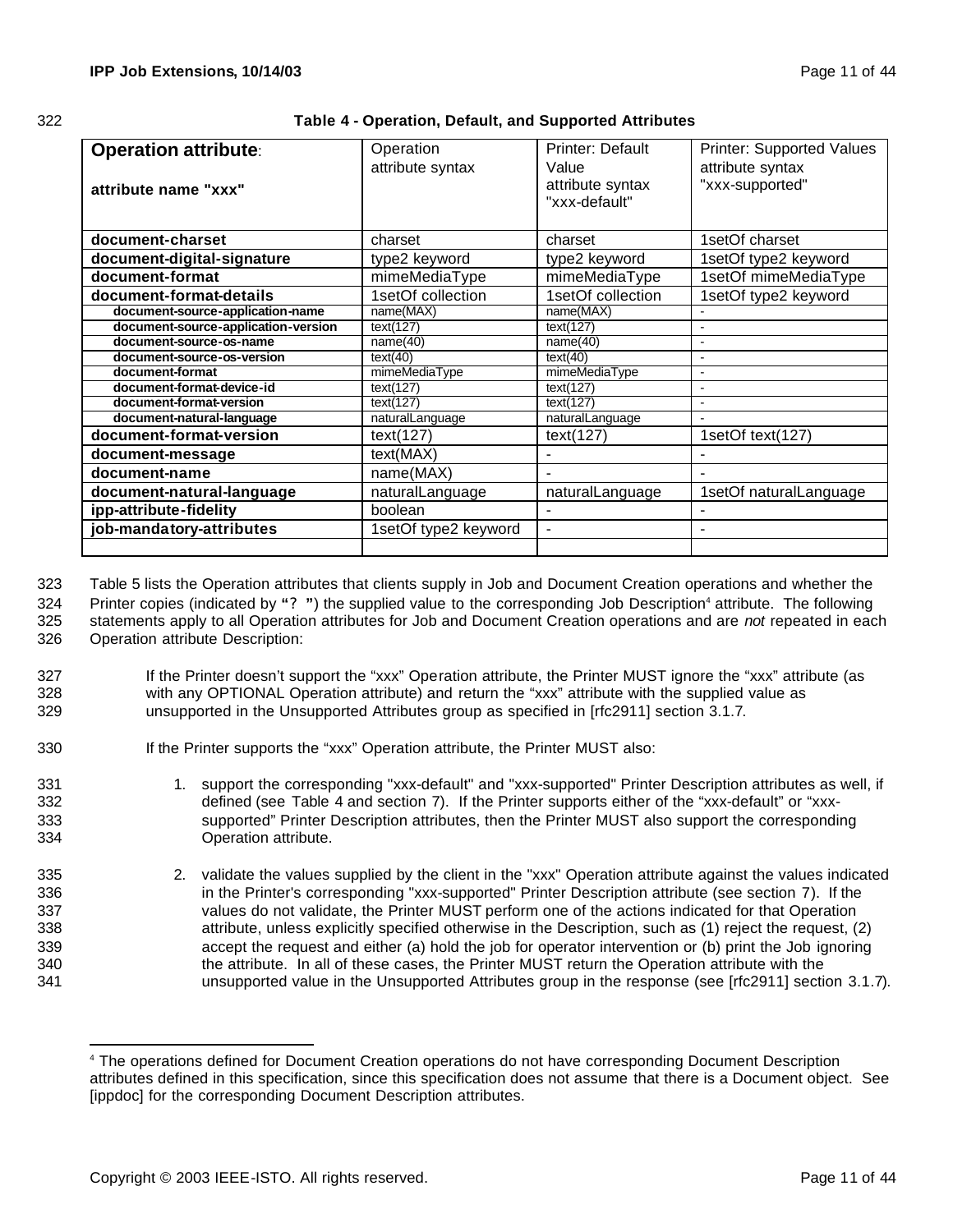| Legend:          |                                                                                         |
|------------------|-----------------------------------------------------------------------------------------|
| "Operation"      | Column indicates the operation attribute names for Job and Document Creation            |
|                  | requests.                                                                               |
| $(4 + 1)$        | Following attribute name indicates value sent on Create-Job, Print-Job and Print-Uri is |
|                  | the default for all the Documents in the Job.                                           |
| <b>"Creation</b> | Column indicates which operations the Operation attribute can be supplied in:           |
| operations"      | PJ=Print-Job, PU=Print-URI, CJ=Create-Job, SD=Send-Document, and SU=Send-               |
|                  | URI.                                                                                    |
| "v"              | The Operation attribute is defined for use with the indicated operations.               |
| "y? "            | The Operation attribute is defined for use with the indicated operations. It has a      |
|                  | corresponding Job Description attribute (see section 4.1.5.4) defined that the Printer  |
|                  | MUST support and to which the Printer MUST copy this Operation attribute, if it         |
|                  | supports the Operation attribute. See Table 4 for whether there are corresponding       |
|                  | "xxx-default" and "xxx-supported" Printer Description attributes defined.               |
| " $y$ ?<br>**"   | Same as above except the corresponding Job Description attribute has an "-supplied"     |
|                  | suffix appended to the Operational attribute name.                                      |
| $\frac{1}{2}$    | the Operation attribute is not defined for the indicated operation.                     |
| "Conformance"    | column indicates the conformance requirements for what the client supplies in a         |
|                  | request and the Printer supports in a request. For (indented) member attributes, a      |
|                  | MUST means if the collection attribute is supplied or supported.                        |
| "Section"        | column indicates where the Operation attribute is defined in this spec.                 |

342

## 343 **Table 5 - Operation Attributes supplied in Job and Document Creation Requests**

| <b>Operation attribute name</b>                                                                     | <b>Attribute Syntax</b> | <b>Creation operations</b> |                    | Conformance      |                         | <b>Section</b>            |           |
|-----------------------------------------------------------------------------------------------------|-------------------------|----------------------------|--------------------|------------------|-------------------------|---------------------------|-----------|
|                                                                                                     |                         | <b>CJ</b>                  | PJ,<br>PU          | SD,<br><b>SU</b> | <b>Client</b><br>supply | <b>Printer</b><br>support |           |
| The following 10 Operation attributes have corresponding "xxx-supplied" Job Description attributes: |                         |                            |                    |                  |                         |                           |           |
| compression                                                                                         | type2 keyword           | $y?$ **                    | $***$<br>۷?        | $\mathbf v$      | <b>MAY</b>              | <b>MAY</b>                | §3.2.1    |
| document-charset*                                                                                   | charset                 | $***$<br>V <sup>2</sup>    | $***$<br>$v$ ?     | $\mathbf v$      | <b>MAY</b>              | <b>MAY</b>                | §3.2.2    |
| document-digital-signature*                                                                         | type2 keyword           | $***$<br>$y$ ?             | $***$<br>v?        | $\mathbf v$      | MAY                     | <b>MAY</b>                | §3.2.3    |
| document-format*                                                                                    | mimeMediaType           | $***$<br>V <sup>2</sup>    | $***$<br>٧?        | $\mathbf v$      | <b>MAY</b>              | <b>MUST</b>               | §3.2.4    |
| document-format-details*                                                                            | 1setOf collection       | $***$<br>$y$ ?             | $***$<br>$y$ ?     | v                | <b>MAY</b>              | <b>MAY</b>                | §3.2.5    |
| document-source-application-name*                                                                   | name(MAX)               | $\overline{y}$             | y?                 | y                | <b>MAY</b>              | <b>MAY</b>                | §3.2.5.1  |
| document-source-application-<br>version*                                                            | text(127)               | y?                         | y?                 | y                | <b>MAY</b>              | <b>MAY</b>                | \$3.2.5.2 |
| document-source-os-name*                                                                            | name(40)                | y?                         | y?                 | $\mathbf{v}$     | <b>MAY</b>              | <b>MAY</b>                | §3.2.5.3  |
| document-source-os-version*                                                                         | text(40)                | y?                         | V?                 | $\mathbf v$      | <b>MAY</b>              | <b>MAY</b>                | \$3.2.5.4 |
| document-format*                                                                                    | mimeMediaType           | y?                         | $\mathbf{v}$       | $\mathbf{v}$     | <b>MUST</b>             | <b>MUST</b>               | §3.2.5.5  |
| document-format-device-id*                                                                          | text(127)               | $\overline{y}$             | y?                 | y                | <b>MAY</b>              | <b>MAY</b>                | \$3.2.5.6 |
| document-format-version*                                                                            | text(127)               | y?                         | V?                 | y                | <b>SHOULD</b>           | <b>MUST</b>               | \$3.2.5.7 |
| document-natural-language*                                                                          | naturalLanguage         | $\overline{y}$             | $\mathbf{v}$       | $\mathbf{v}$     | <b>MAY</b>              | <b>MAY</b>                | \$3.2.5.8 |
| document-format-version*                                                                            | text(127)               | $***$<br>$y$ ?             | $\star\star$<br>y? | y                | <b>MAY</b>              | <b>MAY</b>                | §3.2.6    |
| document-message*                                                                                   | text(MAX)               | $***$<br>V <sup>2</sup>    | $***$<br>$y$ ?     | $\mathbf v$      | MAY                     | <b>MAY</b>                | §3.2.7    |
| document-name*                                                                                      | name(MAX)               | $***$<br>$y$ ?             | $***$<br>$y$ ?     | $\mathbf v$      | <b>MAY</b>              | <b>MUST</b>               | §3.2.8    |
| document-natural-language*                                                                          | naturalLanguage         | $***$<br>$y$ ?             | $***$<br>y?        | y                | <b>MAY</b>              | <b>MAY</b>                | §3.2.9    |
| ipp-attribute-fidelity                                                                              | boolean                 | y?                         | y?                 | $\blacksquare$   | MAY                     | <b>MUST</b>               | §3.1.1,   |
| job-mandatory-attributes                                                                            | 1setOf type2<br>keyword | y?                         | y?                 | $\blacksquare$   | <b>MAY</b>              | <b>MAY</b>                | §3.1.2    |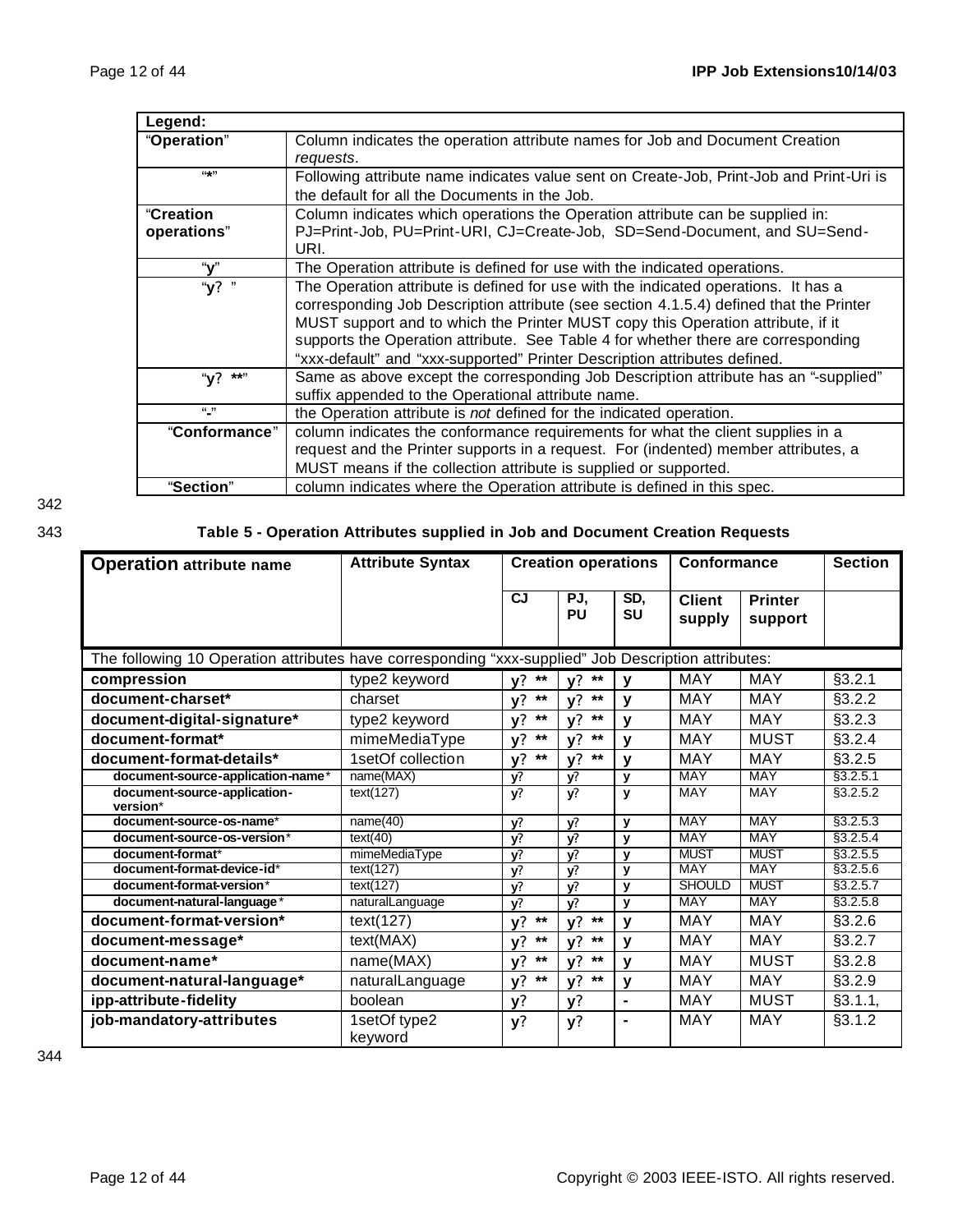## **3.1 Operation attributes for Job Creation operations only**

 This section defines additional operation attributes that the client MAY supply in Job Creation operations (Print-Job, Print-URI, and Create-Job) and Validate-Job, but not in Send-Document or Send-URI operations.

### **3.1.1 ipp-attribute-fidelity (boolean) ([rfc2911] section 3.2.1 and 15)**

 This REQUIRED Operation attribute specifies the policy for the Printer to use (see [rfc2911] §3.2.1.1) when the client 350 supplies unsupported Job Template attributes<sup>5</sup> or values in a Job Creation operation. The value 'true' indicates that total fidelity to client-supplied Job Template attributes and values is required for this Job Creation operation. If the client supplies the value 'false' or omits the attribute, then the Printer MUST accept the Job Creation operation.

The Printer MUST copy this attribute to the corresponding (new) Job Description attribute (see section 5.1.2).

#### **3.1.1.1 Why there are no "ipp-attribute-fidelity-default" and "ipp-attribute-fidelity-supported" attributes**

 Because [rfc2911] defines the default value to be 'false' there is no point to define an "ipp-attribute-fidelity-default" Printer Description attribute. Because [rfc2911] REQUIRES a Printer to support the "ipp-attribute-fidelity" Operation attribute there is no need for an "ipp-attribute-fidelity-supported" Printer Description attribute.

### **3.1.2 job-mandatory-attributes (1setOf type2 keyword)**

 This OPTIONAL Operation attribute permits the client to identify which Job Template attributes the Printer MUST support in this Job Creation request in order to accept the Job. The Printer MUST reject this Job Creation operation if the client supplies an unsupported Job Template attribute or value in the request that is also identified in this list. The client MAY supply the "job-mandatory-attributes" Operation attribute in a Job Creation operation or Validate-Job operation and MUST NOT supply this attribute in any other operation. If the Printer supports the "job-mandatory- attributes" Operation attribute, the Printer MUST support this attribute in all Job Creation operations that it supports and in the Validate-Job operation.

 If the client supplies the "job-mandatory-attributes" Operation attribute and the 'ipp-attribute-fidelity" Operation attribute with the 'true' value, the Printer MUST ignore the "job-mandatory-attributes", since the client is requesting that all of the supplied Job Template attributes in the Job Creation request MUST be supported in order for the Printer to accept the Job.

 The Printer MUST copy this attribute to the corresponding "job-mandatory-attributes" Job Description attribute (see section 5.1.3) for auditing and trouble-shooting purposes  $6$ .

 The values of the "job-mandatory-attributes" attribute are the keyword attribute names that identify Job Template attributes; for example, 'job-hold-until', 'job-finishings' (see section 4.1.3.3), 'copies' and 'media'. In order to identify a member attribute of a collection attribute, the keyword names of both the collection attribute and the member attribute are given separated by a period (.) character. For example, to make the "media" attribute of the "cover-front" collection attribute mandatory, supply the keyword value: 'cover-front.media'.

 The Printer MUST accept *any* keyword values for the "job-mandatory-attributes" attribute itself whether or not the corresponding Job Template attributes are supported by the Printer and MUST NOT return any unsupported keywords in the Unsupported Attributes Group in the response. If the client supplies this "job-mandatory-attributes"

Operation attribute in a Job Creation operation with values that represent Job Template attributes that the Printer

<sup>&</sup>lt;sup>5</sup> The value of the "ipp-attribute-fidelity" Operation attribute has no effect on other Operation attributes supplied by the client, only on Job Template attributes supplied by the client.

 The Printer uses the "job-mandatory-attributes" Job Description attribute for validating subsequent Document Template attributes supplied in Send-Document and Send-URI operations for this job when also supporting [ippdoc], where the client can supply Document Template attributes.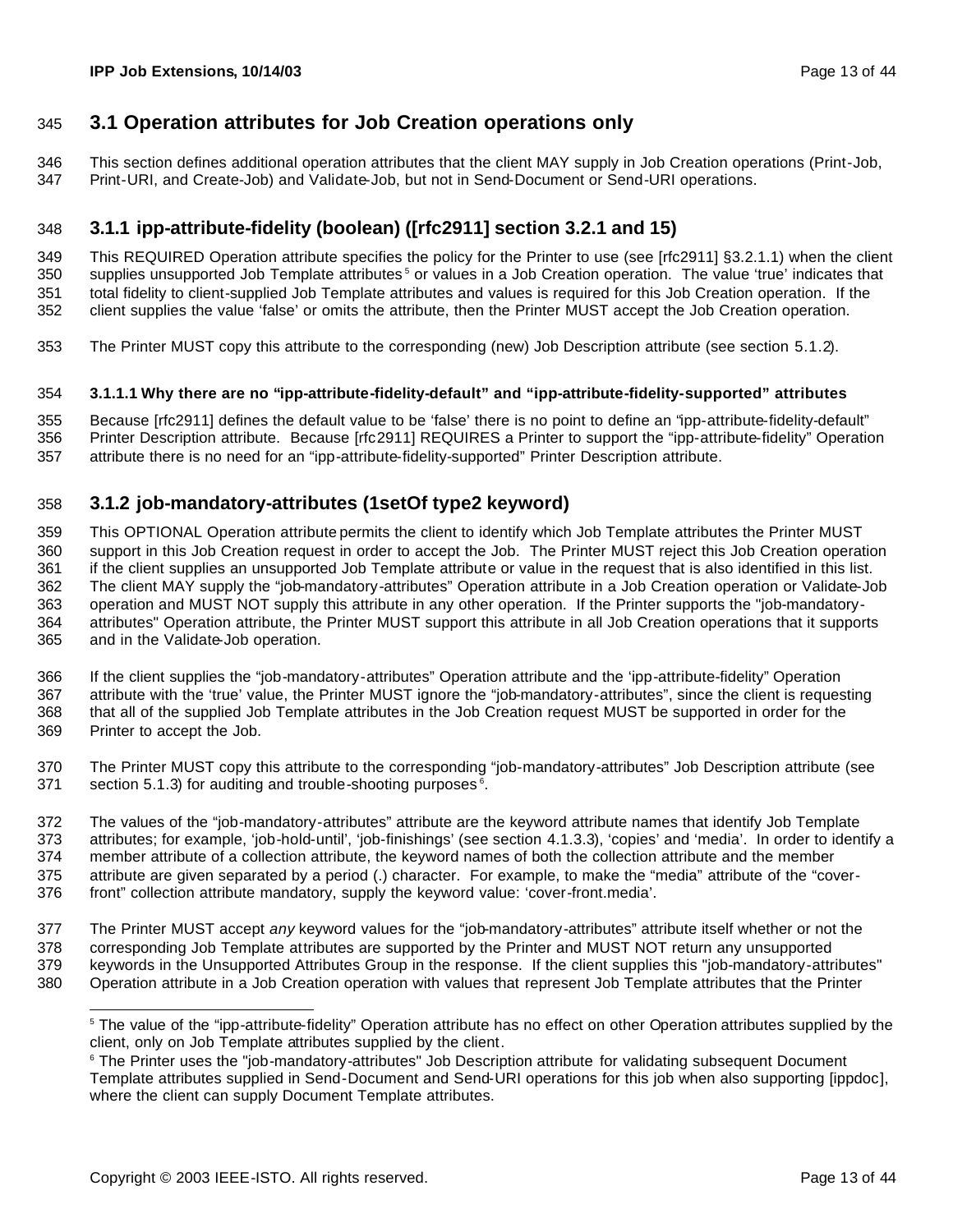doesn't support, the Printer MUST otherwise accept the attribute anyway. The Printer MUST reject this Job Creation

 only if the client *actually supplies* any of the identified Job Template attributes that the Printer doesn't support. Because the Printer doesn't reject when the "job-mandatory-attributes" Operation attribute has unsupported attribute

keyword names, the client MAY supply all of the attribute keyword names that the client supports without havi ng to

 tailor the list to the particular Printer to which the client is submitting the Job Creation operation, thereby simplifying client use of this attribute.

 Note: The "job-mandatory-attributes" has nothing to do with whether the Printer overrides the PDL with the identified Job Template attributes (see [rfc2911] sections 4.4.28 and 15).

#### **3.1.2.1 Why there are no "job-mandatory-attributes-default" and "job-mandatory-attributes-supported" Printer Description attributes**

 By definition, omission of the "job-mandatory-attributes" Operation attribute (and the "ipp-attribute-fidelity" Operation attribute with a 'false' value or omitted) means that the client is requesting that none of the supplied Job Template attributes need to be supported in order to accept the Job, i.e., the Printer MUST NOT reject the job because of any unsupported Job Template attributes. So the default is an empty list, so there is no point to have a "job-mandatory-attributes-default" Printer attribute.

 By definition, the client can supply any Job Template attribute in the value list of the "job-mandatory-attributes" Operation attribute, whether or not the Printer actually supports that Job Template attribute. Therefore, it is not possible to have a "job-mandatory-attributes-supported" list, since all possible keywords would have to be expressed.

Note: the client MAY query the Printer's "job-creation-attributes-supported" (see [ippsave] section 7.1) and

 "document-creation-attributes-supported" (see [ippdoc] section 10.1) to see which Job Template and Document Template attributes the Printer actually supports.

## **3.2 Operation attributes for both Job and Document Creation operations**

 This section defines the semantics for the Operation attributes that a client MAY supply in a Job Creation operation (Print-Job, Print-URI, Create-Job) or a Document Creation operation (Print-Job, Print-URI, Send-Document and Send-URI). Note: Print-Job and Print-URI are both Job Creation and Document Creation operations.

### **3.2.1 compression (type2 keyword)**

 This REQUIRED Operation attribute identifies the compression used for the Documents in this Job and is defined in [rfc2911] section . It is included in this specification, because this specification defines the corresponding

"compressions-supplied" Job Description attribute (see section 5.2.1.

### **3.2.2 document-charset (charset)**

 This OPTIONAL Operation attribute identifies the charset of the Document Content. This Operation attribute is intended to be supported by Printers that support a document-format in which the charset may be ambiguous in the Document content, such as 'application/vnd.hp-PCL', where the charset escape sequence MAY be omitted from the

data.

If a client supplies the "document-charset" Operation attribute in a Document Creation operation with a value that the

Printer doesn't support, the Printer MUST reject the job and return the status code: 'client-error-charset-not-

 supported' (see [rfc2911] section 3.1.4.14), since the interpretation of the content will be mis-understood by the Printer.

 The standard values for these attributes are Internet Media types (sometimes called MIME types). For further details see the description of the 'mimeMediaType' attribute syntax in [rfc2911] section 4.1.9.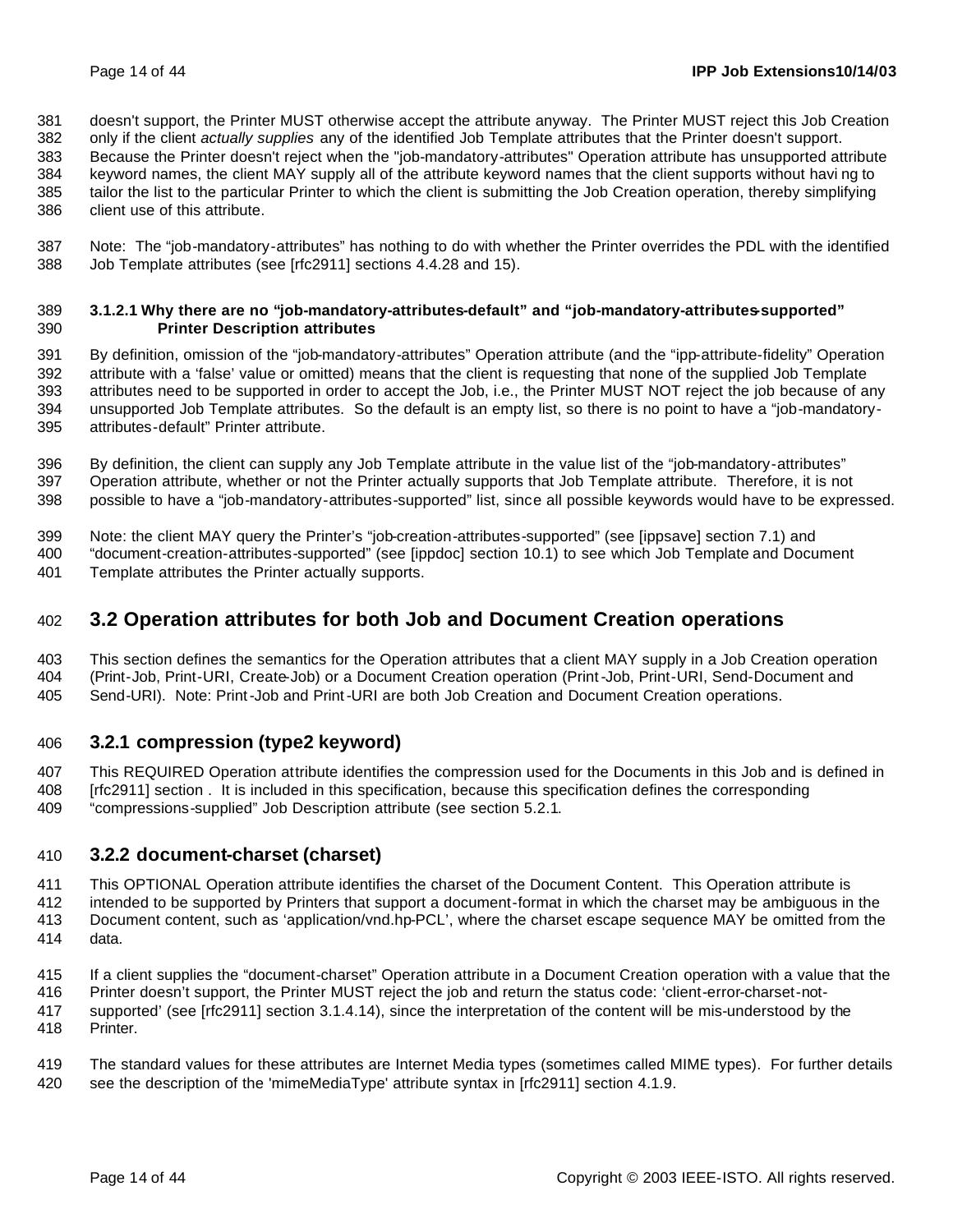The Printer MUST support this attribute if it supports a document format for which the Document Content can be ambiguous with respect to the charset being used to encode the data. For example, the 'application/vnd.hp-PCL' 423 MAY omit the charset escape sequence. Although [rfc2854] strongly RECOMMENDS that 'text/html', include a "; charset=charset' parameter in the MIME type itself (that is, explicitly in the value of the "document-format" attribute), often the charset= parameter is not present in the MIME type and the Printer MUST assume a charset. Thus a Printer that supports the text/html MIME type MUST support the "document-charset" operation attributes. Also many text files use the various 8-bit ISO 8859 charsets in which the lower half is US-ASCII and the upper half is various Latin sets (about 8 or 9), Greek, Cyrillic, Hebrew, and Arabic. Shift JIS is another example where the left half is US- ASCII, but the right half can be one of a number of things. But if the data doesn't contain the charset escape sequences, this attribute can help the Printer know what the charset is in the Document. Such document formats are 431 called "charset-ambiguous" document formats. Finally, even though [rfc2046] REQUIRES the "; charset=" MIME type parameter if the file contains other than US-ASCII, in practice, the "; charset=" MIME type parameter is often omitted, thus making 'text/plain' a charset-ambiguous document format. See the discussion in [rfc2911] section 4.1.9 and [rfc2046].

 The Printer MAY also check the Document content while processing to see that the document data meets the coding requirements for the supplied charset. If the data contains something that is outside the charset encoding, the Printer MUST either (1) hold the job or (2) abort, and SHOULD NOT continue printing square boxes for encoded characters that are outside the charset supplied by the client.

 Many other document formats, such as 'application/postscript' and 'application/pdf', are *not* charset-ambiguous, so that Printers that support only such formats MAY omit support of the "document-charset" Operation/ Description attributes.

If the Printer supports the "document-charset" Operation attribute, it MUST also support the corresponding

 "document-charset-default" and "document-charset-supported" Printer Description attributes as well and vice versa (see sections 7.1 and 7.2).

### **3.2.3 document-digital-signature (type2 keyword)**

This OPTIONAL Operation attribute identifies the technology of digital signature in the Document content.

 If a client supplies this "document-digital-signature" Operation attribute in a Document Creation operation with a value that the Printer doesn't support, the Printer MUST perform one of the following actions depending on implementation: (1) reject the request OR (2) accept the request, set the Job's "job-state-reasons" attribute to 'digital-signature-type-not-supported' (see section 6.1), and either (a) put the Job in the 'pending-held' state or (b) process the job ignoring the attribute. See section 3 above for more details.

 If the Printer supports this attribute and the value supplied by the client, the Printer MAY verify the signature according to the rule for that signature format and "document-format". If the signature does not verify, then the Printer MUST perform one of the following actions depending on implementation (which MAY depend on the "document-format" and a site-established policy):

- 1. ignore the signature (and MAY indicate on the printed output some how) and MUST set the Job's "job-state-reasons" Job Description attribute with the 'digital-signature-did-not-verify' value (see section 6.1).
- 2. put the job on hold and wait for human intervention and MUST set the Job's "job-state-reasons" Job Description attribute with the 'job-digital-signature-wait' and 'digital-signature-did-not-verify' values (see section 6.1), OR
- 3. abort the job depending on implementation and/or site configuration and MUST set the Job's "job-state- reasons" Job Description attribute with the 'job-aborted-by-system' and 'digital-signature-did-not-verify' values (see section 6.1).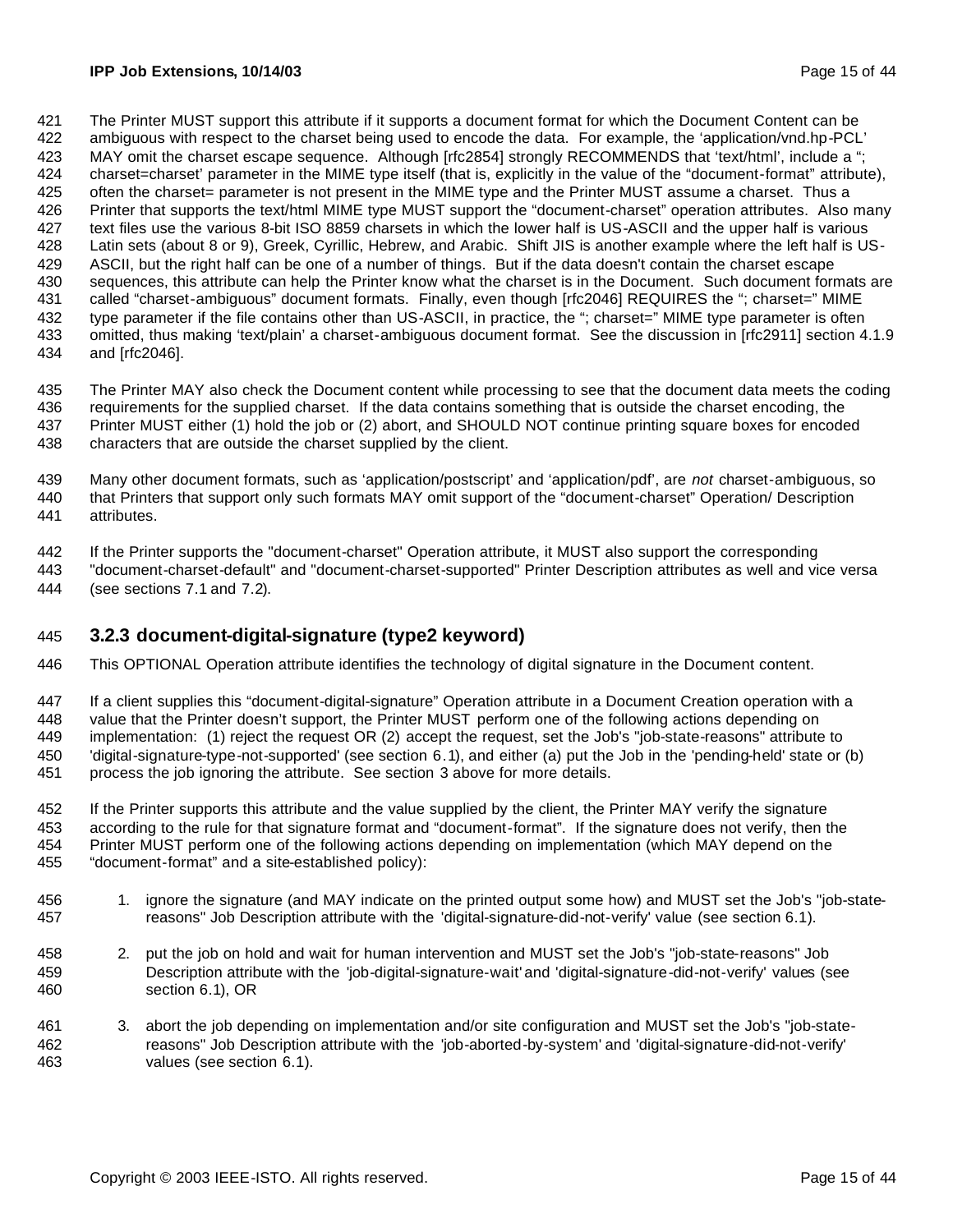Different PDLs have different techniques of embedding the signature. If the Printer supports the "document-digital-

 signature" attribute and the supplied "document-format", the Printer MUST accept the document. However, if the Printer either doesn't support the value of the "document-digital-signature" Operation attribute or doesn't support the

technique used by the supplied "document-format" attribute, the Printer MUST either (1) ignore the signature or (2)

put the job on hold and wait for human intervention, depending on implementation. If the Printer doesn't support the

- supplied value, the Printer MUST return the "document-digital-signature" attribute with its value as unsupported in the Unsupported Attributes group as specified in [rfc2911] section 3.1.7.
- 
- The following standard keyword values are defined:
- 'dss': Digital Signature Standard (DSS) [dss].
- 'none': There is not a digital signature in the Document content. If this attribute is supported, the 'none' value MUST be implemented but MAY be removed by the administrator.
- 'pgp': PGP Message Exchange Formats [rfc1991].
- 'smime': Enhanced Security Services for S/MIME [rfc2634].
- 'xmldsig' XML Digital Signature [xmldsig].

## **3.2.4 document-format (mimeMediaType)**

 This REQUIRED Operation attribute (see [rfc2911] section 3.2.1.1) indicates the document format of the supplied Document Content. If a client supplies the "document-format" Operation attribute with a value that the Printer doesn't support, the Printer MUST reject the job and return the status code 'client-error-document-format-not-supported' (see [rfc2911] section 3.1.4.11), since the Printer cannot process the data.

 The standard values for this attribute are Internet Media types (sometimes called MIME types). For some MIME types, such as 'text/plain' [rfc2046], the "; charset=" parameter is defined which specifies the charset of the Document content. The Printer MUST support the charset MIME parameter as well as the "document-charset" Operation attribute (section 3.2.2) if the Printer supports any text MIME type, such as 'text/plain' or 'text/html'. For further details see the description of the 'mimeMediaType' attribute syntax in [rfc2911] section 4.1.9 and [rfc2046] and the "document-charset" Operation attribute (section 3.2.2).

489 Many printer languages in the Printer MIB do not have a MIME type registered with IANA.<sup>7</sup> It is the intent of the PWG to registers all of the Printer MIB v2 XXX Printer Languages as 'application/vnd.PWG-XXX'. If a Printer Language already has a registered MIME Media type or gets a registration in the future, then that MIME Type MUST be used in preference to the 'application/vnd.PWG-XXX' MIME Type. For example, PostScript? has the MIME Media type: 'application/postscript' and PCL has the MIME Media Type: 'application/vnd.HP-PCL, so those MIME Media types MUST be used instead of 'application/vnd.PWG-PS' and 'application/vnd.PWG-PCL'. For example, the NEC NPDL printer language from the Printer MIB does not have a MIME type registered with IANA. Therefore, the "document-format" = 'application/vnd.PWG-NPDL' MUST be used.

 See also the "document-format-version" Operation attribute in section 3.2.6 and the "document-format-details" Operation attribute in section 3.2.5.

## **3.2.5 document-format-details (1setOf collection)**

 This OPTIONAL Operation attribute supplied in Document Creation operations summarizes the details of the Document content, including any files contained in the Document. This Operation attribute is intended to be supported by Printers that support a packaging document format, such as 'application/zip' or 'multipart/related', in order to detail the contents. However, this Operation attribute MAY be used with any document format. See Table 6 for a list of the member attributes along with the client and Printer conformance requirements.

 Companies are urged to register there Printer languages with IANA using the 'application/vnd.XX-yyy vendor tree. There has also been a long standing PWG proposal to register all of these as 'application/vnd.pwg-yyy.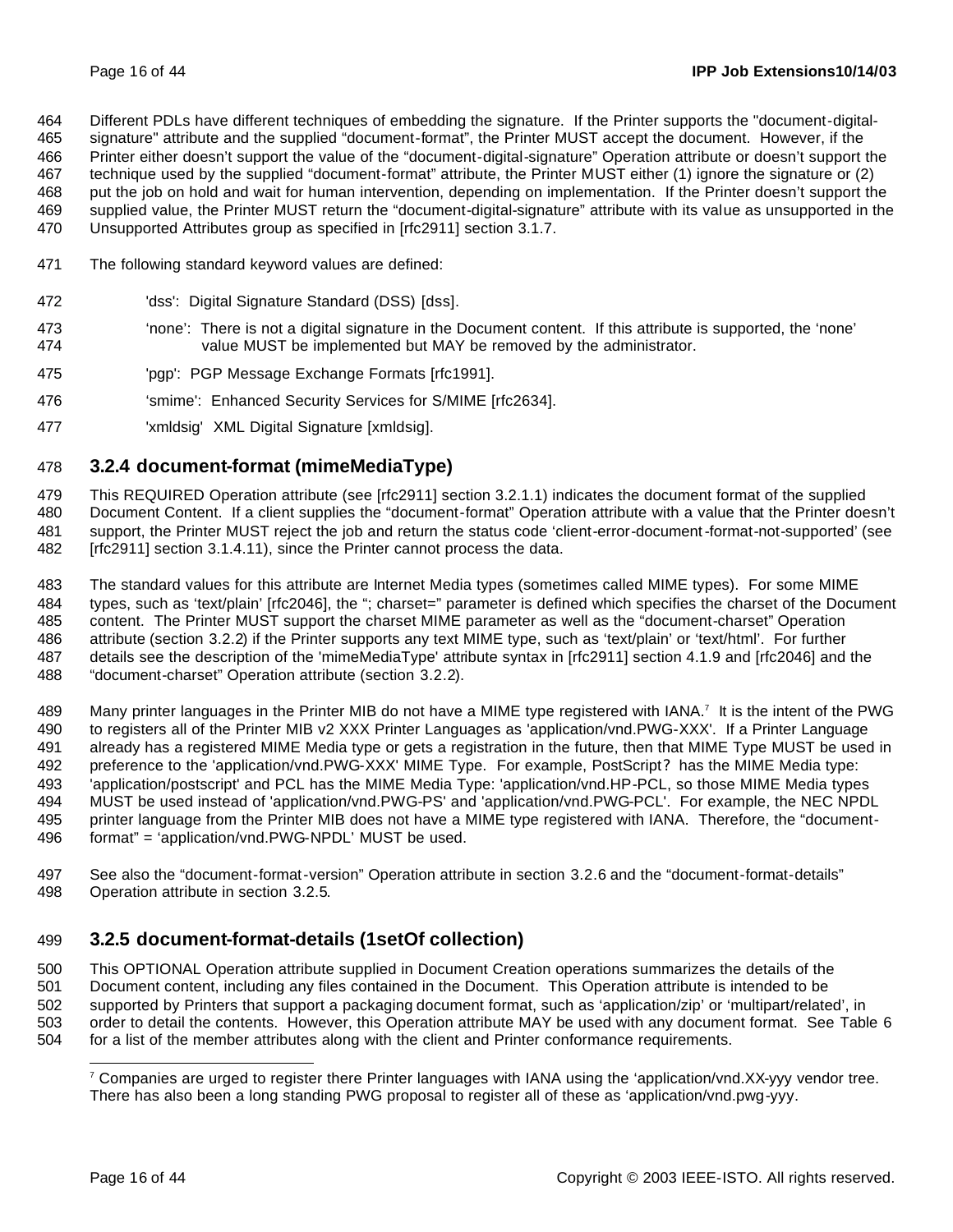505 All member attributes, if supplied, MUST have contents. The value MUST NOT be omitted.

 If a Printer supports a *packaging* MIME type, such as 'multipart/related' or 'application/zip', the Printer MUST support this "document-format-details" Operation attribute. If a Printer does not support a packaging MIME type, it MAY omit support of the "document-format-details" Operation attribute and Description attribute. The purpose of the "document-format-details" Operation attribute is to describe the details of the document format or formats in the supplied Document, including the packaging format itself, so that the Printer knows what to expect.

 If a client supplies the "document-format-details" Operation attribute in a Document Creation request with member attributes and/or values that the Printer doesn't support, the Printer MUST perform one of the following actions depending on implementation: (1) reject the request OR (2) accept the request and either (a) put the Job in the 'pending-held' state or (b) process the job ignoring the attribute. See section 3 above for more details. However, if the "document-charset" or the "document-format" member attributes are the ones in question, the Printer MUST reject the request, same as for the "document-charset" and "document-format" Operation attributes (see sections 3.2.2 and 3.2.4) and return the 'client-error-charset-not-supported' (see [rfc2911] section 13.1.4.16) or the 'client-error-document-format-not-supported' (see [rfc2911] section 13.1.4.11) status-codes, respectively.

 For a packaging format, the "document-format-details" attribute does not provide means to associate each collection 520 value with particular document in the archive file, so it does not provide a "manifest" of the packaging. One of the packaging collection values MAY describe the packaging format itself, in which case that collection value MUST be the first collection value. The remaining collection values provide the summary of the details of the contained files in any order.

- 524 There MUST NOT be any duplicate collection values, that is, no collection values with all the same member attribute 525 values; it's a set, not a sequence. So 100 PostScript files with the same details in a .zip file:
- 526 (1) MAY have one collection value with the "document-format" member attribute = 'application/zip' MIME type 527 value and MAY have additional member attributes that give details about the .zip file itself and
- 528 (2) MUST have one collection value containing a "document-format" member attribute =
- 529 'application/postscript' and MAY have additional member attributes that give the details about the PostScript 530 files.

531 If a file in a packaging file is itself a packaging file, the single "document-format-details" (1setOf collection) Operation

532 attribute SHOULD contain the flattened distinct collection values for all files at all nested levels. Therefore, the

533 "document-format-details" collection attribute is not recursively defined and MUST NOT contain the "document-534 format-details" attribute as a member attribute.

| 535<br>Table 6 - "document-format-details" member Operation attributes |  |
|------------------------------------------------------------------------|--|
|------------------------------------------------------------------------|--|

| <b>Member Attribute Name</b>        | <b>Attribute Syntax</b> | <b>Client</b><br>supplies | <b>Printer</b><br><b>Support</b> | <b>Member</b><br><b>Attribute</b><br><b>Section</b> | <b>Top Level</b><br><b>Attribute</b><br><b>Section</b> |
|-------------------------------------|-------------------------|---------------------------|----------------------------------|-----------------------------------------------------|--------------------------------------------------------|
| document-source-application-name    | name(MAX)               | MAY                       | MAY                              | 3.2.5.1                                             | N/A                                                    |
| document-source-application-version | text(127)               | MAY                       | MAY                              | 3.2.5.2                                             | N/A                                                    |
| document-source-os-name             | name(40)                | MAY                       | MAY                              | 3.2.5.3                                             | N/A                                                    |
| document-source-os-version          | text(40)                | MAY                       | <b>MAY</b>                       | 3.2.5.4                                             | N/A                                                    |
| document-format                     | mimeMediaType           | <b>MUST</b>               | <b>MUST</b>                      | 3.2.5.5                                             | 3.2.4                                                  |
| document-format-device-id           | text(127)               | MAY                       | MAY                              | 3.2.5.6                                             | N/A                                                    |

<sup>&</sup>lt;sup>8</sup> If the client wants to achieve a "manifest", that is a complete list of each file in a packaging, then the client needs to extract each file from the package and submit each one in a separate Document Creation operation. Note: the client can re-compress each file before sending, so the compression isn't lost when sending each document separately.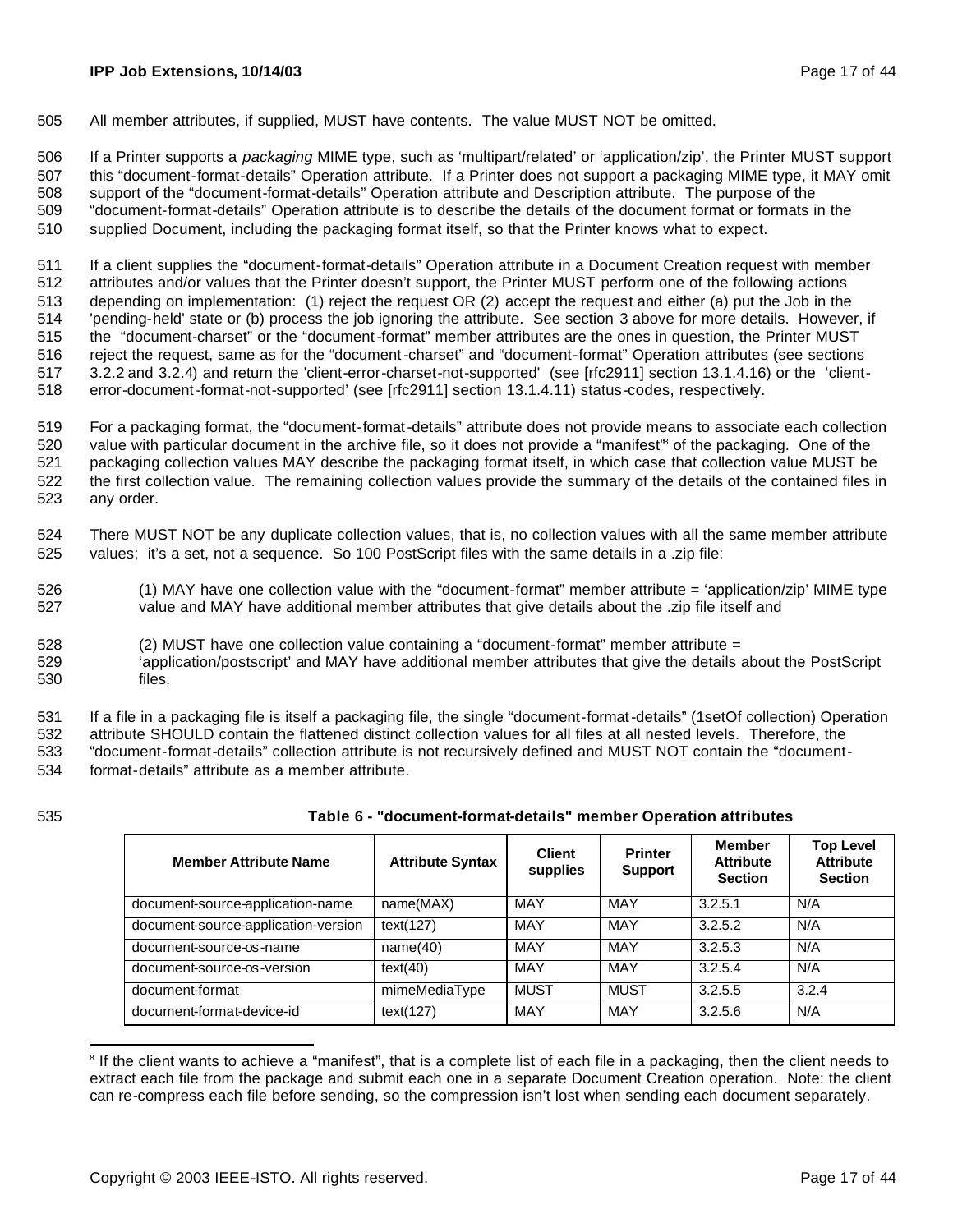| document-format-version    | text(127)                 | <b>SHOULD</b> | MUS <sub>1</sub> | 225<br>، ن. ۲. ب | 3.2.6 |
|----------------------------|---------------------------|---------------|------------------|------------------|-------|
| document-natural-languages | 1setOf<br>naturalLanguage | MAY           | MAY              | 3.2.5.8          | 3.2.9 |

### 

 The client can determine which member attributes of the "document-format-details" are supported by querying the Printer's "document-format-details-supported" (1setOf type2 keyword) Printer Description attribute (see section 7.6).

 Table 6 shows that three of the member attributes also have comparable top level Operation attributes defined with the same names. See the sections listed in the rightmost column. These three high level attributes have corresponding "xxx-default" and "xxx-supported" Printer Description attributes. These values are also for use with 542 the corresponding three member attributes. The remaining member attributes do not have any corresponding "xxx-default" and "xxx-supported" Printer Description attribute.

 If a client supplies this "document-format-details" Operation attribute with a member attribute with a value that the Printer doesn't support, the Printer MUST perform one of the following actions: (1) reject the request OR (2) accept the request and either (a) put the Job in the 'pending-held' state or (b) process the job ignoring the attribute. See section 3 above for more details.

#### **3.2.5.1 document-source-application-name (name(MAX))**

 This OPTIONAL member Operation attribute identifies the application that generated the document. The value MUST be all lowercase in order to facilitate matching. The version number MUST NOT be included (see the "document-source-application-version" attribute). Examples: "photoshop", "microsoft word", "unknown".

#### **3.2.5.2 document-source-application-version (text(127))**

 This OPTIONAL member Operation attribute identifies the version number of the application that created the document. The value MUST be all lowercase in order to facilitate matching. The intent of this attribute is for purposes of affecting the interpreting by the Printer for any formats for which the source application version might have different semantics. Examples:

- "8.1 (4331)" for Winzip? , "5.0.5 10/26/2001" for Acrobat? , "2000 (9.0.4119 sr-1)" for Microsoft? Word
- If the client omits this member attribute, that matches with any version. Similarly, the Printer's member attribute MAY be omitted or be a zero length string to indicate any.

#### **3.2.5.3 document-source-os-name (name(40))**

- This OPTIONAL member Operation attribute identifies the name of the operating system on which the document was generated. Valid values are the operating system names defined in the IANA Operating System name registry [os-names] with the version number portion removed (see the "document-source-os- version" attribute). IANA Operating System Names consist of up to 40 *uppercase* US-ASCII letters, hyphen ("-"), period ("."), and slash ("/") characters. The value MUST be all lowercase in order to facilitate matching.
- Possible example IANA OS Registry values: 'linux', 'macos', 'sun-os', 'unix', "unknown", 'windows'.
- ACTION ITEM: Get Sun to register SOLARIS with IANA.(Tom H)

#### **3.2.5.4 document-source-os-version (text(40))**

 This OPTIONAL member Operation attribute identifies the version of the operating system on which the document was generated. Valid values include the version portion of any of the operating system names defined in the IANA Registry [os-names]. The value MUST be all lowercase in order to facilitate matching.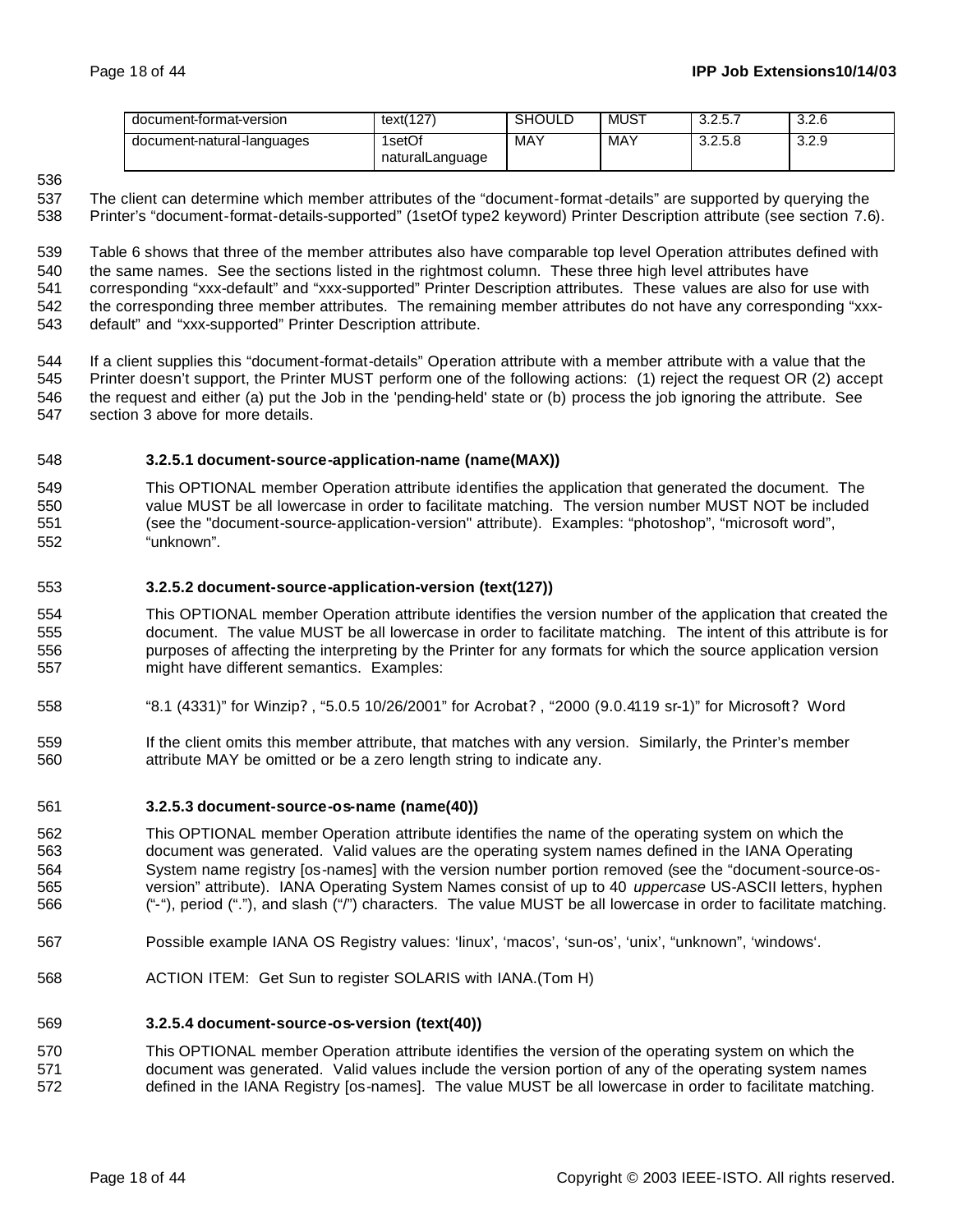- The value MUST NOT include the name portion of the registered OS name (see "document-source-os-name" attribute).
- Possible example values for the indicated "document-source-os-name" value are: for 'linux': '1.0', '1.2', '2,0', '2.2', '2.4' for 'unix': 'bsd', 'v', 'v.1', 'v.2', 'v.3', 'pc' for 'windows': '95', '98', 'ce', 'nt', 'nt-2', 'nt-3', 'nt-3.5', 'nt-3.51', 'nt-4', 'nt-5' (windows 2000), ACTION ITEM: Get Microsoft to register NT-5.1 (maybe NT-5.2) with IANA.(Ira M)
- 

#### **3.2.5.5 document-format (mimeMediaType)**

 This REQUIRED member Operation attribute identifies the document format (see [rfc2911] §3.2.1.1) of the collection value of which it is a member. The client MUST supply and the Printer MUST support this member attribute in each collection value. The values for this member attribute are Internet Media types (sometimes called MIME types) and have the same values and semantics as for the top level "document-format" Operation attribute with the same name (see section 3.2.4 for the semantics).

#### **3.2.5.6 document-format-device-id (text(127))**

 This OPTIONAL member Operation attribute identifies the type of device for which the document was formatted, including manufacturer and model. This attribute is intended to identify document formats that are not portable, e.g., PDLs that are device dependent. The value of this variable MUST exactly match the IEEE 1284-2000 Device ID string (see [IEEE1284] clause 6), except the length field MUST NOT be specified. See the Microsoft Universal Plug and Play [upnp] section 2.2.6 DeviceId parameter for details and examples. Here is an example showing only the required fields for a PostScript document: MANUFACTURER:ACME Co.;COMMAND SET:PS;MODEL:LaserBeam 9;

#### **3.2.5.7 document-format-version (text(127))**

 This REQUIRED member Operation attribute identifies the level or version of the document format identified by the "document-format" member attribute. The client MAY supply and the Printer MUST support this member attribute if the Printer supports the "document-format-details" Operation attribute. The semantics and supported values of this "document-format-version" member attribute MUST be the same as for the top level "document-format-version" Operation attribute with the same name (see section 3.2.6 for the semantics).

#### **3.2.5.8 document-natural-language (1setOf naturalLanguage)**

 This OPTIONAL member Operation attribute specifies the natural language(s) of the collection value of which it is a member. The values for this attribute are natural language codes (with optional country codes) and have the same values and semantics as for the top level "document-natural-language" (naturalLanguage) operation attribute with the same name (see section 3.2.9 for the semantics). If the document contains multiple natural languages, then the first value MUST be the primary language of the document.

#### **3.2.6 document-format-version (text(127))**

 This OPTIONAL Operation attribute identifies the level or version of the document format of the Document content identified by the "document-format" Operation attribute (section 3.2.4).

- If the client supplies this "document-format-version" Operation attribute, the client MUST also supply the "document-
- format" Operation attribute (section 3.2.4), so that the Printer does not need to parse the "document-format-version"
- string in order to determine the document format and version.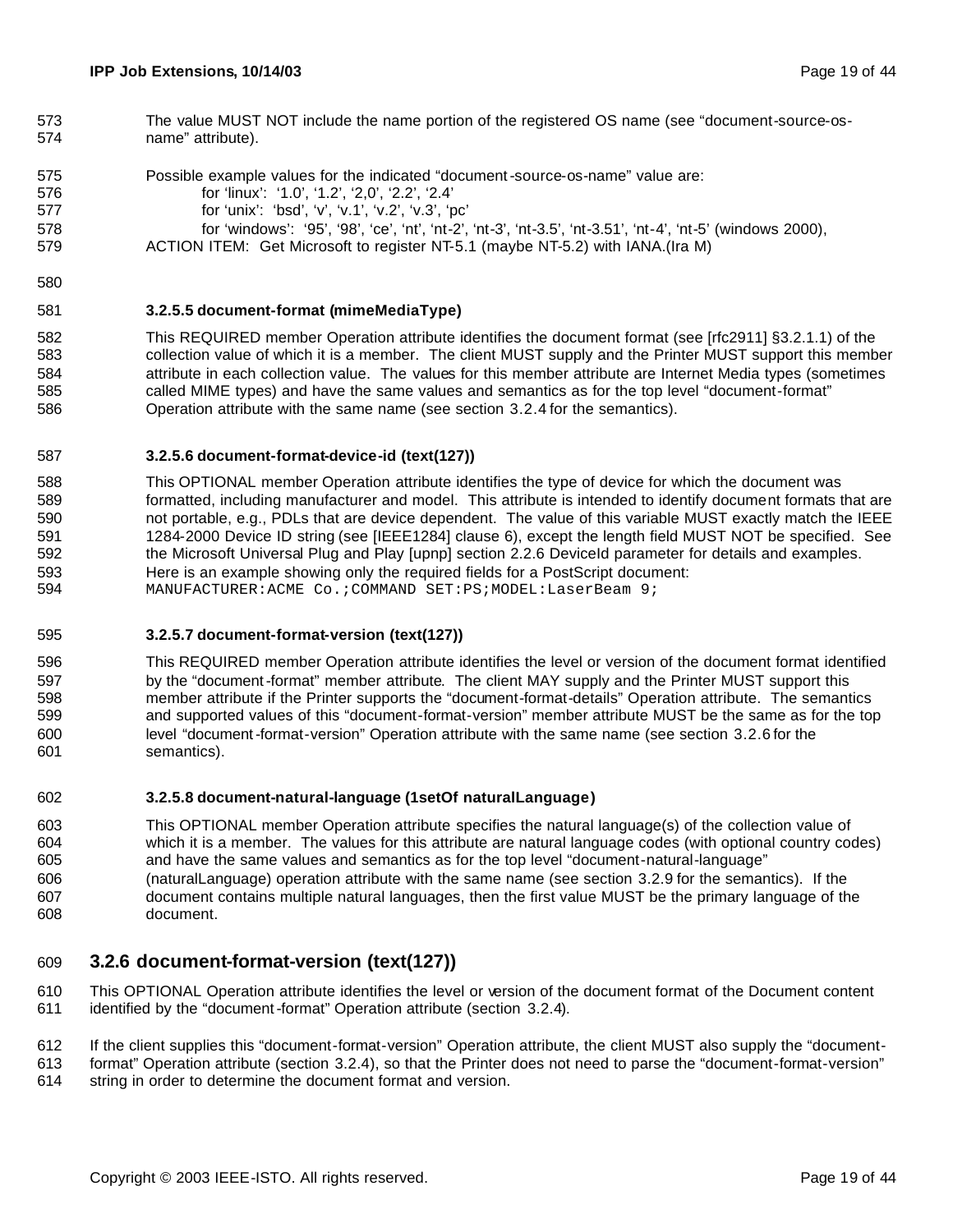If a client supplies this "document-format-version" Operation attribute with a value that the Printer doesn't support as

 indicated by the Printer's "document-format-version-supported" attribute (see section 7.8), the Printer MUST perform one of the following actions, depending on implementation: (1) reject the request OR (2) accept the request and

either (a) put the Job in the 'pending-held' state or (b) process the job ignoring the attribute. See section 3 above for

more details.

 The defined values are taken from the Printer MIB [rfc1759] langTC values (after removing the "lang") used in the prtInterpreterLangFamily and the prtInterpreterLangLevel attributes (SNMP calls them "objects") separated by the "/" character. If there is no version, just the langTC prefix without the "/" is used. Note: the Printer MIB prtInterpreterLangVersion attribute is not used, since no standard values are given in the Printer MIB.

 The short first field before the "/" character are unique, so that the version values are self-identifying so that all the versions for all document formats can be combined into a single list for the Printer's "document-format-version- supported" Printer attribute. The first field also tends to be the acronym for the document format and often is also the file name extension registered with IANA. The Printer MIB shows the first field in uppercase for readability. However, the Printer MUST perform case-insensitive matching of supplied values with supported values. If the

- 629 common acronym includes a "/", such as TIFF/IT, the "/" is changed to "-" so that the first field ends with the first "/."
- Example values:
- 'PS/3': For Postscript level 3 [rfc1759].
- 'PCL/5e': For PCL 5e [rfc1759].
- 'PDF/1.4': For PDF version 1.4 [pdf]
- 'PDF/X-1a:2001': For PDF/X-1a [iso15930]
- 'DCS/2.0' For Document Color Separation (DCS), version 2.0. [dcs2.0]
- 'TIFF-IT/FP:1998': TIFF/IT [iso12639] Full Page baseline.
- 'TIFF-IT/CT:1998': TIFF/IT [iso12639] Continuous Tone picture data baseline
- 'TIFF-IT/FP/P1:1998': TIFF/IT [iso12639] Full Page profile 1
- 'TIFF-IT/CT/P1:1998': TIFF/IT [iso12639] Continuous Tone picture data profile 1
- 'Automatic': auto sense the format [rfc1759]. Is use in combination with the 'application/octet-stream' (see **Francis** [rfc2911] section 4.1.9.1) value of the "document-format" attribute (section 3.2.4).
- 

#### **3.2.6.1 Why no "document-format-version-default"**

 There is no "document-format-version-default" since to be meaningful, the default would have to depend on the "document-format". Currently, there are no "xxx-default" attributes whose values depend on the value of other attributes. Thus an implementation is free to supply its own defaults that depend on the "document-format".

#### **3.2.7 document-message (text(MAX))**

This OPTIONAL Operation attribute contains a message from the user to the operator about the Document.

### **3.2.8 document-name (name(MAX))**

 The Printer MUST support this Operation attribute in Print-Job, Print-URI, Send-Document, and Send-URI operations (see [rfc2911 section 3.2.1.1) and MAY support it in the Create-Job operation. For the Print-Job, Print-URI, and 652 Create-Job operations, the Printer MUST copy the value to the corresponding Job Description attribute<sup>9</sup>.

 For the Send-Document and the Send-URI Operation attribute, the Printer copies them to the corresponding Document Description attribute defined in [ippdoc].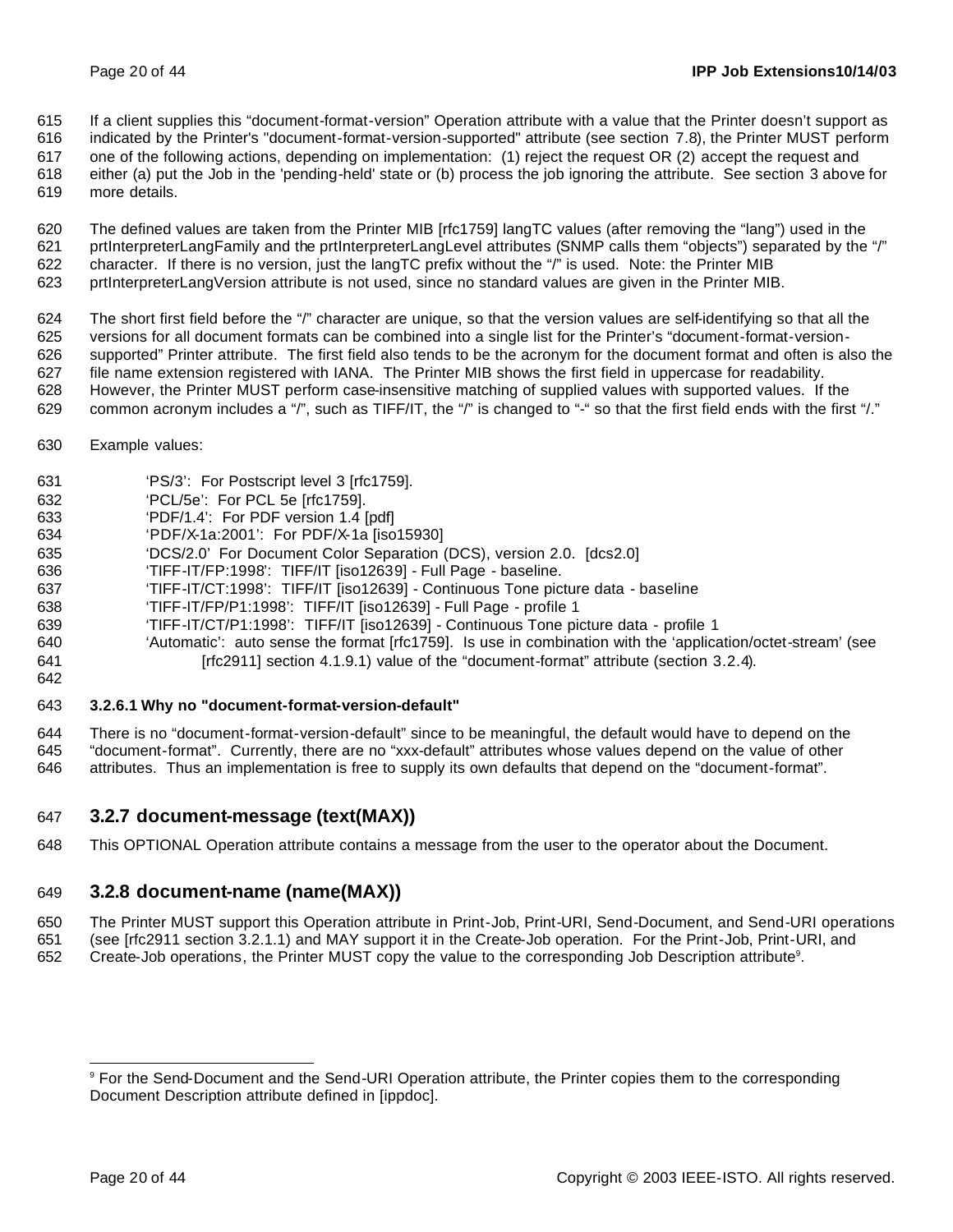### **3.2.9 document-natural-language (naturalLanguage)**

 This OPTIONAL Operation attribute specifies the primary natural language of the Document content (see [rfc2911] section 3.2.1.1 and section 4.1.8).

 If the client supplies this "document-natural-language" Operation attribute with a value that the Printer doesn't support, the Printer MUST perform one of the following actions: (1) reject the request OR (2) accept the request and either (a) put the Job in the 'pending-held' state or (b) process the job ignoring the attribute. See section 3 above for more details.

 The values MAY include region as well as the language according to [rfc2911 section 4.1.8. If the document contains more than one language, the value is the first or primary language of the document. The Printer MAY use this value to select fonts or other Globalization processing. As indicated in [rfc2911] section 4.1.8, example include:

- 'en': for English 'en-us': for US English 'fr': for French
- 'de': for German
- 

## **4 Job Template attributes**

 Table 7 lists the new Job Template attributes defined in this specification. These Job Template attributes can be supplied in the Job Creation operations: Print-Job, Print-URI, and Create-Job operations and the Validate-Job operation.

 Job Template attributes are OPTIONAL for a Printer to support and for a client to supply in a Job Creation request. If a Printer supports a Job Template attribute, then the Printer MUST copy the supplied attribute to the Job object, so that a client MAY query the attributes in subsequent Get-Job-Attributes/Get-Jobs operations (see [rfc2911] section 4.2). In addition, as in [rfc2911], for each "xxx" Job Template attribute supported, the Printer MUST support the corresponding "xxx-default" and "xxx-supported" Printer attributes, if defined.

#### **Table 7 - Job Template attributes**

| <b>Job Template</b><br>attribute name "xxx" | <b>Attribute Syntax</b> | <b>Printer: Default Value</b><br>attribute syntax<br>"xxx-default" | <b>Printer: Supported Values</b><br>attribute syntax<br>"xxx-supported" |
|---------------------------------------------|-------------------------|--------------------------------------------------------------------|-------------------------------------------------------------------------|
| job-copies                                  | integer(1:MAX)          | integer(1:MAX)                                                     | rangeOfInteger(1:MAX)                                                   |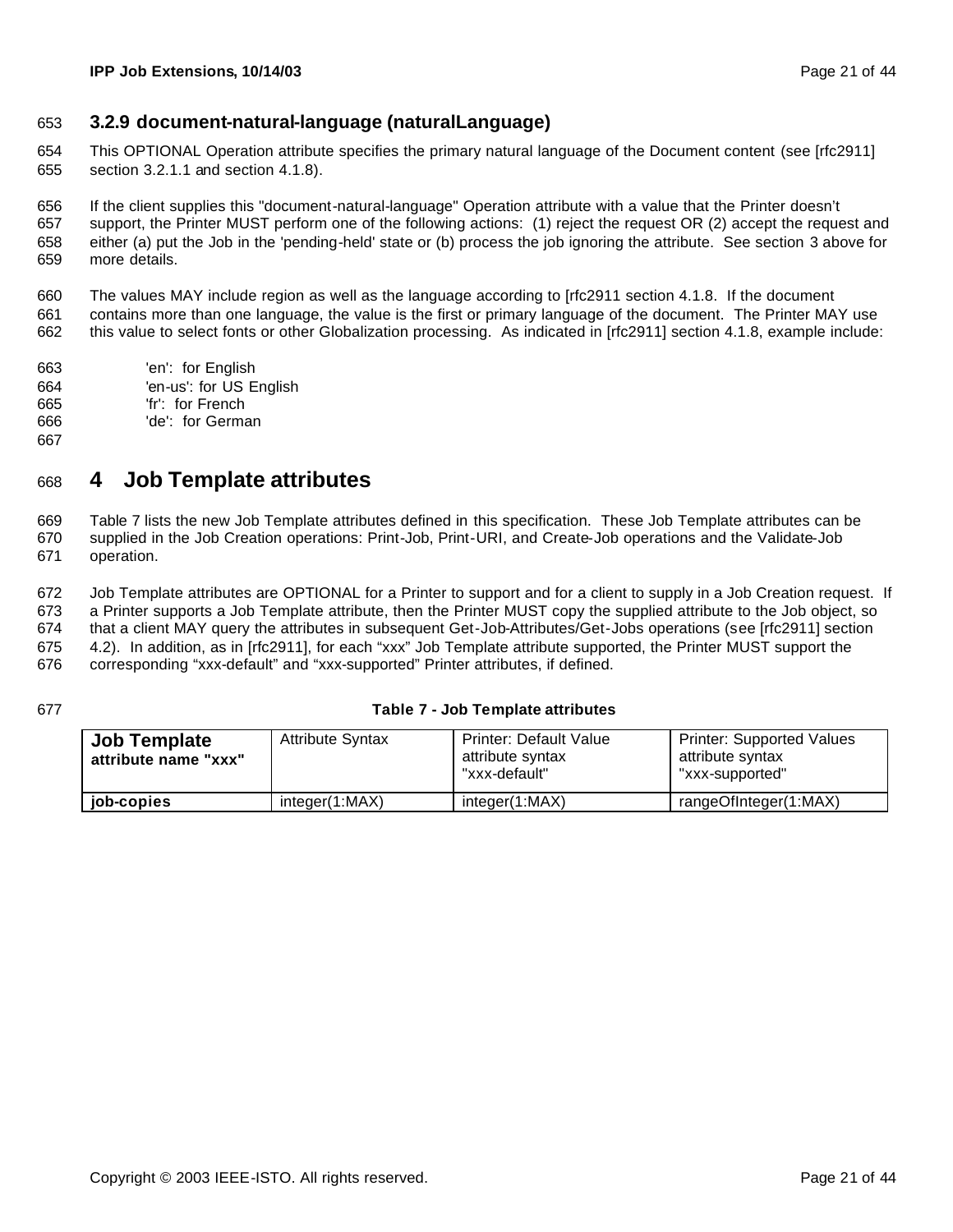| <b>Job Template</b>                           | <b>Attribute Syntax</b>   | <b>Printer: Default Value</b>   | Printer: Supported Values                          |
|-----------------------------------------------|---------------------------|---------------------------------|----------------------------------------------------|
| attribute name "xxx"                          |                           | attribute syntax                | attribute syntax                                   |
|                                               |                           | "xxx-default"                   | "xxx-supported"                                    |
| job-cover-back                                | collection                | collection                      | 1setOf type2 keyword                               |
| cover-type                                    | type2 keyword             | $\blacksquare$                  | 1setOf type2 keyword                               |
| media                                         | type3 keyword   name(MAX) | ٠                               | 1setOf (type3 keyword  <br>name(MAX))              |
| media-col                                     | collection                | $\blacksquare$                  | 1setOf type2 keyword                               |
| member attributes<br>[pwg5100.3]              | See [pwg5100.3]           | ٠                               |                                                    |
| job-cover-front                               | collection                | collection                      | 1setOf type2 keyword                               |
| member attributes -<br>same as job-cover-back | see job-cover-back        |                                 |                                                    |
| job-finishings                                | 1setOf type2 enum         | 1setOf type2 enum <sup>10</sup> | 1setOf type2 enum                                  |
| job-finishings-col                            | collection                | collection <sup>10</sup>        | 1setOf type2 keyword                               |
| finishing-template                            | name(MAX)                 |                                 | 1setOf name(MAX)                                   |
| stitching                                     | collection                |                                 | 1setOf type2 keyword                               |
| stitching-reference -<br>edge                 | type2 keyword             | $\overline{\phantom{a}}$        | 1setOf type2 keyword                               |
| stitching-offset                              | integer (0:MAX)           | $\sim$                          | 1setOf (integer(0:MAX)  <br>rangeOfInteger(0:MAX)) |
| stitching-locations                           | 1setOf integer(0:MAX)     | $\blacksquare$                  | 1setOf (integer(0:MAX)  <br>rangeOfInteger(0:MAX)) |
| output-device                                 | name(127)                 |                                 | 1setOf name(127)                                   |
| print-content-optimize                        | type2 keyword             | type2 keyword                   | 1setOf type2 keyword                               |

## 678 **4.1 Job Template attributes defined for Job-wide effect in multi-document jobs**

 This section defines additional Job Template attributes that have Job-wide effect and so are intended for use in the creation of multi-document Jobs. These Job Template attributes have the "job-" prefix to indicate their Job wide scope. When clients supply these job-wide Job Template attributes, they MUST supply these attributes in Job Creation and Validate-Job operations only. Clients MUST NOT supply these Job Template attributes as Document Template attributes in the Send-Document and Send-URI operations ([ippdoc]) or in any other operations. Note that clients do not supply these attributes as member attributes of the "overrides" Job Template attribute (See [ippOverride]).

## 686 **4.1.1 job-copies (integer(1:MAX))**

 This OPTIONAL Job Template attribute specifies the number of job copies, i.e., with all of the Documents taken together. Its interpretation is independent of the value of the "multiple-document-handling" Job Template attribute. See the "copies" Job Template attribute defined in [rfc2911] section 4.2.5 that switches between job copies and document copies depending on the value of the "multiple-document-handling" Job Template attribute ([rfc2911] section 4.2.4).

 For example assume a Job has two documents. The "copies" attribute has a value of '3' and "job-copies" has a value of '2". With "multiple-document-handling" set to 'separate-documents-collated-copies' the resulting printout would have two sets (i.e. job-copies=2). The first set would be 3 copies of Document 1 and then 3 copies of Document 2. The second set would be identical to the first. If a similar Job was run with "multiple-documents- handling" set to 'single-document-new-sheet' it would also produce two set. In this case however each set would contain Document 1, Document 2, Document 1, Document 2, Document 1, Document 2 (i.e copies=3). The "copies" and "job-copies" become more interesting when Documents within the Job each have their own value of "copies". This can be accomplished via the Document object [ippdoc] or Overrides [PWG5100.4], [ippOverride].

 <sup>10</sup> The "job-finishings" and "job-finishings-col" Job Template attributes also include corresponding "job-finishingsready" (1setOf type 2 enum) and "job-finishings-col-ready" (1setOf collection) attributes.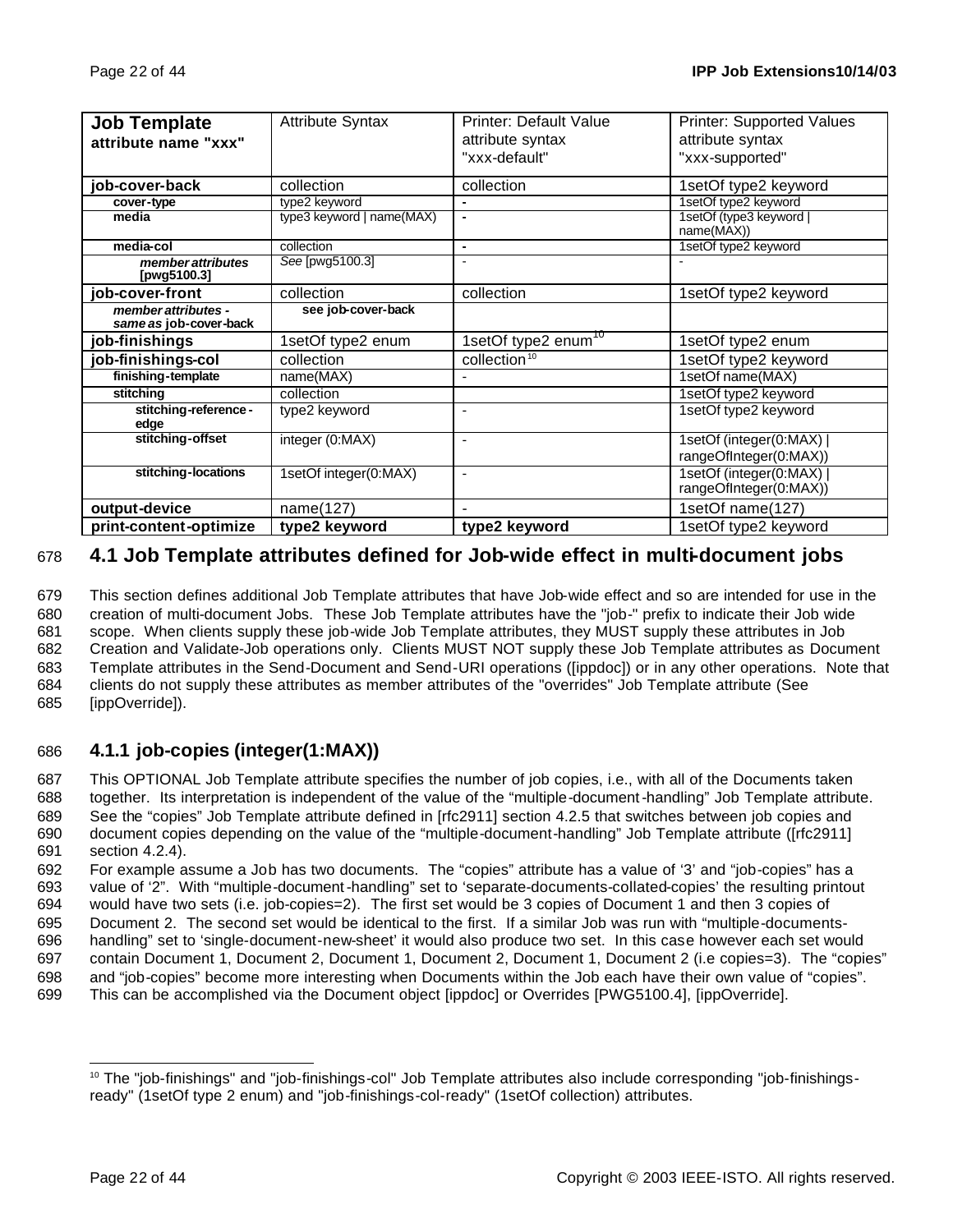#### **4.1.1.1 job-copies-default (integer(1:MAX))**

 This OPTIONAL Job Template Printer attribute specifies the default number of copies for the job as a whole. The Printer MUST support this attribute if it supports the "job-copies" Job Template attribute.

#### **4.1.1.2 job-copies-supported (rangeOfInteger(1:MAX))**

 This OPTIONAL Job Template Printer attribute specifies the supported range of the number of copies for the job as a whole. The Printer MUST support this attribute if it supports the "job-copies" Job Template attribute.

#### **4.1.1.3 job-copies-actual (1setof Integer(1:MAX))**

 This OPTIONAL Job Description attribute specifies the number of copies that the Printer actually printed for the job as a whole. Th e Printer MAY support this attribute even if it does not support the "job-copies" Job Template attribute.

#### **4.1.2 job-cover-back (collection)**

 This OPTIONAL Job Template attribute specifies the cover for the back of the job, i.e., with all of the Documents taken together and is independent of the value of the "multiple-document-handling" Job Template attribute. The member attributes are the same as "cover-back" (see [pwg5100.3] section 3.1) and with the same conformance requirements. However, the "cover-back" Job Template attribute switches between a job back cover and a document back cover depending on the value of the "multiple-document-handling" Job Template attribute ([rfc2911] section 4.2.4). The "job-cover-back" Job Template attribute is equivalent to "cover-back" with "multiple-document-handling" =

'single-document-new-sheet'.

#### **4.1.2.1 job-cover-back-default (collection)**

 This OPTIONAL Job Template Printer attribute specifies the default the cover for the back of the job. The Printer MUST support this attribute if it supports the "job-cover-back" Job Template attribute.

#### **4.1.2.2 job-cover-back-supported (1setOf type2 keyword)**

 This OPTIONAL Job Template Printer attribute specified the supported member attributes of the "job-cover-back" Job Template collection attributes. The Printer MUST support this attribute if it supports the "job-cover-back" Job Template attribute.

#### **4.1.2.3 job-cover-back-actual (1setOf collection)**

 This OPTIONAL Job Description attribute specifies the "job-cover-back" that the Printer actually used in producing the job. The Printer MAY support this attribute even if it does not support the "job-cover-back" Job Template attribute.

#### **4.1.3 job-cover-front (collection)**

 This OPTIONAL Job Template attribute specifies the cover for the front of the job, i.e., with all of the Documents taken together and is independent of the value of the "multiple-document-handling" Job Template attribute. The member attributes are the same as the "cover-front" Job Template attribute (see [pwg5100.3] section 3.2) and with the same conformance requirements. However, the "cover-front" Job Template attribute switches between a job front cover and a document front cover depending on the value of the "multiple-document-handling" Job Template attribute ([rfc2911] section 4.2.4). The "job-cover-front" Job Template attribute is equivalent to "cover-front" with "multiple-document-handling" = 'single-document-new-sheet'.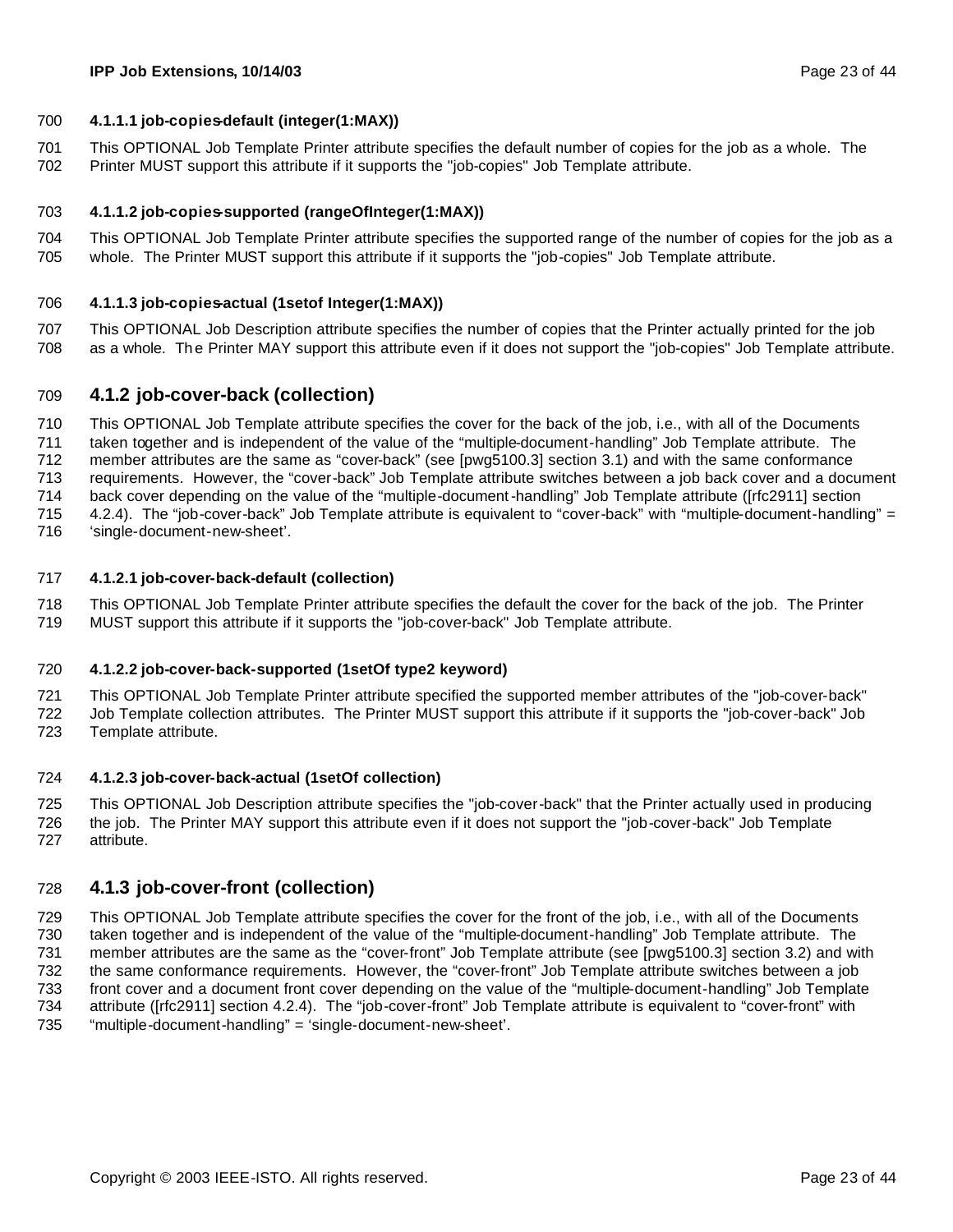#### **4.1.3.1 job-cover-front-default (collection)**

 This OPTIONAL Job Template Printer attribute specifies the default the cover for the front of the job. The Printer MUST support this attribute if it supports the "job-cover-front" Job Template attribute.

#### **4.1.3.2 job-cover-front-supported (1setOf type2 keyword)**

 This OPTIONAL Job Template Printer attribute specified the supported member attributes of the "job-cover-front" Job Template attributes. The Printer MUST support this attribute if it supports the "job-cover-front" Job Template collection attribute.

#### **4.1.3.3 job-cover-front-actual (1setOf collection)**

 This OPTIONAL Job Description attribute specifies the "job-cover-front" that the Printer actually used in producing the job. The Printer MAY support this attribute even if it does not support the "job-cover-front" Job Template attribute.

### **4.1.4 job-finishings (1setOf type2 enum)**

 This OPTIONAL Job Template attribute specifies the job finishings, i.e., with all of the Documents taken together. Its interpretation is independent of the value of the "multiple-document-handling" Job Template attribute. See the "finishings" Job Template attribute defined in [rfc2911] section 4.2.6 that switches between job finishings and document finishings depending on the value of the "multiple-document-handling" Job Template attribute ([rfc2911] section 4.2.4). The "job-finishings" Job Template attribute is equivalent to "finishings" with "multiple-document-handling" = 'single-document-new-sheet'.

#### **4.1.4.1 job-finishings-default (1setOf type2 enum)**

 This OPTIONAL Job Template Printer attribute specifies the default job finishings. The Printer MUST support this attribute if it supports the "job-finishings" Job Template attribute.

#### **4.1.4.2 job-finishings-ready (1setOf type2 enum)**

 This OPTIONAL Job Template Printer attribute specifies the ready job finishings, that is, the job finishings that maybe used without operator intervention. The Printer MUST support this attribute if it supports the "job-finishings" Job Template attribute.

#### **4.1.4.3 job-finishings-supported (1setOf type2 enum)**

 This OPTIONAL Job Template Printer attribute specified the supported job finishings values. The Printer MUST support this attribute if it supports the "job-finishings" Job Template attribute.

#### **4.1.4.4 job-finishings-actual (1setOf type2 enum)**

 This OPTIONAL Job Description attribute specifies the "job-finishings" that the Printer actually used in producing the job. The Printer MAY support this attribute even if it does not support the "job-finishings" Job Template attribute.

### **4.1.5 job-finishings-col (1setOf collection)**

This OPTIONAL Job Template attribute specifies the job finishings collection, i.e., with all of the Documents taken

together. Its interpretation is independent of the value of the "multiple-document-handling" Job Template attribute.

See the "finishings-col" Job Template attribute defined in [pwg5100.3] section 3.2 that switches between job

finishings collection and document finishings collection depending on the value of the "multiple-document-handling"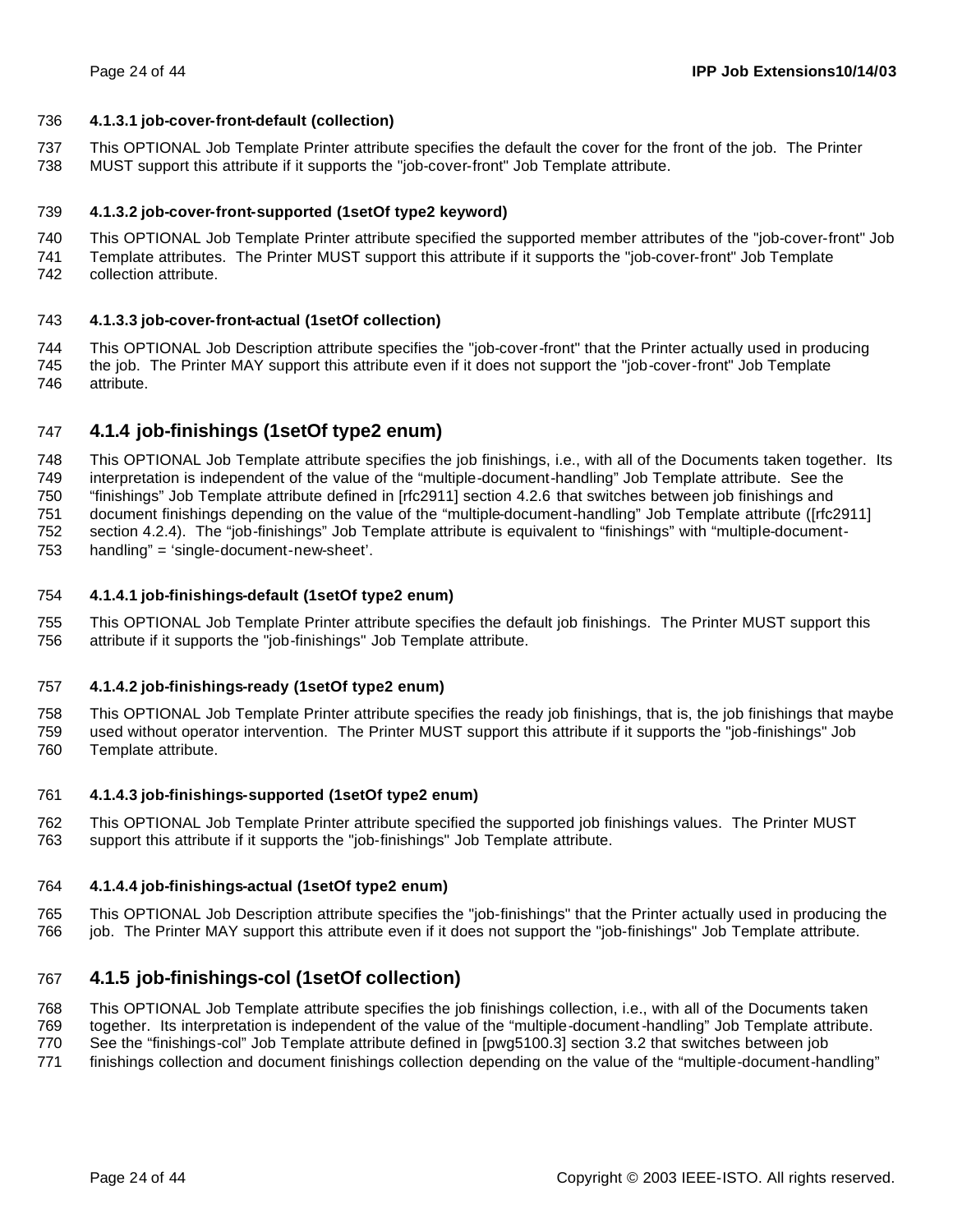#### **IPP Job Extensions, 10/14/03** Page 25 of 44

- Job Template attribute ([rfc2911] section 4.2.4). The "job-finishings-col" Job Template attribute is equivalent to
- "finishings-col" with "multiple-document-handling" = 'single-document-new-sheet'.

#### **4.1.5.1 job-finishings-col-default (collection)**

 This OPTIONAL Job Template Printer attribute specifies the default job finishings collection. The Printer MUST support this attribute if it supports the "job-finishings-col" Job Template attribute.

#### **4.1.5.2 job-finishings-col-ready (collection)**

 This OPTIONAL Job Template Printer attribute specifies the ready job finishings collection, that is, the job finishings collection that maybe used without operator intervention. The Printer MUST support this attribute if it supports the

"job-finishings-col" Job Template attribute.

#### **4.1.5.3 job-finishings-col-supported (1setOf type2 keyword)**

 This OPTIONAL Job Template Printer attribute specified the supported member attributes of the "job-finishings-col" Job Template collection attribute. The Printer MUST support this attribute if it supports the "job-finishings-col" Job

Template attribute.

#### **4.1.5.4 job-finishings-col-actual (1setOf collection)**

 This OPTIONAL Job Description attribute specifies the "job-finishings -col" attributes that the Printer actually used in producing the job. The Printer MAY support this attribute even if it does not support the "job- finishings-col " Job Template attribute.

## **4.2 Job Template attributes that may have Document Scope and Override Scope**

 This section defines additional Job Template attributes that are *not* restricted to job-wide scope and MAY be supplied in Document Creation operations and in the "override" attribute to override at the Sheet level (see section 9). When supplied in a Document Creation operation, these Job Template attributes describes the Document explicitly. This specification does *not* define corresponding Document Description attributes, since this specification does not include 794 or depend on a Document object<sup>11</sup>.

### **4.2.1 output-device (name(127))**

 This OPTIONAL Job Template attribute specifies the name of the target output device for a Printer that fans-out to multiple devices (see [rfc2911] section 2.1). This allows the client to control which output device the Printer selects. If this Job Template attribute is omitted, the Printer selects whichever output device seems best for the job in an implementation dependent manner. Note that "output-device" can be applied at the Job, Document, Document-Copy or Page level.

#### **4.2.1.1 Why there is no output-device-default**

 There is no "output-device-default" Printer attribute. A Printer MAY have a dynamic scheduling algorithm to assign jobs to output devices, in which case the "output-device-supported" Printer attribute would have multiple values. A client that did not supply an explicit "output-device" is asking the Printer to choose the most appropriate output device(s) (i.e. physical printer(s)) to print the Job. If "output-device-default" was allowed there would be no way to request this since the default output device would be assigned when it was not supplied by the client. If the Printer

 For Document Description attributes that correspond to the Operation attributes defined for Document Creation operations, see the Document object defined in [ippdoc].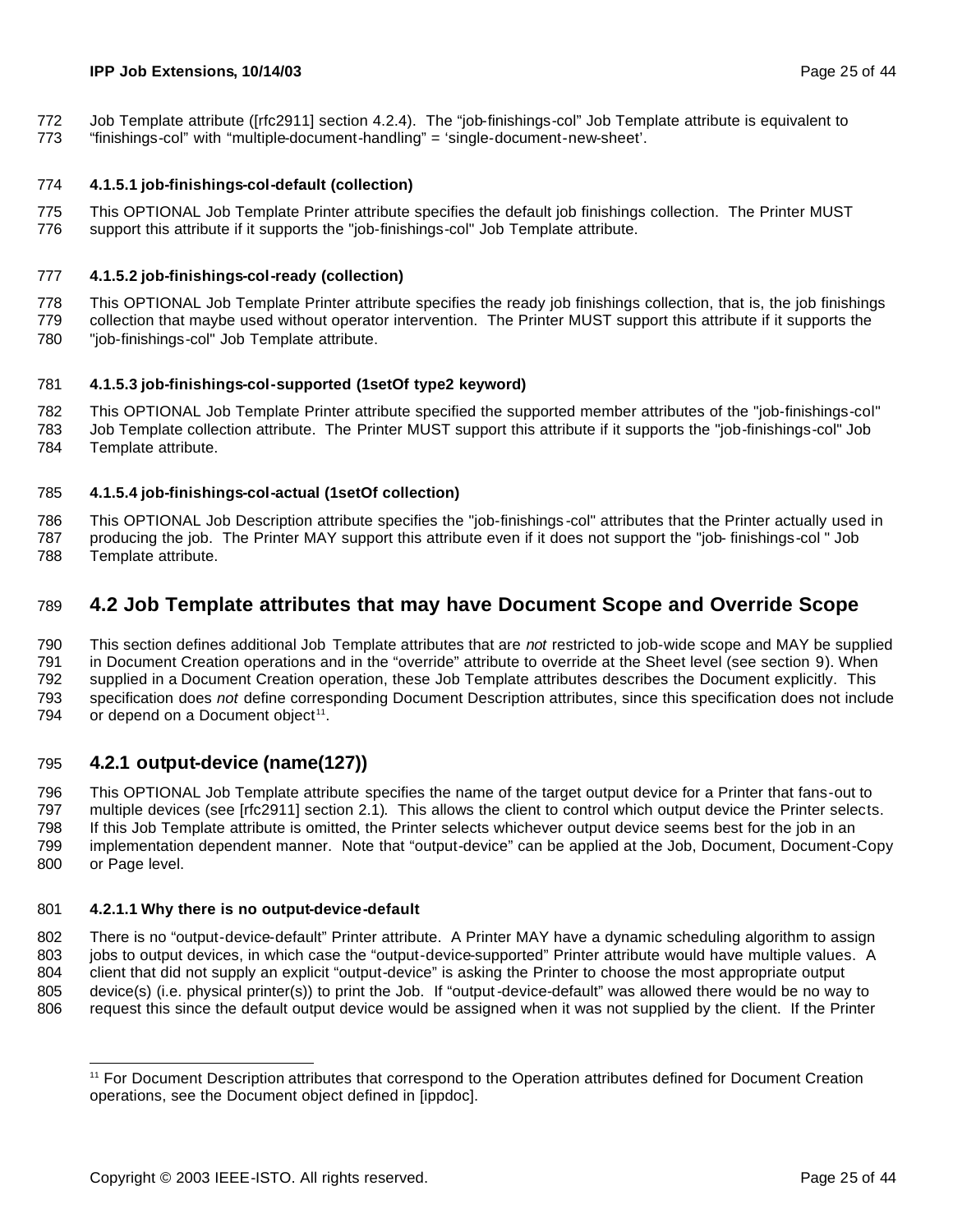does not have a dynamic scheduling algorithm to assign Jobs to output devices, the Printer would populate "output-

device-supported" with only one value.

#### **4.2.1.2 output-device-supported (1setOf name(127))**

 This OPTIONAL Job Template Printer attribute specifies the supported "output-device" values. The Printer MUST support this attribute if it supports the "output-device" Job Template attribute.

#### **4.2.1.3 output-device-actual (1setOf name(127))**

 This OPTIONAL Job Description attribute specifies the output-device(s) that the Printer actually used to produce the job [ippact]. The Printer MAY support this Job Description attribute even if it does not support the "output-device " Job Template attribute. The "output-device-actual" attribute MAY have more than one value, while the [rfc2911] "output-device-assigned" Job Description attribute has only a single name(127) value.

 For example printers that automatically splits Jobs between OutputDevices can indicate the location of the pages of the Job via this element This can occur if the Printer automatically routes Pages to the appropriate output device or "output-device" is included in an "override" or applied to individual Documents within the Job.

## **4.2.2 print-content-optimize (type2 keyword)**

821 ThisOPTIONAL Job Template attribute refines the value specified by the "print-quality" ([rfc2911] §4.2.13) attribute. The "print-quality" attribute specifies the level of quality. The "print-content-optimize" attribute directs the type of optimization/processing that will be performed on the Document content. It does not necessarily mean the value describes the content.

- The standard keyword values are:
- 
- 826 ? 'photo': optimize for photographic clarity
- ? 'graphics': optimize for graphic clarity such as graphs and line drawings
- ? 'text': optimize for text clarity
- ? 'text-and-graphics': optimize for both text and graphic clarity

#### **4.2.2.1 print-content-optimize-default (type2 keyword)**

 This OPTIONAL Job Template Printer attribute specifies the default "print-content-optimize" value. The Printer MUST support this attribute if it supports the "output-device" Job Template attribute.

#### **4.2.2.2 print-content-optimize-supported(1setOf type2 keyword)**

 This OPTIONAL Job Template Printer attribute specifies the supported "print-content-optimize" values. The Printer MUST support this attribute if it supports the "output-device" Job Template attribute.

#### **4.2.2.3 print-content-optimize-actual (1setOf type2 keyword)**

 This OPTIONAL Job Description attribute specifies the "print-content-optimize "(s) that the Printer actually used to 838 produce the job [ippact]. The Printer MAY support this Job Description attribute even if it does not support the " print- content-optimize " Job Template attribute. Note: The "print-content-optimize -actual" attribute MAY have more than one value, while the "print-content-optimize" Job Description attribute has only a single value.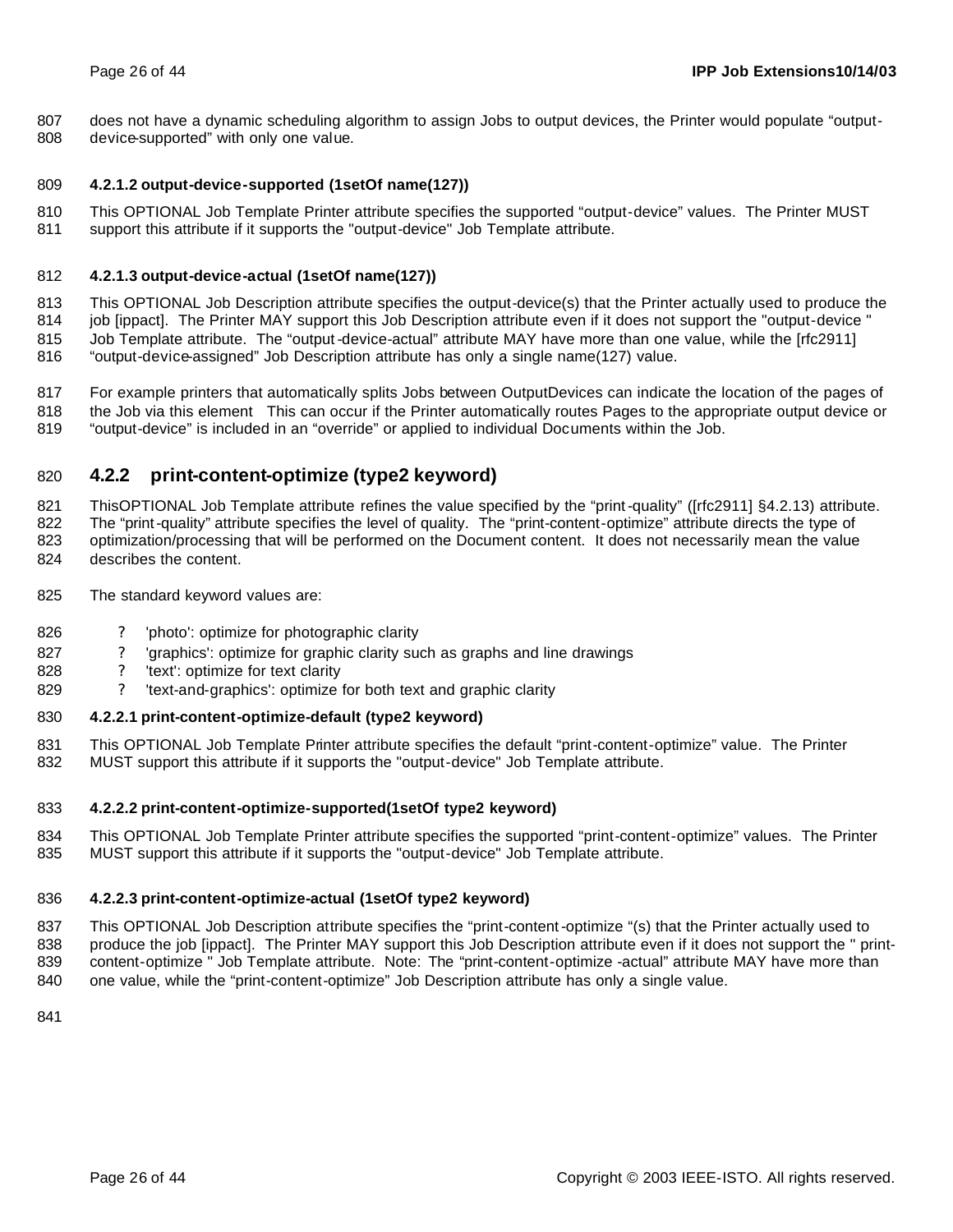## <sup>842</sup> **5 Job Description attributes**

 This section defines the new Job Description attributes defined in this IPP specification. Job Description attributes are Job object attributes that are filled in by the Printer. Some Job Description attribute values are supplied by the client in the Job operation using corresponding Operation attributes as indicated in the "Set by" column. The Printer MUST NOT support modification of any of these Job Description attributes using the Set-Job-Attributes operation ([rfc3380]).

848 This section divides Job Descriptions into two subsections: Section 5.1 contains Job Description attributes that 849 describe the Job as a whole and Section 5.2 contains Job Description attributes that are defaults for the Document(s)

 $850$  in the Job<sup>12</sup>. The following legend is used in the tables in both sections:

| Legend:                     |                                                                                                                                                                                                                                                                                                                                                            |
|-----------------------------|------------------------------------------------------------------------------------------------------------------------------------------------------------------------------------------------------------------------------------------------------------------------------------------------------------------------------------------------------------|
| <b>IPP Attribute Syntax</b> | the attribute syntax (see [rfc2911] section 4.1).                                                                                                                                                                                                                                                                                                          |
| Set by                      | indicates whether the value is set by the client or Printer in the Job Creation operation:<br>client - means that the Printer MUST populate this Job Description attribute by<br>copying from the corresponding Operation attribute that the client MAY supply<br>in the Job Creation operation. See Table 5 for the corresponding Operation<br>attribute. |
|                             | <b>Printer</b> - means that the Printer sets the value based on the state of the Printer.                                                                                                                                                                                                                                                                  |
| <b>Printer conformance</b>  | indicates MUST or MAY for Printer conformance.                                                                                                                                                                                                                                                                                                             |
| <b>Reference</b>            | references either to a sub-section of this specification or to a section in another<br>specification, where further information about this attributes can be found.                                                                                                                                                                                        |

851

## 852 **5.1 Job Description attributes that describe the Job as a whole**

853 This section defines those Job Description attributes that describe the Job as a whole. See section 5.2 below for 854 those Job Description attributes that are defaults for the Document or Documents in the Job.

#### 855 **Table 8 - Job Description attributes that describe the Job as a whole**

| <b>Job Description</b><br>attribute name | <b>IPP Attribute Syntax</b> | Set by  | Printer<br>conformance | Reference          |
|------------------------------------------|-----------------------------|---------|------------------------|--------------------|
| errors-count                             | integer(0:MAX)              | Printer | MAY                    | §5.1.1             |
| ipp-attribute-fidelity                   | boolean                     | client  | MAY                    | §5.1.2             |
| job-mandatory-attributes                 | 1setOf type2 keyword        | client  | MAY                    | §5.1.3             |
| output-device-assigned                   | name(127)                   | Printer | MAY                    | [rfc2911] §4.3.7.2 |
| warnings-count                           | integer(0:MAX)              | Printer | MAY                    | §5.1.4             |

856

 Most of the existing "job-state" and "job-state-reasons" Job Description attribute values apply equally well to 858 individual documents in a multi-document job (with removal of the 'job-' prefix for those that apply to both Job and Document). Furthermore, the job states are completely service-type neutral, so they can apply to scanning, faxing, and formatting processes as well. The job state reasons have a number of reasons that are print service specific, but most can apply to other types of service as well. The reason for separating state from reasons is so that the states can be the fundamental states that most implementations have, while the state reasons can vary depending on the sophistication of the system. The states are the ones that clients are most likely to base actions upon, and the state 864 reasons are more information, both for programs and people.

 <sup>12</sup> The [jobx] specification does not define any Document Description attributes. See the [ippdoc] specification.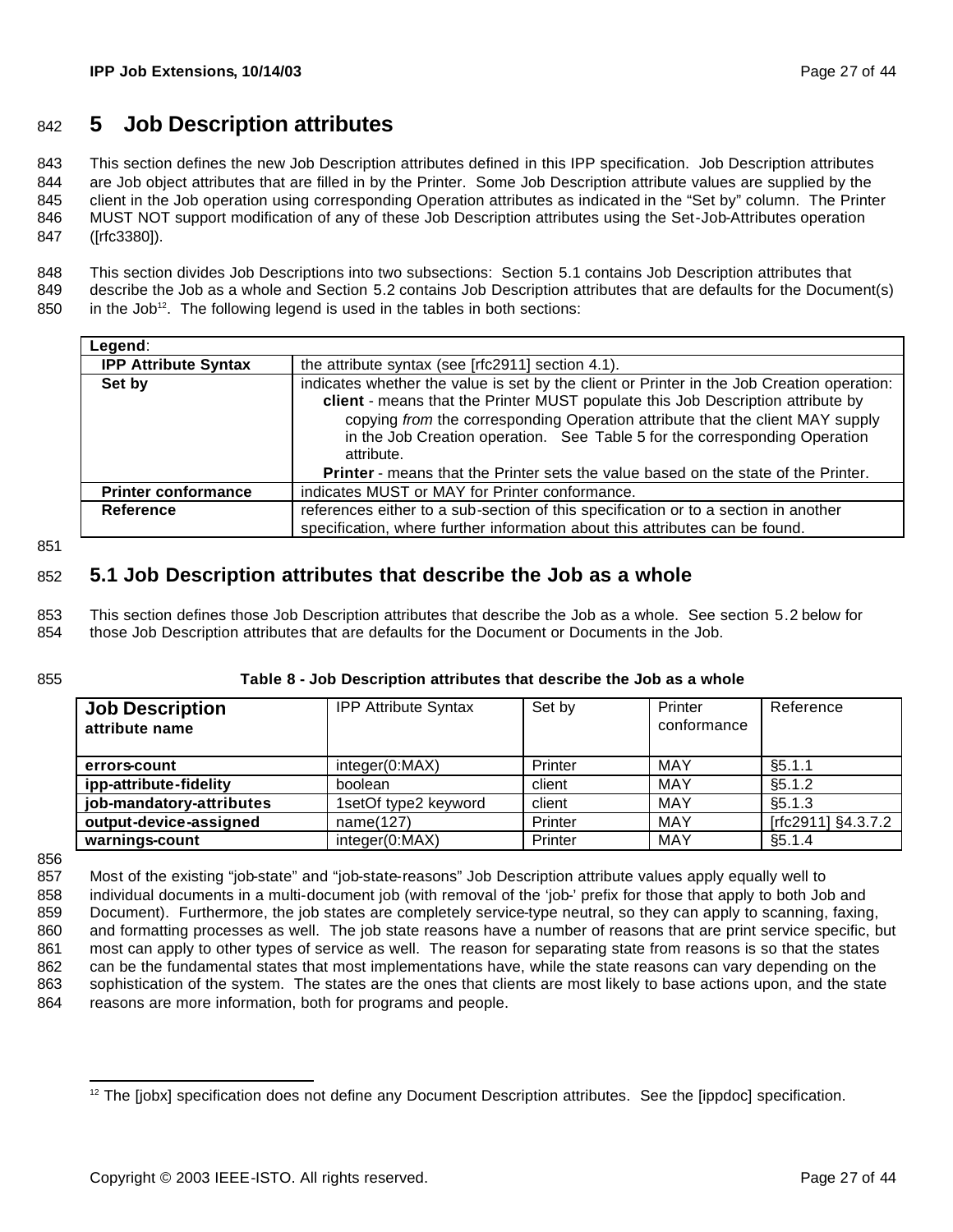### **5.1.1 errors-count (integer(0:MAX))**

 This OPTIONAL Job Description attribute counts the number of errors encountered processing the job as a whole. An error where some portion of the printed output is not present, such as a glyph encountered which isn't in the

868 Printer's font or an image in a page was in a format that the Printer didn't support, though the Printer did support the overall document format.

### **5.1.2 ipp-attribute-fidelity (boolean)**

 This OPTIONAL Job Description attribute indicates the value of the corresponding "ipp-attribute-fidelity" Operation 872 attribute ( $[rfc2911]$  section 3.2.1.1)<sup>13</sup> that the client supplied in the Job Creation operation. This Job Description 873 attribute has no effect on the processing of the job once the Job Creation operation has been accepted<sup>14</sup>. However, this attribute does provide an audit capability to the user and service desk for comparing unexpected printed results with what was submitted.

### **5.1.3 job-mandatory-attributes (1setOf type2 keyword)**

 This OPTIONAL Job Description attribute indicates which Job Template attributes that the client required that the 878 Printer Support in order to accept the Job Creation request. The Printer populates this attribute with the value of the corresponding "job-mandatory-attributes" Operation attribute (see section 3.1.2) supplied by the client in the Job Creation operation. This Job Description attribute has no effect on the processing of the job once the Job Creation operation has been accepted<sup>14</sup>. However, this Job Description attribute does provide an audit capability of the Job object in the Job History (see [rfc2911] section 4.3.7.2) to the user and service desk for comparing unexpected printed results with what was submitted. See section 3.1.2 for additional details of the semantics of this "job-mandatory-attributes" Operation attribute that are not repeated here.

### **5.1.4 warnings-count (integer(0:MAX))**

 This OPTIONAL Job Description attribute counts the number of warnings encountered processing the job as a whole. A warning is where no information is lost, but the appearance of the printed output MAY not be as expected.

### **5.2 Job Description attributes that are defaults for the Document(s) in the Job**

 This section defines those Job Description attributes that provide defaults for the Document Or Documents in the Job. See section 5.1 above for those Job Description attributes that describe the Job as a whole.

### **5.2.1 compression-supplied (type3 keyword)**

 This REQUIRED Job Description attribute specifies the *default* compression used to represent the document(s) in the Job. The Printer sets this Job Description attribute from the corresponding Operation attribute (see [rfc2911] §3.2.1.1) supplied by the client in the Job Creation operation.

## **5.2.2 document-charset-supplied (charset)**

This OPTIONAL Job Description attribute specifies the *default* charset used to represent this document (see section

 3.2.2). The Printer sets this Job Description attribute from the corresponding Operation attribute supplied by the client in the Job Creation operation.

 The "ipp-attribute-fidelity" attribute is defined only as an Operation attribute in [rfc2911]. This specification is defining it as a Job Description attribute as well which the Printer MAY support.

<sup>&</sup>lt;sup>14</sup> The "ipp-attribute-fidelity" and "job-mandatory-attributes" Operation attributes do have effect after the Job Creation operation when the Document Object is supported [ippdoc].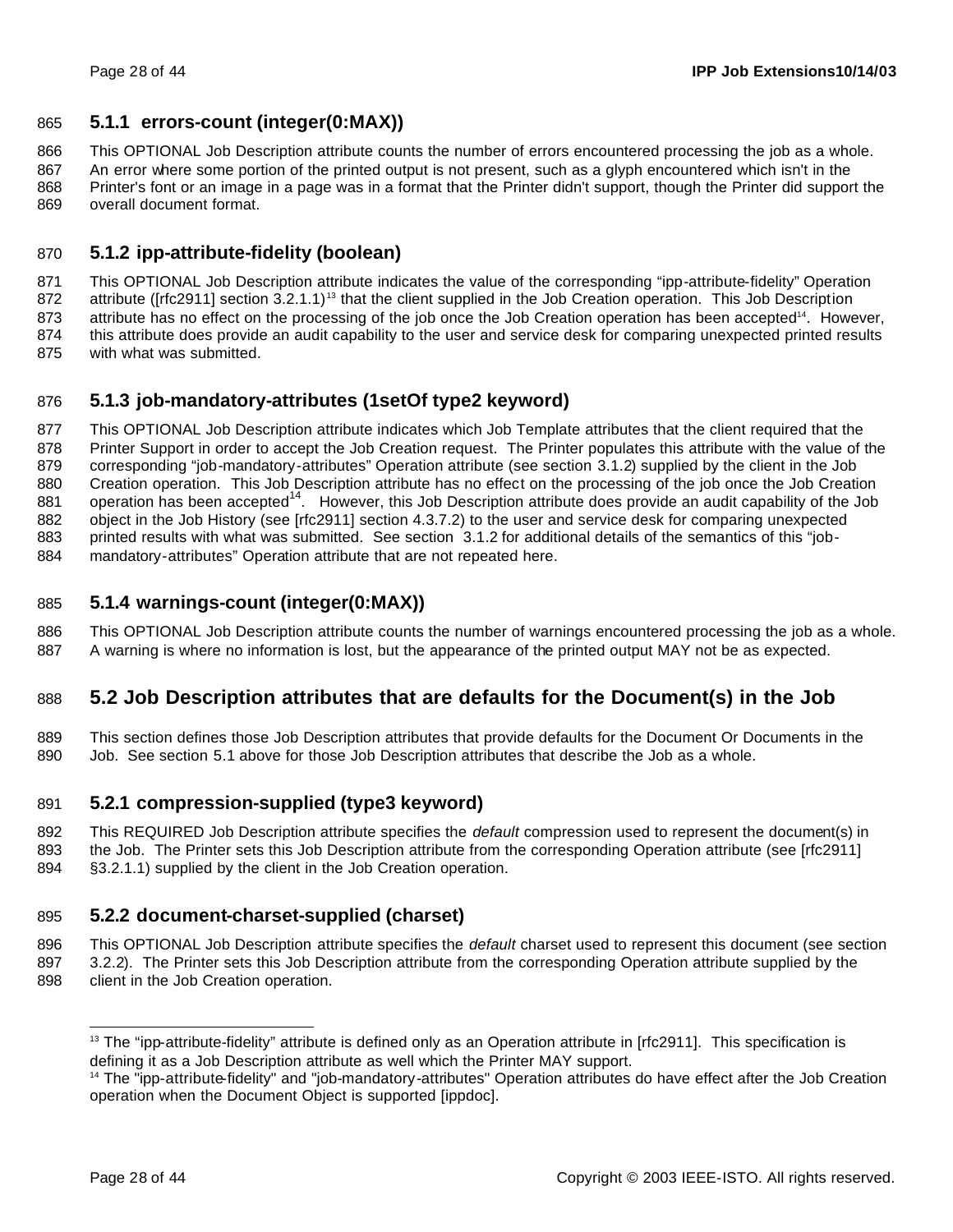### **5.2.3 document-digital-signature-supplied (type2 keyword)**

This OPTIONAL Job attribute specifies the *default* digital signature technology used in the Document content. The

 Printer sets this Job Description attribute from the corresponding "document-digital-signature" Operation attribute (see section 3.2.3 for the semantics), if supplied by the client in the Job Creation operation. If a Printer supports the "document-digital-signature" Operation attribute, the Printer MUST support this "document-digital-signature" Job

Description attribute.

### **5.2.4 document-format-details-supplied (1setOf collection)**

 This OPTIONAL Job Description attribute specifies the *default* details of the document format(s) of the Document Object content. The Printer sets this Job Description attribute from the corresponding "document-format-details" Operation attribute (see section 3.2.5 for the semantics), if supplied by the client in the Job Creation operation. If a Printer supports the "document-format-details" Operation attribute, the Printer MUST support this "document-format-details" Job Description attribute.

### **5.2.5 document-format-supplied (mimeMediaType)**

912 This REQUIRED<sup>15</sup> Job Description attribute specified the *default* document format of the Document Object content.

The Printer sets this Job Description attribute from the corresponding "document-format" Operation attribute (see

[rfc2911] section 3.2.1.1 and [this spec] section 3.2.4 for the semantics), if supplied by the client in the Job Creation

operation.

### **5.2.6 document-format-version-supplied (text(127))**

This OPTIONAL Job Description attribute specifies the *default* version of the document format of the Document

Object content. The Printer sets this Job Description attribute from the corresponding "document-format-version"

Operation attribute (see section 3.2.6 for the semantics), if supplied by the client in the Job Creation operation (see

section ). If a Printer supports the "document-format-version" Operation attribute, the Printer MUST support this

"document-format-version" Job Description attribute.

### **5.2.7 document-message-supplied (text(MAX))**

 This OPTIONAL Job Description contains either (1) the *default* message from the user to the operator about the Document(s) or (2) a message from the operator, system administrator, or "intelligent" process to indicate to the end user the reasons for modification or other management action taken on the Document. The Printer populates this Job Description attribute from the "document-message" (text(MAX) Operation attribute value (see section 3.2.7) supplied by the client in the Job Creation operation.

 In addition, the user and the operator can set the value of this Job Description attribute explicitly using the Set-Job-929 Attributes operation (see [rfc3380]).

### **5.2.8 document-name-supplied (name (MAX))**

 This REQUIRED Job Description attribute specifies the *default* name of the document (see [rfc2911] §3.2.1.1). The Printer sets this Job Description attribute from the corresponding Operation attribute (see section 3.2.8) supplied by the client in the Job Creation operation.

 <sup>15</sup> [rfc2911] did not define a "document-format" Document Description attribute; it is a new attribute defined in this specification.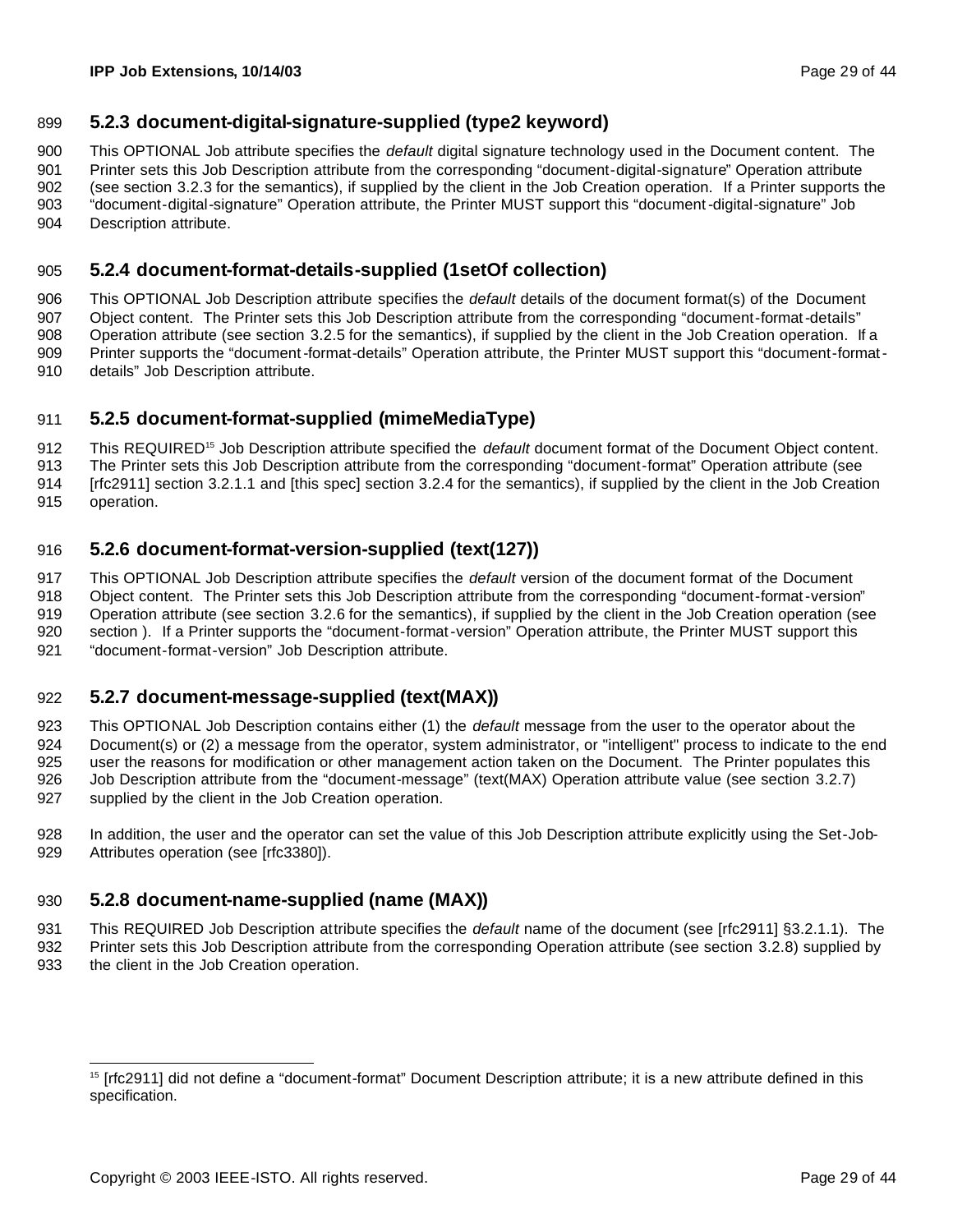### **5.2.9 document-natural-language-supplied (naturalLanguage)**

 This OPTIONAL Job Description attribute specifies the *default* primary natural language of the Document content (see [rfc2911] section 3.2.1.1). The Printer sets this Job Description attribute from the corresponding Operation

attribute (see section 3.2.9) supplied by the client in the Job Creation operation.

## **6 New values to existing attributes**

This section defines new values for existing attributes.

## 6.1 **New job-state-reasons(1setOf type2 keyword) Values**

 The REQUIRED "job-state-reasons" Job Description attributes ([rfc2911] section 4.3.8) provide additional information about the job's current state, i.e., information that augments the value of the job's "job-state" attribute.

 These new values MAY be used with any job state for which the reason makes sense. When implemented, the Printer MUST return these values when the reason applies and MUST NOT return them when the reason no longer applies whether the value of the Job's "job-state" attribute changed or not. When the Job does not have any reasons for being in its current state, the value of the Job's "job-state-reasons" attribute MUST be 'none'.

 Note: While values cannot be added to the "job-state" attributes without impacting deployed clients that take actions upon receiving "job-state" values, it is the intent that additional "job-state-reasons" values can be defined and registered without impacting such deployed clients. In other words, the "job-state-reasons" attribute are intended to be extensible.

 Table 9 lists the new keyword values for the "job-state-reasons" attribute defined in this specification as indicated in the References column. In Table 9 the keywords are listed in alphabetic order, while in their descriptions following

Table 9, they are listed in the most likely order of occurrence to help understanding.

#### **Table 9 - New "job-state-reasons" attribute values**

| <b>IPP Job Description</b><br>attribute name | <b>IPP Attribute Syntax</b><br>plus<br>Values | Printer<br>conformance | Reference        |
|----------------------------------------------|-----------------------------------------------|------------------------|------------------|
| job-state-reasons                            | 1setOf type2 keyword                          | <b>MUST</b>            | [rfc2911] §4.3.8 |
|                                              | digital-signature-did-not-verify              | <b>MAY</b>             | [this spec] §6.1 |
|                                              | digital-signature-type-not-<br>supported      | <b>MAY</b>             | [this spec] §6.1 |
|                                              | errors-detected                               | <b>MAY</b>             | [this spec] §6.1 |
|                                              | job-digital-signature-wait                    | <b>MAY</b>             | [this spec] §6.1 |
|                                              | warnings-detected                             | <b>MAY</b>             | [this spec] §6.1 |

 For ease of understanding, the following value descriptions are presented in the order in which the reasons are likely to occur (if implemented):

- **'digital-signature-type-not-supported'**: One or more documents in the Job contain a digital signature type that is not supported. Implementation or site policy determines the state of the Job once this condition is detected.
- **'job-digital-signature-wait'**: The Job is currently being held because the Job was submitted with a "document-digital-signature" attribute value that is not supported.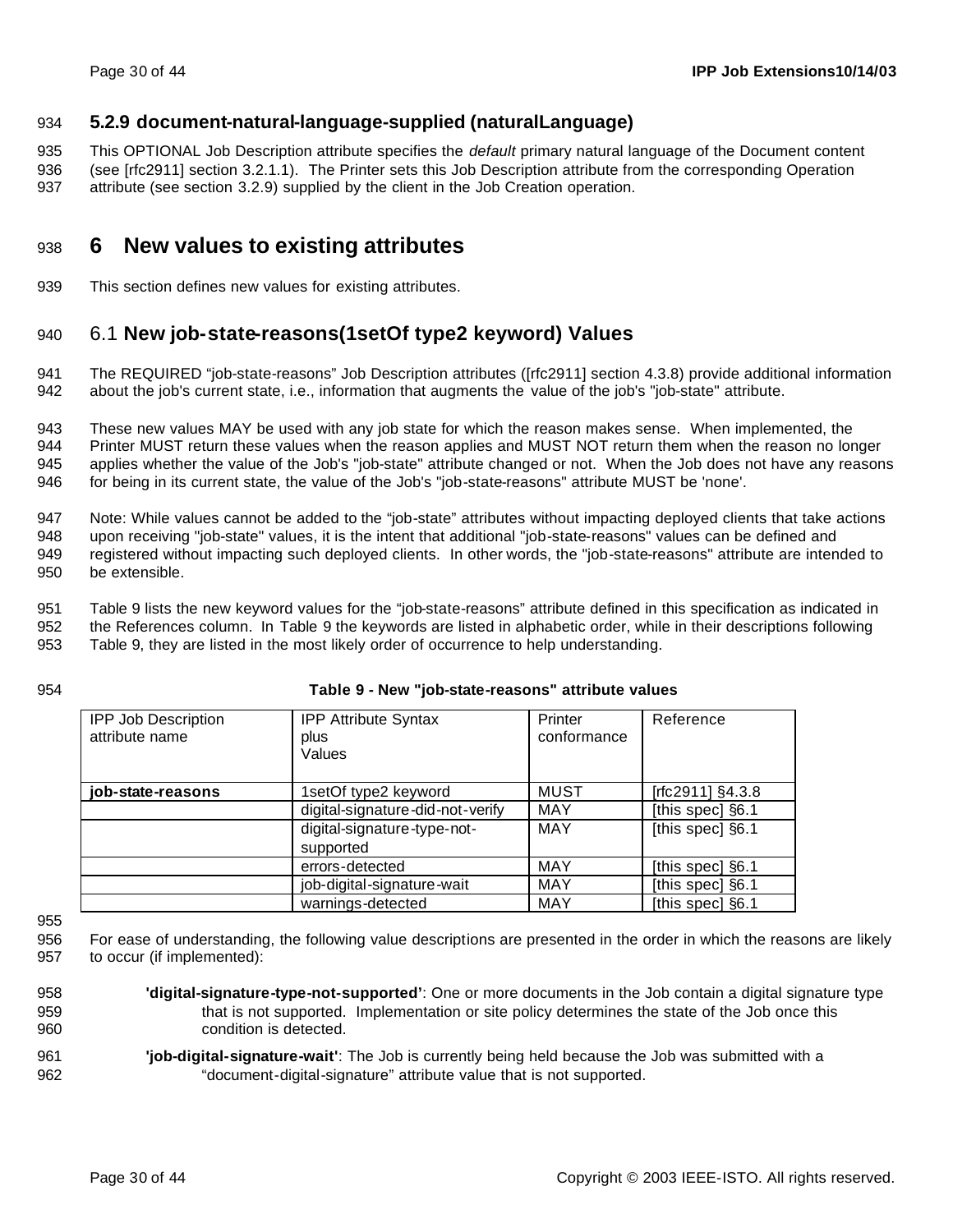- **'digital-signature-did-not-verify'**: One or more documents in the Job contains a digital signature type that is supported (see section 3.2.3), but the signature did not verify when the Printer attempted to verify the 965 signature.
- **'errors-detected'** : If the Printer supports this value, the Printer MUST add this value to "job-state-reasons" when the Printer generates the first error message. That is, a single occurrence of this value is present in the "job-state-reasons" Job Description attribute if the Printer has generated one or more errors. An error indicates loss of information, such as a page not imaged. See also the 'warnings-detected' value.
- **'warnings-detected'** : If the Printer supports this value, the Printer MUST add this value to "job-state-972 reasons" when the Printer generates the first warning message. That is, a single occurrence of this value is present in the "job-state-reasons" Job Description attribute if the Printer has generated one or more warnings. A warning indicates something did not go as expected, but there was no loss of information. For example, a font substitution. See also the 'errors-detected' value.

## **6.2 New media (type 3 keyword | name(MAX)) Values**

- This section specifies one new value for the "media" Job Template attribute:
- **'choice\_iso\_a4\_210x297mm\_na\_letter\_8.5x11in'**: The client has explicitly allowed a choice of media for 979 the Job. The Printer MUST choose physical media of size na\_letter\_8.5x11in (215.9 x 279.4 mm) or 980 iso\_a4\_210x297mm. The Printer MUST NOT choose physical media of any other size. The Printer MAY scale the image to fit, but any scaling MUST be isomorphic scaling and without image content 982 loss, or overflow to additional sheets (so-called tiling), or truncate (and MUST notify the sending user and receiving user by implementation means if truncation is performed, since that is loss of information).
- **Rationale:** If printing by reference, the size of the document isn't known by the submitter.

 See Annex A (section 18) for additional requirements for a revision of the PWG IEEE/ISTO 5101.1 Candidate Standard [pwg5101.1] to include the new **'choice\_iso\_a4\_210x297mm\_na\_letter\_8.5x11in'** and other choice values.

# **7 New Printer Description attributes**

 This section lists *the new* Printer Description attributes defined in this document. These Printer attributes are "xxx- supported" and "xxx-default" Printer attributes which indicate the default and supported values that the Printer supports.. The Printer MUST support these Printers attributes if the Printer supports the corresponding "xxx" Operation attributes (see section 3) that the client can supply in a Job Creation or Document Creation request. 

The column labels are:

| <b>Column Heading</b> |                                                                                                                                                                                                                                                                                                                                                                                                                                                                                          |
|-----------------------|------------------------------------------------------------------------------------------------------------------------------------------------------------------------------------------------------------------------------------------------------------------------------------------------------------------------------------------------------------------------------------------------------------------------------------------------------------------------------------------|
| "Attribute Syntax"    | the attribute syntax (see [rfc2911] section 4.1). Many "xxx-default" and "xxx-<br>supported" attributes have the 'collection' syntax which consists of a number of<br>member attributes. These member attributes are not listed in this table when they are<br>the same as the corresponding "xxx" attribute in Table 7. Only those few Printer<br>attribute collection attributes that do not have a corresponding Job Template attributes<br>show the member attributes in this table. |
|                       |                                                                                                                                                                                                                                                                                                                                                                                                                                                                                          |
| "Reference"           | the section which defines the semantics of the attribute.                                                                                                                                                                                                                                                                                                                                                                                                                                |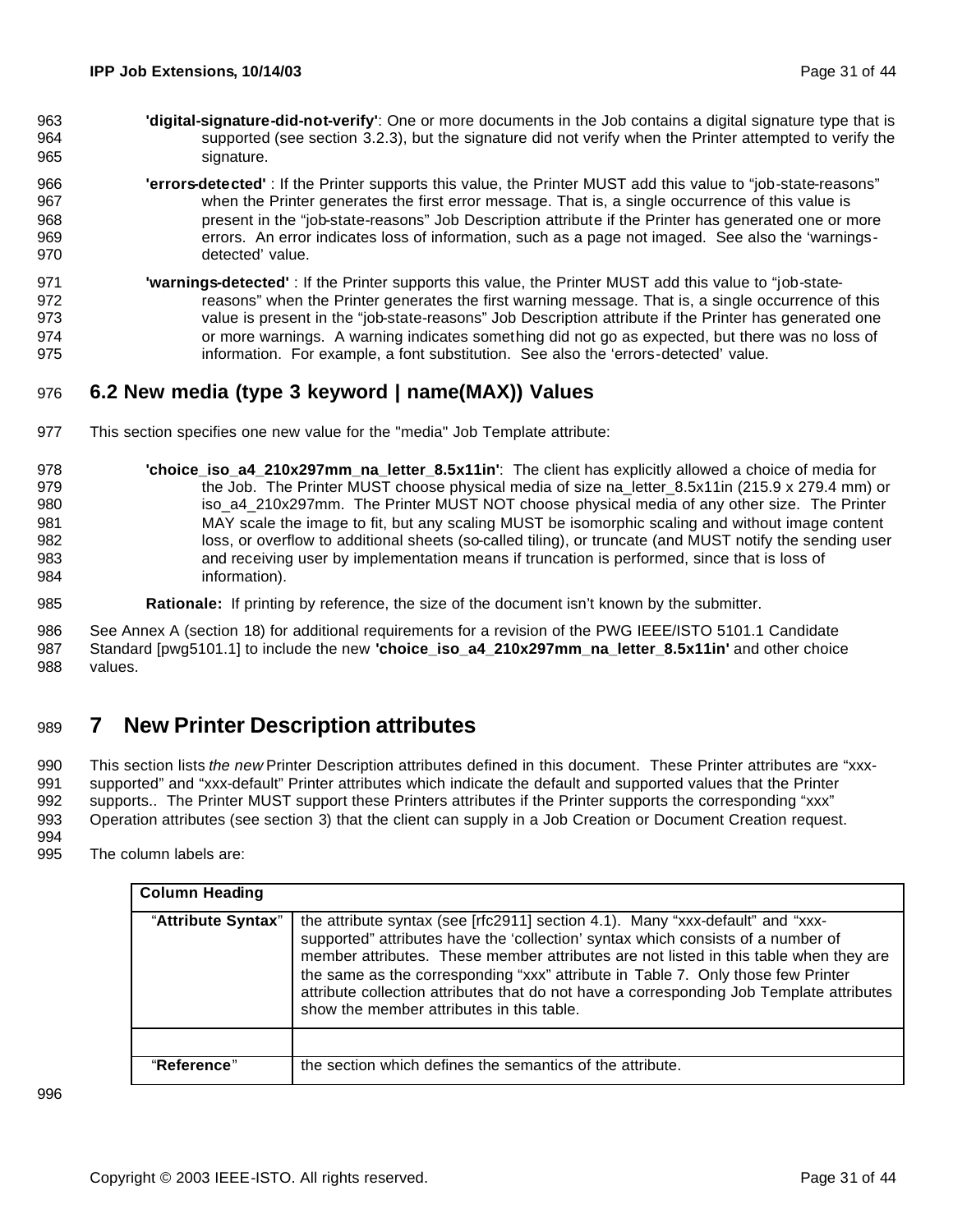#### **Table 10 - New Printer Description attributes**

| Printer Description attribute name   | <b>Attribute Syntax</b> | Reference          |
|--------------------------------------|-------------------------|--------------------|
|                                      |                         |                    |
| document-charset-default             | charset                 | [this-spec] §7.1   |
| document-charset-supported           | 1setOf charset          | [this-spec] §7.2   |
| document-digital-signature-default   | type2 keyword           | [this-spec] §7.3   |
| document-digital-signature-supported | 1setOf type2 keyword    | [this-spec] §7.4   |
| document-format-details-default      | collection              | [this-spec] §7.5   |
| document-format-details-supported    | 1setOf type2 keyword    | [this-spec] $§7.6$ |
| document-format-version-default      | text(127)               | [this-spec] §7.7   |
| document-format-version-supported    | 1setOf text(127)        | [this-spec] §7.8   |
| document-natural-language-default    | naturalLanguage         | [this-spec] §7.9   |
| document-natural-language-supported  | 1setOf naturalLanguage  | [this-spec] §7.10  |

## **7.1 document-charset-default (charset)**

 This OPTIONAL Printer Description attribute indicates the default charset that the Printer will assume for charset- ambiguous document formats when the client omits the "document-charset" Operation attribute (section 3.2.2). The Printer MUST support this attribute if it supports the corresponding "document-charset" Operation attribute (see section 3.2.2)

## **7.2 document-charset-supported (1setOf charset)**

 This OPTIONAL Printer Description attribute indicates the charsets that the Printer supports in Document Content, that is, supports as values of the "document-charset" Operation attribute (section 3.2.2). The Printer MUST support 1007 this attribute if it supports the corresponding "document-charset" Operation attribute (see section 3.2.2).

## **7.3 document-digital-signature-default (type2 keyword)**

 This OPTIONAL Printer Description attribute indicates the default digital signature, if any, that the Printer will assume when the client omits the "document-digital-signature" Operation attribute (section 3.2.3). The Printer MUST support this attribute if it supports the "document-digital-signature" Operation attribute.

## **7.4 document-digital-signature-supported (1setOf type2 keyword)**

- This OPTIONAL Printer Description attribute indicates the digital signature technologies that the Printer supports in
- Document Contents, that is, supports as values of the "document-digital-signature" Operation attribute (section
- 3.2.3). The Printer MUST support this attribute if it supports the "document-digital-signature" Operation attribute.

## **7.5 document-format-details-default (collection)**

This OPTIONAL Printer Description attribute indicates the default document format details that the Printer will

- assume when the client omits the "document-format-details" Operation attribute (section §3.2.5). The member
- attributes are the same as "document-format-details" (see section 3.2.5). The Printer MUST support this attribute, if it
- supports the "document-format-details" Operation attribute (see section 3.2.5).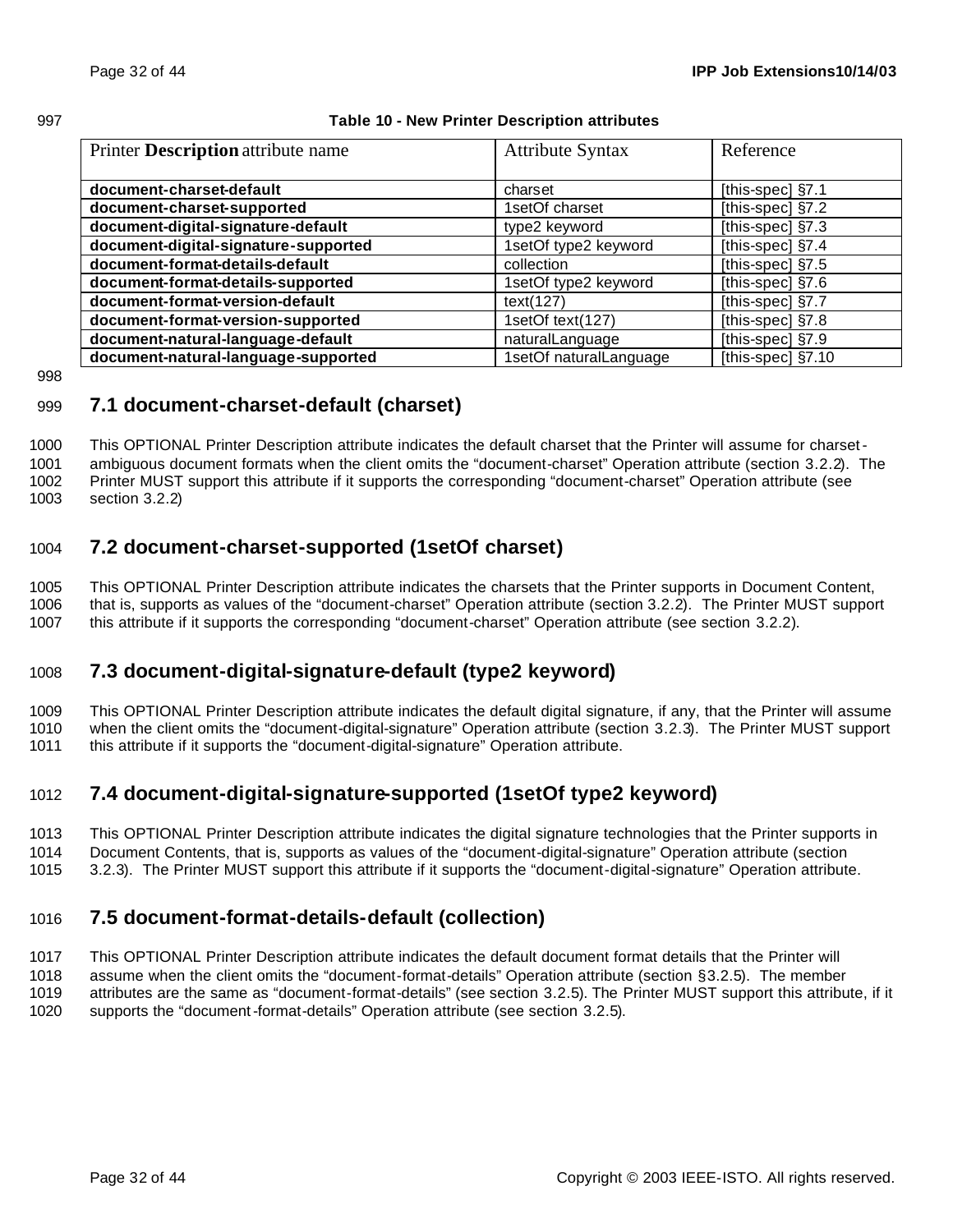### **7.6 document-format-details-supported (1setOf type2 keyword)**

This OPTIONAL Printer Description attribute lists the type2 keyword names of the member attributes of "document-

 format-details" that the Printer supports. The Printer MUST support this "document-format-details" (1setOf type2 keyword) Printer Description attribute, if the Printer supports the "document-format-details" (1setOf collection) Operation attribute (see section 3.2.5). Table 11 lists the type2 keywords defined for use in the "document-format-

details-supported" Printer attribute.

#### **Table 11 - Keyword values of "document-format-details-supported Printer attribute**

| Type2 keyword values                | Printer conformance |
|-------------------------------------|---------------------|
|                                     |                     |
| document-source-application-name    | <b>MAY</b>          |
| document-source-application-version | <b>MAY</b>          |
| document-source-os-name             | <b>MAY</b>          |
| document-source-os-version          | <b>MAY</b>          |
| document-format                     | <b>MUST</b>         |
| document-format-device-id           | <b>MAY</b>          |
| document-format-version             | <b>MUST</b>         |
| document-natural-language           | MAY                 |

## **7.7 document-format-version-default (text(127))**

 This OPTIONAL Printer Description attribute indicates the default document format version that the Printer will assume when the client omits the "document-format-version" Operation attribute (section 3.2.6). The Printer MUST support this attribute if it supports the "document-format-version" Operation attribute.

## **7.8 document-format-version-supported (1setOf text(127))**

This OPTIONAL Printer Description attribute indicates the document format versions that the Printer supports for

Document Contents, that is, supports as values of the "document-format-version" Operation attribute (section 3.2.6).

The Printer MUST support this attribute if it supports the "document-format-version" Operation attribute.

## **7.9 document-natural-language-default (naturalLanguage)**

 This OPTIONAL Printer Description attribute indicates the default document natural language that the Printer will assume for Document Content when the client omits the "document-natural-language" Operation attribute ([rfc2911] section 3.2.1.1). The Printer MUST support this attribute if it supports the "document-natural-language" Operation attribute.

## **7.10 document-natural-language-supported (1setOf naturalLanguage)**

 This OPTIONAL Printer Description attribute lists the natural languages supported in any of the supported document formats, that is, it is the union of the natural languages. The Printer MUST support this attribute if it supports the

"document-natural-language" Operation attribute ([rfc2911] section 3.2.1.1).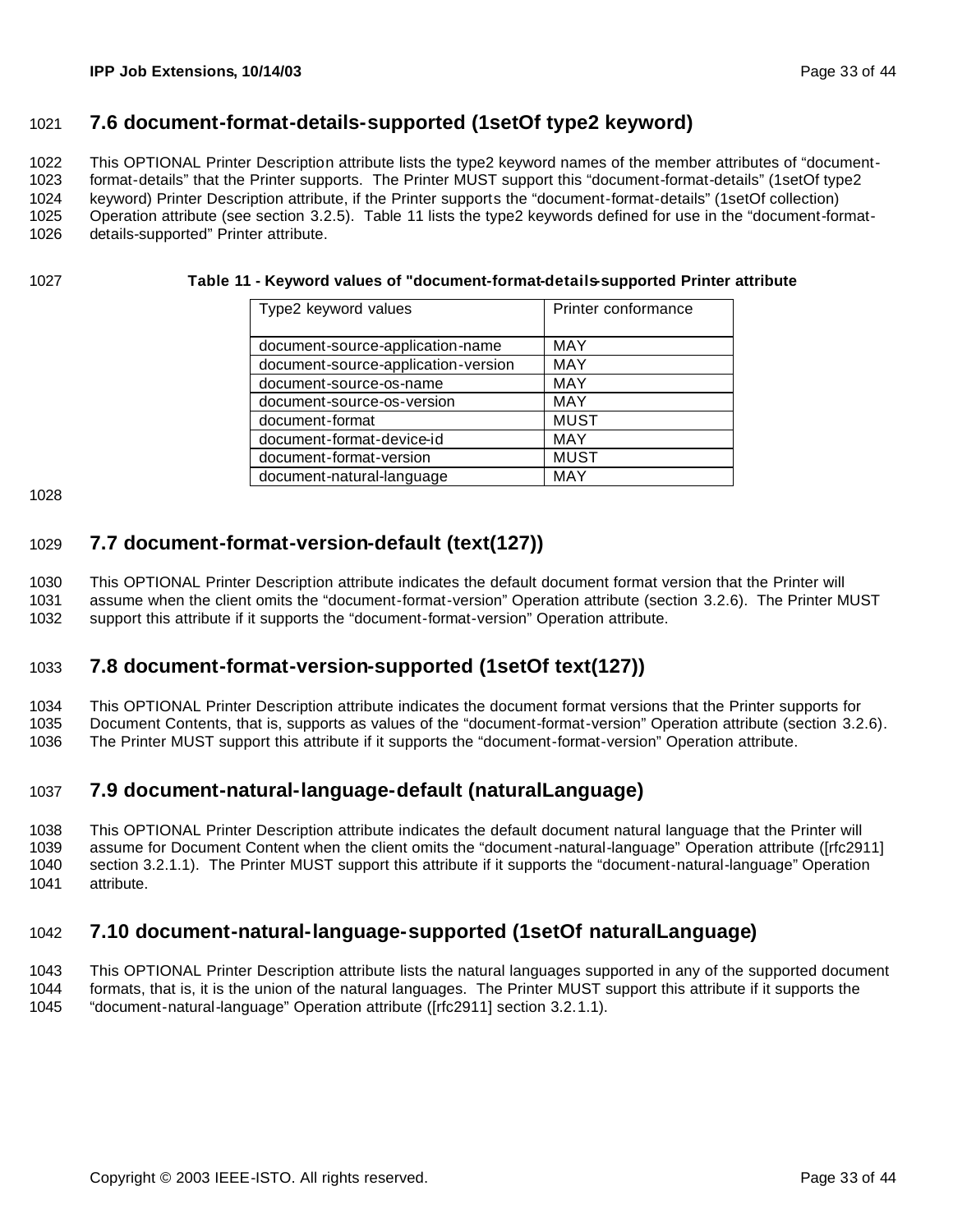### **8 Status codes**

 This section defines additional values for the IPP/1/1 operational attribute "status-code".. The "status-code" attribute provides information on the processing of an operation. (See [rfc2911] sections 3.1.6.1 and 13) 

### **8.1 server-error-too-many-jobs (0x050B)**

 The client has attempted to create a Job using any of the Job Creation operations which would exceed the capacity of the Printer. The client MAY try the unmodified request again at some later point in time with an expectation that the capacity condition may have changed.

### **8.2 server-error-too-many-documents (0x050C)**

 The client has attempted to create a Document using any of the Document Creation operations which would exceed the capacity of the Printer for this Job. The client MAY try the unmodified request again at some later point in time with an expectation that the capacity condition may have changed.

## **9 Override Scope of Attributes**

 This section defines the Override Scope of the Job Template attributes. An Override Scope is only applicable when the Job Template attribute is applied as part of an Override [ippOverride]. An Override allows specifying Job Template attributes that apply to a portion of a Job. The portion of the Job that an Override can apply is referred to as its Scope. A Scope is the smallest entity to which a Job Template attribute applies. The order of Scopes is: a Job contains one or more Documents that are printed on one or more Sheets that have up to two Impressions containing one or more Pages. For a Printer to support a Job Template attribute in an Override, it MUST support the Job Template at the specified Scope. Furthermore the scope of the attribute MUST be 'Sheet', Impression' or 'Page'. Although operation attributes can not be used in an Override, their scope is of interest to determine their applicability in "Send-Document" and "Send-Uri". The various possible scopes of Operation and Job Template attributes are:

| 1068 | Job               | Job Template Attributes that operate on whole Jobs are not applicable as page overrides. |
|------|-------------------|------------------------------------------------------------------------------------------|
| 1069 | <b>Document</b>   | Job Template Attributes that operate on whole Documents are not applicable as page       |
| 1070 |                   | overrides. (The Document operations "Send-Document" and Send-Iri" as well as the         |
| 1071 |                   | Document Object [ippdoc] are used to apply overrides at this level.)                     |
| 1072 | Sheet             | Job Template Attributes that operate on whole Sheets, such as "media" and "finishings".  |
| 1073 |                   | Attributes with this scope MAY be included in "overrides".                               |
| 1074 | <b>Impression</b> | Job Template Attributes that operate on whole Impressions, such as "number-up" or "x-    |
| 1075 |                   | side1-image-shift". Attributes with this scope MAY be included in "overrides".           |
| 1076 | Page              | Job Template Attributes that operate on whole Pages, such as "orientation-requested" or  |
| 1077 |                   | "print-quality". Attributes with this scope MAY be included in "overrides".              |
| 1078 |                   |                                                                                          |

## **9.1 Override Scope of Job Template attributes**

 By definition only the "output-device" and "print-content-optimize" attributes from this specification can be used in an Override.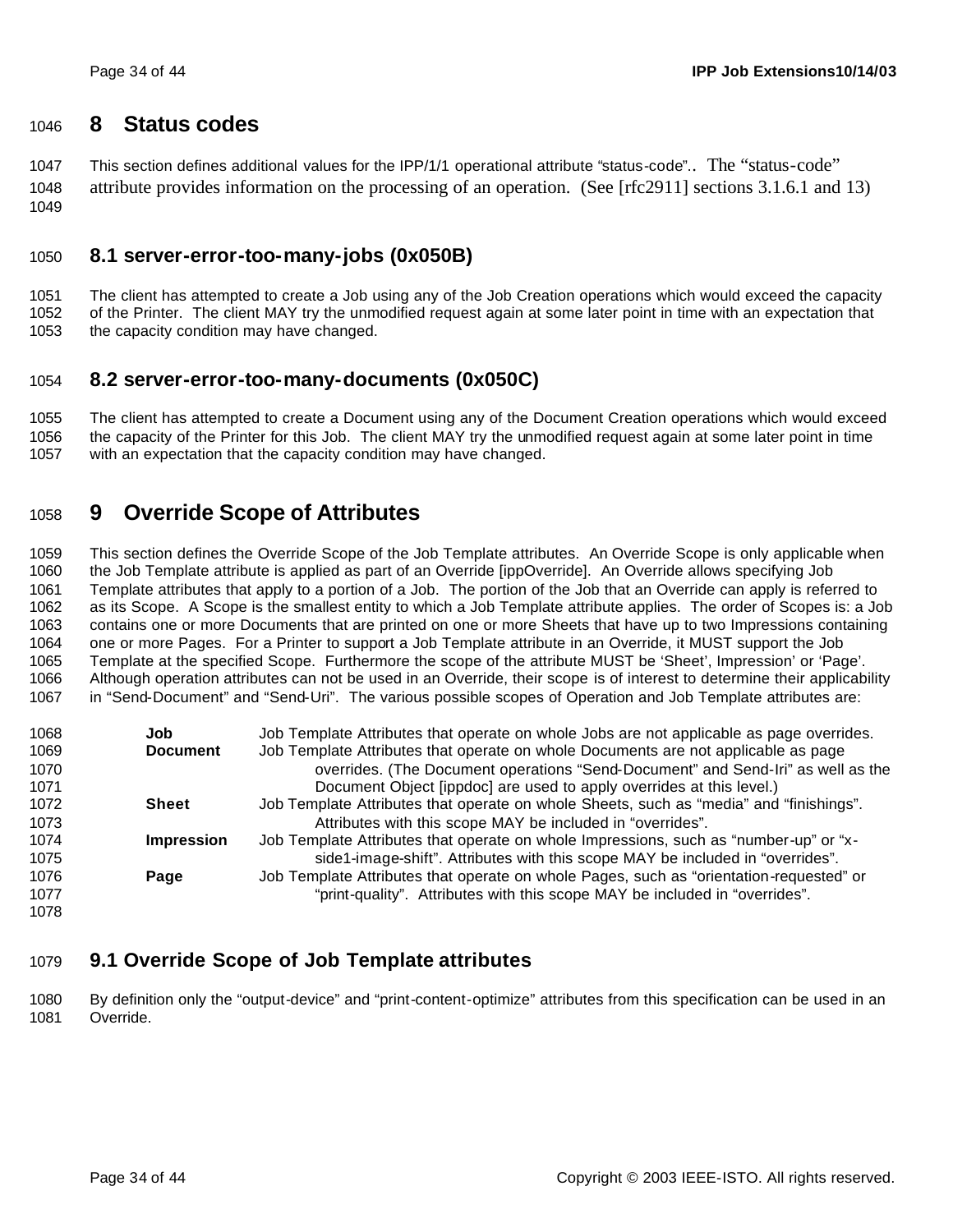| <b>Attribute Name</b>    | <b>Override Scope</b> |
|--------------------------|-----------------------|
| job-cover-back           | Job                   |
| job-cover-front          | Job                   |
| job-finishings           | Job                   |
| job-finishings-col       | Job                   |
| job-mandatory-attributes | Job                   |
| output-device            | Sheet                 |
| print-content-optimize   | Page                  |

#### 1082 **Table 12 Override Scope for Job Template Attributes**

1083

### 1084 **9.2 Scope for Operation attributes**

 Although, by definition, Operation attributes do not have an Override Scope, their Scope is applicable since the attribute may be supplied as an Operation attribute in the Send-Document or Send-URI operations. In these cases, the Operation attribute overrides the corresponding value supplied at the Job Level in the Create-Job operation. Table 13 shows the pseudo "Override Scope" of the Operation attributes referenced in this specification. Note that although these attributes may be used with a Document they can not be used as Overrides.

#### 1090 **Table 13 Scope for Operation Attributes**

| <b>Attribute Name</b>            | <b>Scope</b> |
|----------------------------------|--------------|
| compression-supplied             | Document     |
| document-charset                 | Document     |
| document-digital-signature       | Document     |
| document-format-details          | Document     |
| document-format-version          | Document     |
| document-format-natural-language | Document     |
| document-message                 | Document     |
| document-name                    | Document     |
| document-natural-language        | Document     |

1091

## <sup>1092</sup> **10 Conformance Requirements**

1093 This specification contains a number of independent OPTIONAL attributes. This section summarizes the 1094 conformance requirements for Printers and clients.

### 1095 **10.1 Printer conformance requirements**

- 1096 In order to claim conformance to this specification,
- 1097 1. A Vendor MUST explicitly identify the attributes and values supported by the Printer implementation in 1098 any such claim of conformance. In addition, the Vendor's Printer implementation:
- 1099 2. MUST meet the conformance requirements for Printers specified in [rfc2911].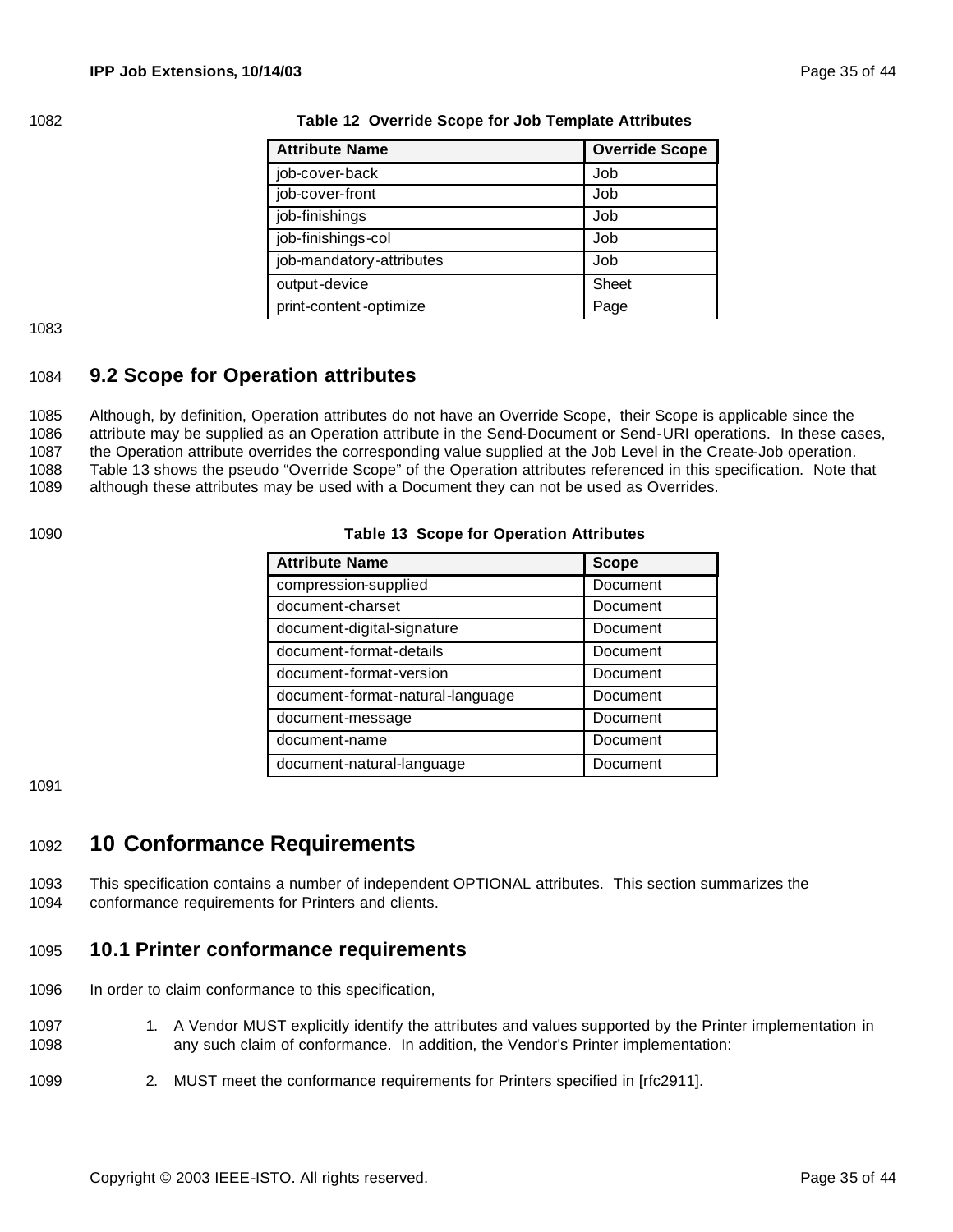- 3. MUST support one or more OPTIONAL Operation attribute according to section 3 and the corresponding 1101 Job Description attributes in section 4.1.5.4 and corresponding Printer attributes in section 7. & and combine with #3
- 4. MAY support any Job Template attribute according to section 4.
- 5. MAY support any of the "job-state-reasons" values according to section 6.

#### **10.2 Client conformance requirements**

- 1106 In order to claim conformance to this specification,
- 1107 1. A Vendor MUST explicitly identify the attributes and values supported by the client implementation in any such claim of conformance. In addition, the Vendor's client:
- 2. MUST meet the conformance requirements for clients specified in [rfc2911]
- 3. MUST support at least one Operation attribute according to section 3 and the corresponding Job Description 1111 attributes in section 4.1.5.4 and corresponding Printer attributes in section 7. & combine with #3
- 4. MAY support any Job Template attribute according to section 4.

## **11 Normative References**

| 1114<br>1115 | [ $dcs2.0$ ]  | Document Color Separation (DCS), version 2.0. Available at:                                                                                                         |
|--------------|---------------|---------------------------------------------------------------------------------------------------------------------------------------------------------------------|
| 1116         |               | http://www.npes.org/standards/Tools/DCS20Spec.pdf                                                                                                                   |
| 1117         | [dss]         |                                                                                                                                                                     |
| 1118<br>1119 |               | U.S. Department of Commerce, "Digital Signature Standard (DDS)", Federal Information Processing<br>Standards Publication 186-1 (FIPS PUB 186-1), December 15, 1998. |
| 1120         | [ippOverride] |                                                                                                                                                                     |
| 1121         |               | Zehler, P., Herriot, R., and K. Ocke, "Internet Printing Protocol (IPP): Page Overrides", October 14, 2003,                                                         |
| 1122         |               | ftp://ftp.pwg.org/pub/pwg/ipp/new_EXC/wd-ippOverride10-20031014.doc, .pdf, .rtf.                                                                                    |
| 1123         | [iso12639]    |                                                                                                                                                                     |
| 1124<br>1125 |               | ISO 12639:1998 Graphic technology -- Prepress digital data exchange -- Tag image file format for image<br>technology (TIFF/IT), 1998.                               |
| 1126         | [iso15930]    |                                                                                                                                                                     |
| 1127         |               | ISO 15930-1:2001 Graphic technology -- Prepress digital data exchange -- Use of PDF -- Part 1: Complete                                                             |
| 1128         |               | exchange using CMYK data (PDF/X-1 and PDF/X-1a), 2001.                                                                                                              |
| 1129         | [pdf]         |                                                                                                                                                                     |
| 1130         |               | "Adobe Portable Document Format", Version 1.4, PDF Reference, Third Edition, Adobe Systems                                                                          |
| 1131         |               | Incorporated, http://www.adobe.com, December 2001.                                                                                                                  |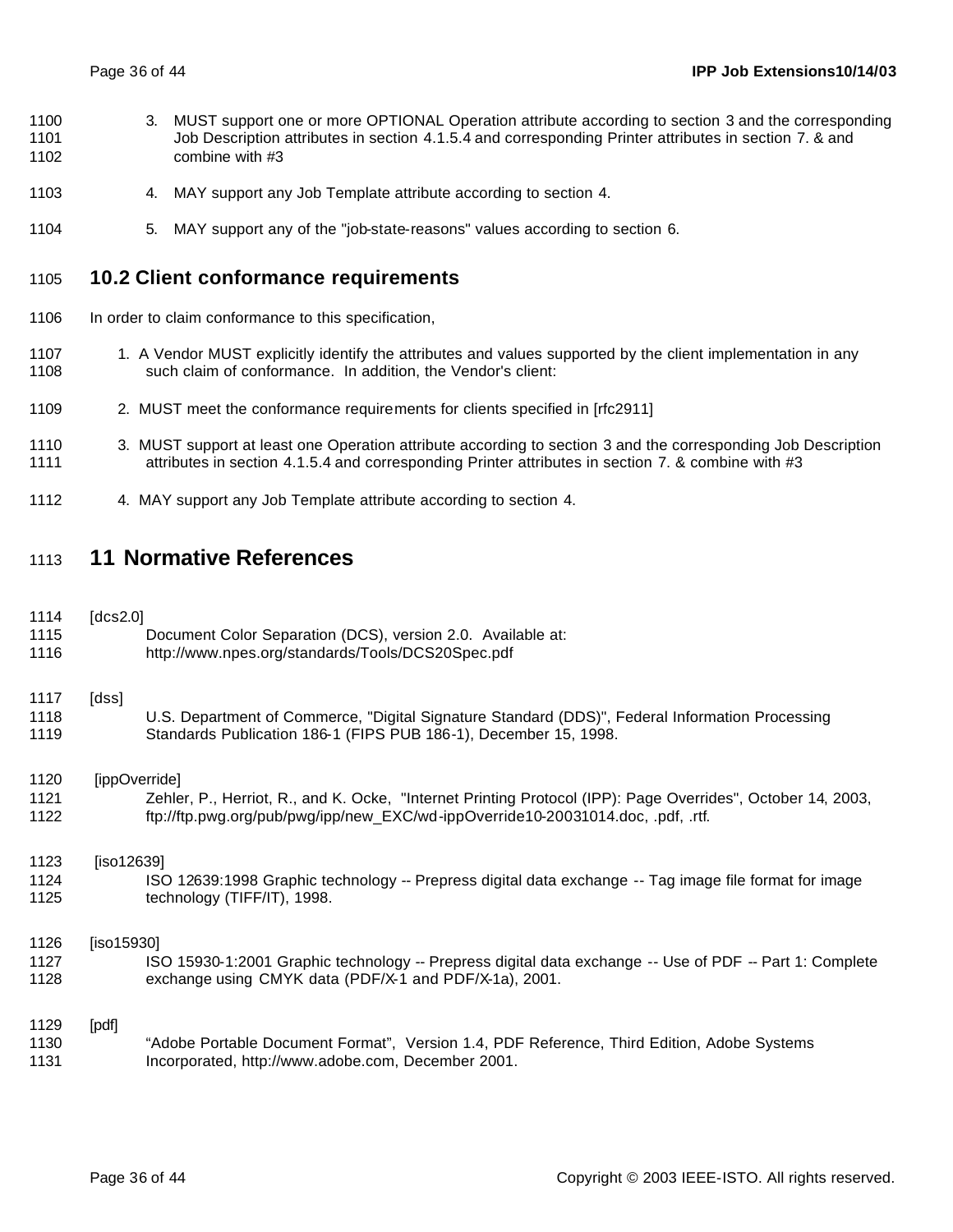| 1132 | [pwg5100.4]                                                                                                                               |
|------|-------------------------------------------------------------------------------------------------------------------------------------------|
| 1133 | Herriot, R., Ocke, K., "Internet Printing Protocol (IPP): Override Attributes for Documents and Pages", IEEE-                             |
| 1134 | ISTO 5100.4:2001, February 7, 2001, ftp://ftp.pwg.org/pub/pwg/standards/pwg5100.4.pdf. - being obsoleted                                  |
| 1135 | by (1) a new Page Overrides specification which removes the "document-overrides" Job Template attribute                                   |
| 1136 | and Operation attribute in favor of using the Document Object [ippdoc] and (2) a clarified definition of                                  |
| 1137 | "pages-per-subset" Job Template attribute [ippfutures].                                                                                   |
| 1138 | [pwg5100.3]                                                                                                                               |
| 1139 | Ocke, K., Hastings, T., "Internet Printing Protocol (IPP): Production Printing Attributes - Set1", IEEE-ISTO                              |
| 1140 | 5100.3-2001, February 12, 2001, ftp://ftp.pwg.org/pub/pwg/standards/pwg5100.3.pdf.                                                        |
| 1141 | [ $rfc1991$ ]                                                                                                                             |
| 1142 | D. Atkins, W. Stallings, P. Zimmermann, "PGP Message Exchange Formats", RFC 1991, August, 1996.                                           |
| 1143 | [ $rfc2046$ ]                                                                                                                             |
| 1144 | Freed, N., and N. Borenstein, "Multipurpose Internet Mail Extensions (MIME) Part Two: Media Types", RFC                                   |
| 1145 | 2046, November 1996.                                                                                                                      |
| 1146 | [ $rfc2634$ ]                                                                                                                             |
| 1147 | P. Hoffman, "Enhanced Security Services for S/MIME", RFC 2634, June 1999.                                                                 |
| 1148 | [ $rfc2854$ ]                                                                                                                             |
| 1149 | Connolly, D., and L. Masinter, "The 'text/html' Media Type", RFC 2854, June 2000.                                                         |
| 1150 | [ $rfc2911$ ]                                                                                                                             |
| 1151 | R. deBry, T. Hastings, R. Herriot, S. Isaacson, P. Powell, "Internet Printing Protocol/1.1: Model and                                     |
| 1152 | Semantics", RFC 2911, September 2000.                                                                                                     |
| 1153 | [ $rfc3380$ ]                                                                                                                             |
| 1154 | Hastings, T., Herriot, R., Kugler, C., and H. Lewis, "Internet Printing Protocol (IPP): Job and Printer Set                               |
| 1155 | Operations", RFC 3380, September 2002.                                                                                                    |
| 1156 | [upnp]                                                                                                                                    |
| 1157 | Microsoft, "Basic PrintBasic: 1.0 Service Template Version 1.01 For Universal Plug and Play Version 1.0"                                  |
| 1158 | [xmldsig]                                                                                                                                 |
| 1159 | D. Eastlake, J. Reagle, D. Solo "XML-Signature Syntax and Processing", <draft-ietf-xmldsig-core-11.txt>,</draft-ietf-xmldsig-core-11.txt> |
| 1160 | October 31, 2000.                                                                                                                         |
| 1161 | <b>12 Informative References</b>                                                                                                          |
| 1162 | [fsg-jt]                                                                                                                                  |
| 1163 | Free Software Group, Open Printing Job Ticket API, Visit: http://www.freestandards.org/openprinting/                                      |
| 1164 | [ippact]                                                                                                                                  |
| 1165 | Carney, D., and H. Lewis, "Internet Printing Protocol (IPP), "-actual" attributes extension", work in progress,                           |
| 1166 | January 31, 2003, ftp://ftp.pwg.org/pub/pwg/ipp/new_ACT/pwg-ipp-actual-attrs-v04-030131.pdf                                               |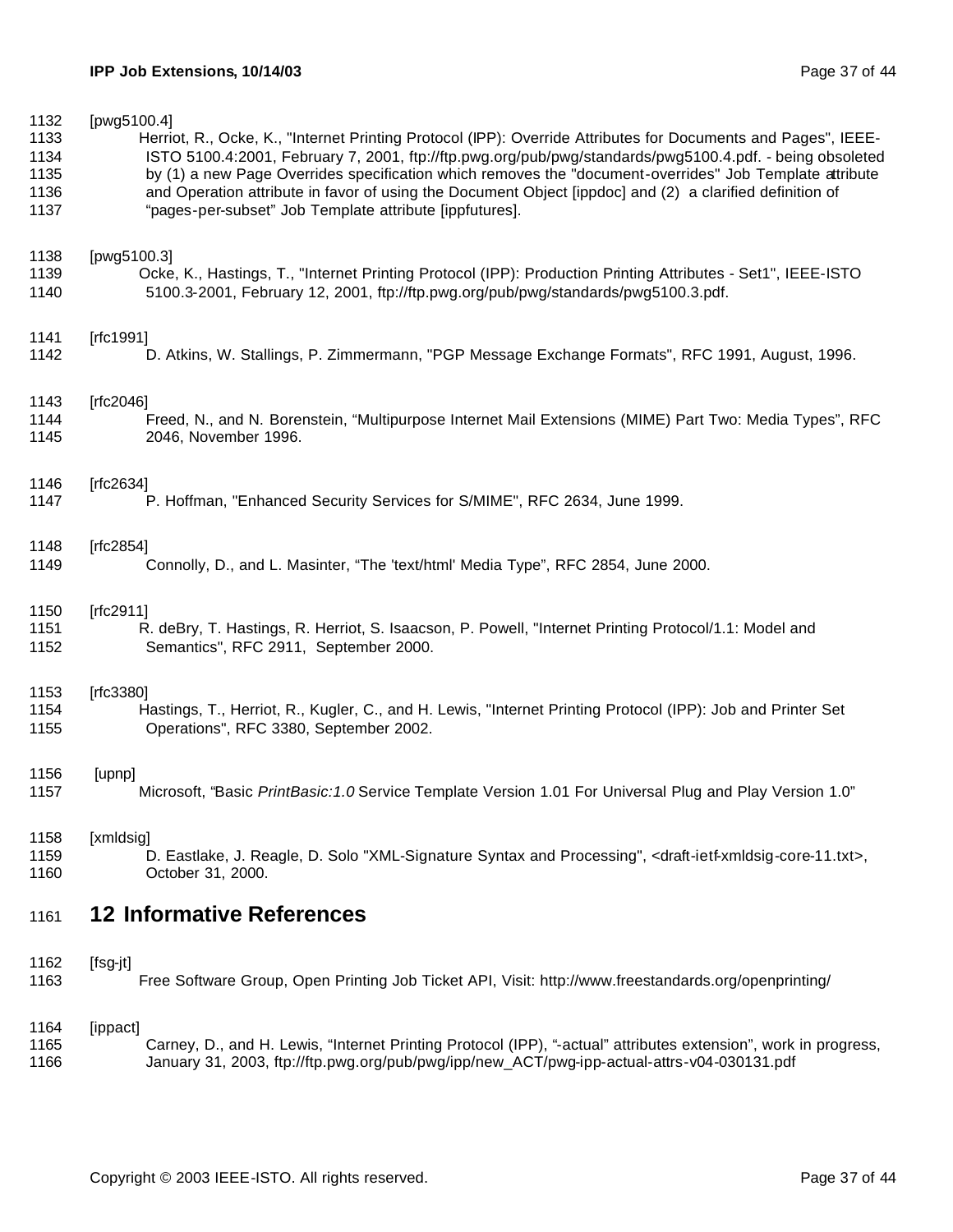| 1167 | [ippdoc]                                                                                                       |
|------|----------------------------------------------------------------------------------------------------------------|
| 1168 | Hastings, T., and P. Zehler, "Internet Printing Protocol (IPP): Document Object", October 14, 2003,            |
| 1169 | ftp://ftp.pwg.org/pub/pwg/ipp/new_DOC/wd-ippdoc10-20031014.doc, .pdf, .rtf <work in="" progress=""></work>     |
| 1170 | [ippfax]                                                                                                       |
| 1171 | Moore, P., Songer, G., Hastings, T., McDonald, I., Pulera, J., Carney, D., and Seeler, R., "IPP FAX Protocol", |
| 1172 | October 14, 2003, ftp://ftp.pwg.org/pub/pwg/QUALDOCS/wd-ifx10-20031014.pdf.                                    |
| 1173 | [ippfutures]                                                                                                   |
| 1174 | Work in progress to contain attributes not needed immediately. No draft is currently available.                |
| 1175 | [pwg-psi]                                                                                                      |
| 1176 | "Print Service Interface (PSI)", work in progress to become a PWG IEEE-ISTO standard. Visit                    |
| 1177 | http://www.pwg.org/.                                                                                           |
| 1178 | [pwg-sm]                                                                                                       |
| 1179 | Zehler, P., Hastings, T., and S. Albright, "PWG Semantic Model", work in progress to become a PWG IEEE-        |
| 1180 | ISTO standard, version 0.90, August 20, 2003. ftp://ftp.pwg.org/pub/pwg/Semantic-Model/PWG-Semantic-           |

**13 IANA Considerations**

Model-Latest.pdf

 This section contains the registration information for IANA to add to the various IPP Registries according to the procedures defined in RFC 2911 [rfc2911] section 6 to cover the definitions in this document. The resulting 1185 registrations will be published in the http://www.iana.org/assignments/ipp-registrations registry.

 *Note to the PWG Editor: Replace the References below to [this spec] with the IEEE-ISTO standard number for the appropriate document, so that it accurately reflects the content of the information for the IANA Registry.*

## **13.1 Attribute Registrations**

 The following table lists all the attributes defined in this specification. These are to be registered according to the procedures in RFC 2911 [rfc2911] section 6.2. If the attribute has a separate sub-section definition in this specification, that sub-section is listed as the Reference. This table contains the reference to another specification 1192 that completely defines each attribute. 

| 1194 | Attribute Name (attribute syntax)                              | Reference           | Section |
|------|----------------------------------------------------------------|---------------------|---------|
| 1195 |                                                                |                     |         |
| 1196 |                                                                |                     |         |
| 1197 | Job Description attributes:                                    |                     |         |
| 1198 | compression-supplied (type3 keyword)                           | [this spec] $5.2.1$ |         |
| 1199 | document-charset-supplied (charset)                            | [this spec]         | 5.2.2   |
| 1200 | document-digital-signature-supplied (type2 keyword)            |                     |         |
| 1201 |                                                                | [this spec]         | 5.2.3   |
| 1202 | document-format-details-supplied (1setOf collection)           |                     |         |
| 1203 |                                                                | [this spec]         | 5.2.4   |
| 1204 | document-source-application-name (name(MAX)) [this spec] 5.2.4 |                     |         |
| 1205 | document-source-application-version (text(127))                |                     |         |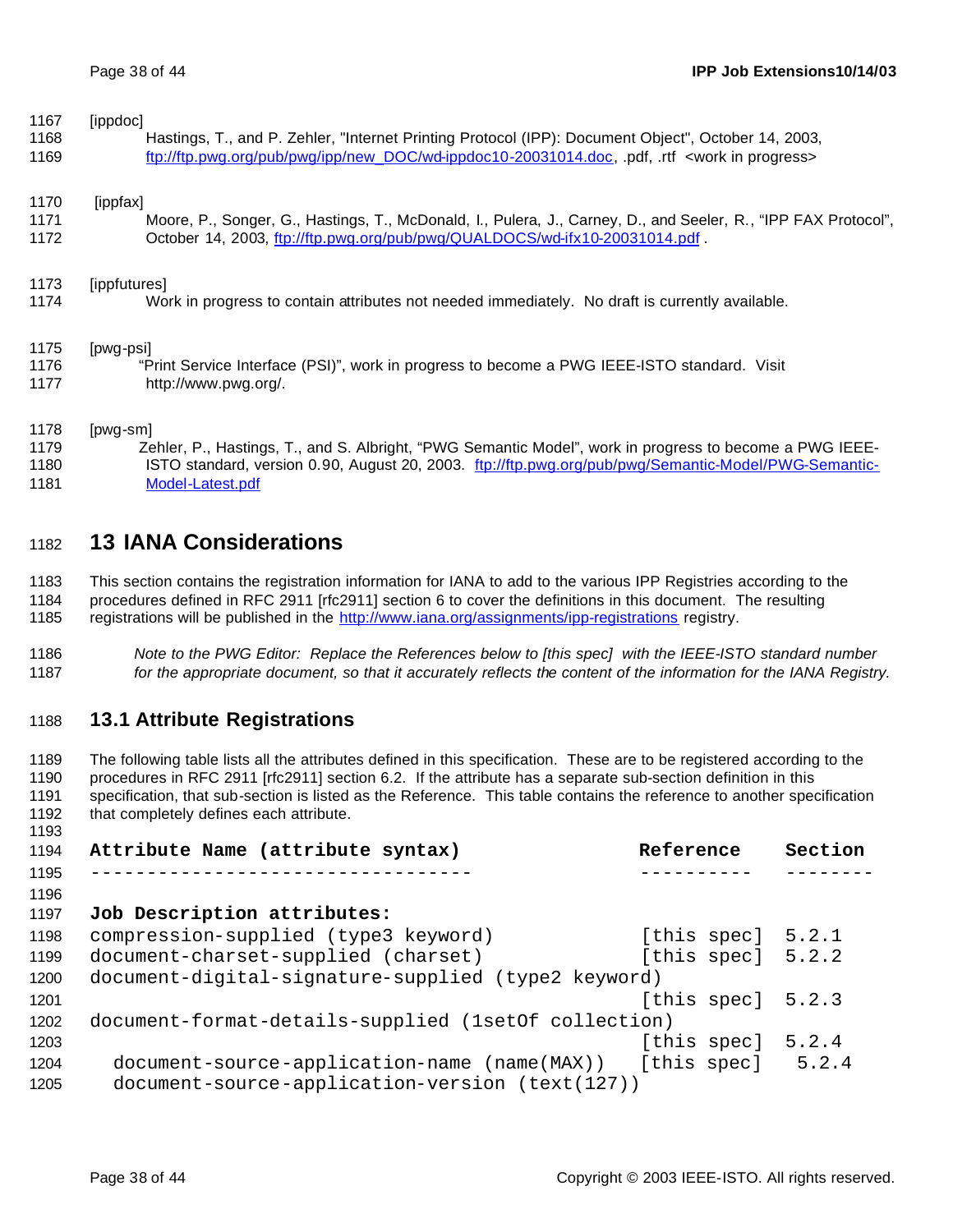| 1206 |                                                                                                                                     | [this spec] |                     | 5.2.4                 |
|------|-------------------------------------------------------------------------------------------------------------------------------------|-------------|---------------------|-----------------------|
| 1207 | $document-source-os-name (name(40))$                                                                                                | [this spec] |                     | 5.2.4                 |
| 1208 | document-source-os-version (text(40))                                                                                               | [this spec] |                     | 5.2.4                 |
| 1209 | document-format (mimeMediaType)                                                                                                     | [this spec] |                     | 5.2.4                 |
| 1210 | document-format-device-id (text(127))                                                                                               | [this spec] |                     | 5.2.4                 |
| 1211 | document-format-version (text(127)                                                                                                  | [this spec] |                     | 5.2.4                 |
| 1212 | document-natural-language (1setOf naturalLanguage)                                                                                  |             |                     |                       |
| 1213 |                                                                                                                                     |             | [this spec]         | 5.2.4                 |
| 1214 | document-format-supplied (mimeMediaType)                                                                                            | [this spec] |                     | 5.2.5                 |
| 1215 | document-format-version-supplied (text(127))                                                                                        | [this spec] |                     | 5.2.6                 |
| 1216 | document-message-supplied (text(MAX))                                                                                               |             | [this spec]         | 5.2.7                 |
| 1217 | document-name-supplied (name(MAX))                                                                                                  | [this spec] |                     | 5.2.8                 |
| 1218 | document-natural-language-supplied (naturalLanguage)                                                                                |             |                     |                       |
| 1219 |                                                                                                                                     | [this spec] |                     | 5.2.9                 |
| 1220 | errors-count (integer(0:MAX))                                                                                                       | [this spec] |                     | 5.1.1                 |
| 1221 | job-attribute-fidelity (boolean)                                                                                                    | [this spec] |                     | 5.1.2                 |
| 1222 | job-mandatory-attributes (1setOf type2 keyword)                                                                                     |             | [this spec]         | 5.1.3                 |
| 1223 | warnings-count (integer(0:MAX))                                                                                                     | [this spec] |                     | 5.1.4                 |
| 1224 |                                                                                                                                     |             |                     |                       |
| 1225 | Job Template attributes:                                                                                                            |             |                     |                       |
| 1226 | job-copies (integer(1:MAX))                                                                                                         | [this spec] |                     | 4.1.1                 |
| 1227 | job-copies-default (integer(1:MAX))                                                                                                 |             | [this spec]         | 4.1.1.1               |
| 1228 | job-copies-supported (rangeOfInteger(1:MAX))                                                                                        | [this spec] |                     | 4.1.1.2               |
| 1229 | job-copies-actual (1setOf Integer(1:MAX))                                                                                           | [this spec] |                     | 4.1.1.3               |
| 1230 | job-cover-back (collection)                                                                                                         | [this spec] |                     | 4.1.2                 |
| 1231 | <member "cover-back"="" [pwg5100.3]<="" are="" as="" attributes="" same="" td="" the=""><td></td><td></td><td>3.1&gt;</td></member> |             |                     | 3.1>                  |
| 1232 | job-cover-back-default (collection)                                                                                                 | [this spec] |                     | 4.1.2.1               |
| 1233 | <member "cover-back"="" [pwg5100.3]<="" are="" as="" attributes="" same="" td="" the=""><td></td><td></td><td>3.1&gt;</td></member> |             |                     | 3.1>                  |
| 1234 | job-cover-back-supported (1setOf type2 keyword)                                                                                     | [this spec] |                     | 4.1.2.2               |
| 1235 | job-cover-back-actual (1setOf collection)                                                                                           | [this spec] |                     | 4.1.2.3               |
| 1236 | <member "cover-back"="" [pwg5100.3]<="" are="" as="" attributes="" same="" td="" the=""><td></td><td></td><td>3.1&gt;</td></member> |             |                     | 3.1>                  |
| 1237 | job-cover-front (collection)                                                                                                        | [this spec] |                     |                       |
| 1238 | 4.1.34.1.2.3                                                                                                                        |             |                     |                       |
| 1239 | <member "cover-front"="" 3.1="" [pwg5100.3]="" are="" as="" attributes="" same="" the=""></member>                                  |             |                     |                       |
| 1240 | job-cover-front-default (collection)                                                                                                |             | [this spec]         | 4.1.3.1               |
| 1241 | <member "cover-front"[pwg5100.3]="" 3.1="" are="" as="" attributes="" same="" the=""></member>                                      |             |                     |                       |
| 1242 | job-cover-front-supported (1setOf type2 keyword) [this spec] 4.1.3.2                                                                |             |                     |                       |
| 1243 | job-cover-front (1setOf collection)                                                                                                 |             |                     | [this spec] $4.1.3.3$ |
| 1244 | <member "cover-front"="" 3.1="" [pwq5100.3]="" are="" as="" attributes="" same="" the=""></member>                                  |             |                     |                       |
| 1245 | job-finishings (1setOf type2 enum)                                                                                                  |             | [this spec]         | 4.1.4                 |
| 1246 | job-finishings-default (1setOf type2 enum)                                                                                          |             |                     | [this spec] $4.1.4.1$ |
| 1247 | job-finishings-ready (1setOf type2 enum)                                                                                            |             |                     | [this spec] $4.1.4.2$ |
| 1248 | job-finishings-supported (1setOf type2 keyword)                                                                                     |             |                     | [this spec] $4.1.4.3$ |
| 1249 | job-finishings-actual (1setOf type2 enum) [this spec] 4.1.4.4                                                                       |             |                     |                       |
| 1250 | job-finishings-col (1setOf collection)                                                                                              |             | [this spec] $4.1.5$ |                       |
| 1251 | <member "finishings-col"[pwg5100.3]="" 3.2="" are="" as="" attributes="" same="" the=""></member>                                   |             |                     |                       |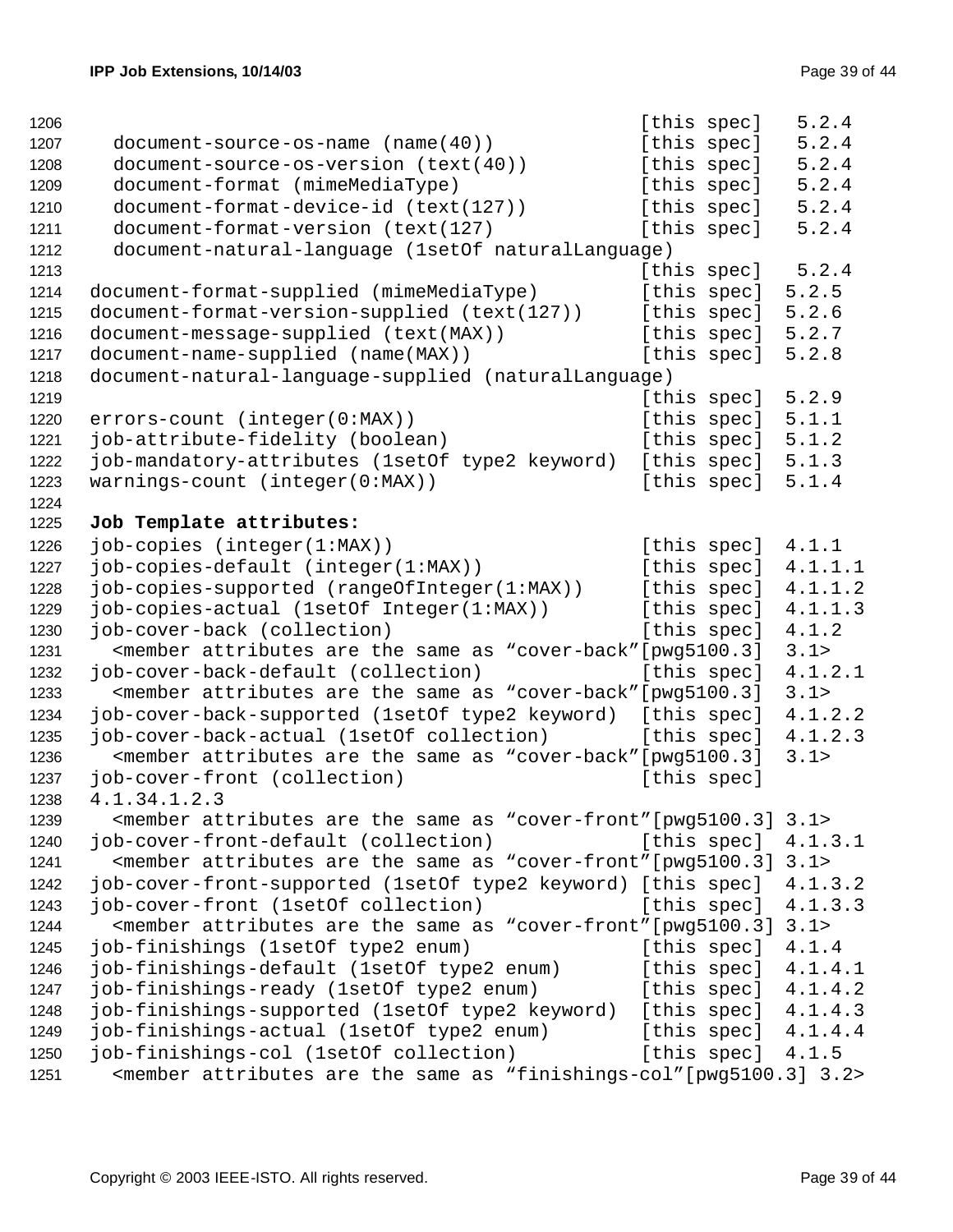```
1252 job-finishings-col-default (1setOf type2 enum) [this spec] 4.1.5.1
1253 job-finishings-col-ready (1setOf type2 enum) [this spec] 4.1.5.2
1254 job-finishings-col-supported (1setOf type2 keyword)
1255 [this spec] 4.1.5.3
1256 job-finishings-col-actual (1setOf collection) [this spec] 4.1.5.4
1257 <member attributes are the same as "finishings-col"[pwg5100.3] 3.2>
1258 output-device (name(127)) [this spec] 4.2.1
1259 output-device-ready (1setOf name(127)) [this spec] Error! 
1260 Reference source not found.
1261 output-device-supported (1setOf name(127)) [this spec] 4.2.1.2
1262 output-device-actual (1setOf name(127)) [this spec] 4.2.1.3
1263 print-content-optimize (type2 keyword) [this spec] 4.2.2
1264 print-content-optimize-default (type2 keyword) [this spec] 4.2.2.1
1265 print-content-optimize-supported (1setOf type2 keyword)
1266 [this spec] 4.2.2.2
1267 print-content-optimize-actual (1setOf type2 keyword)
1268 [this spec] 4.2.2.3
1269
1270 Printer Description attributes:
1271 document-charset-default (charset) [this spec] 7.1
1272 document-charset-supported (1setOf charset) [this spec] 7.2
1273 document-digital-signature-default (type2 keyword) [this spec] 7.3
1274 document-digital-signature-supported (1setOf type2 keyword)
1275 f this spec 3 and 1275
1276 document-format-details-default (collection) [this spec] 7.5
1277 <member attributes are the same as "document-format-details"
1278 I this spec] 3.2.5>
1279 document-format-details-supported (1setOf type2 keyword)
1280 [this spec] 7.6
1281 document-format-version-default (text(127)) [this spec] 7.7
1282 document-format-version-supported (1setOf text(127)) [this spec] 7.8
1283 document-natural-language-default (naturalLanguage) [this spec] 7.9
1284 document-natural-language-supported (1setOf naturalLanguage)
1285 [this spec] 7.10
1286
1287 Operation attributes:
1288 document-charset (charset) [this spec] 3.2.2
1289 document-digital-signature (type2 keyword) [this spec] 3.2.3
1290 document-format-details (1setOf collection) [this spec] 3.2.5
1291 document-source-application-name (name(MAX)) [this spec] 3.2.5.1
1292 document-source-application-version (text(127))
1293 Intervention Contract Contract Contract Contract Contract Contract Contract Contract Contract Contract Contract Contract Contract Contract Contract Contract Contract Contract Contract Contract Contract Contract Contr
1294 document-source-os-name (name(40)) [this spec] 3.2.5.3
1295 document-source-os-version (text(40)) [this spec] 3.2.5.4
1296 document-format (mimeMediaType) [this spec] 3.2.5.5
1297 document-format-device-id (text(127)) [this spec] 3.2.5.6
```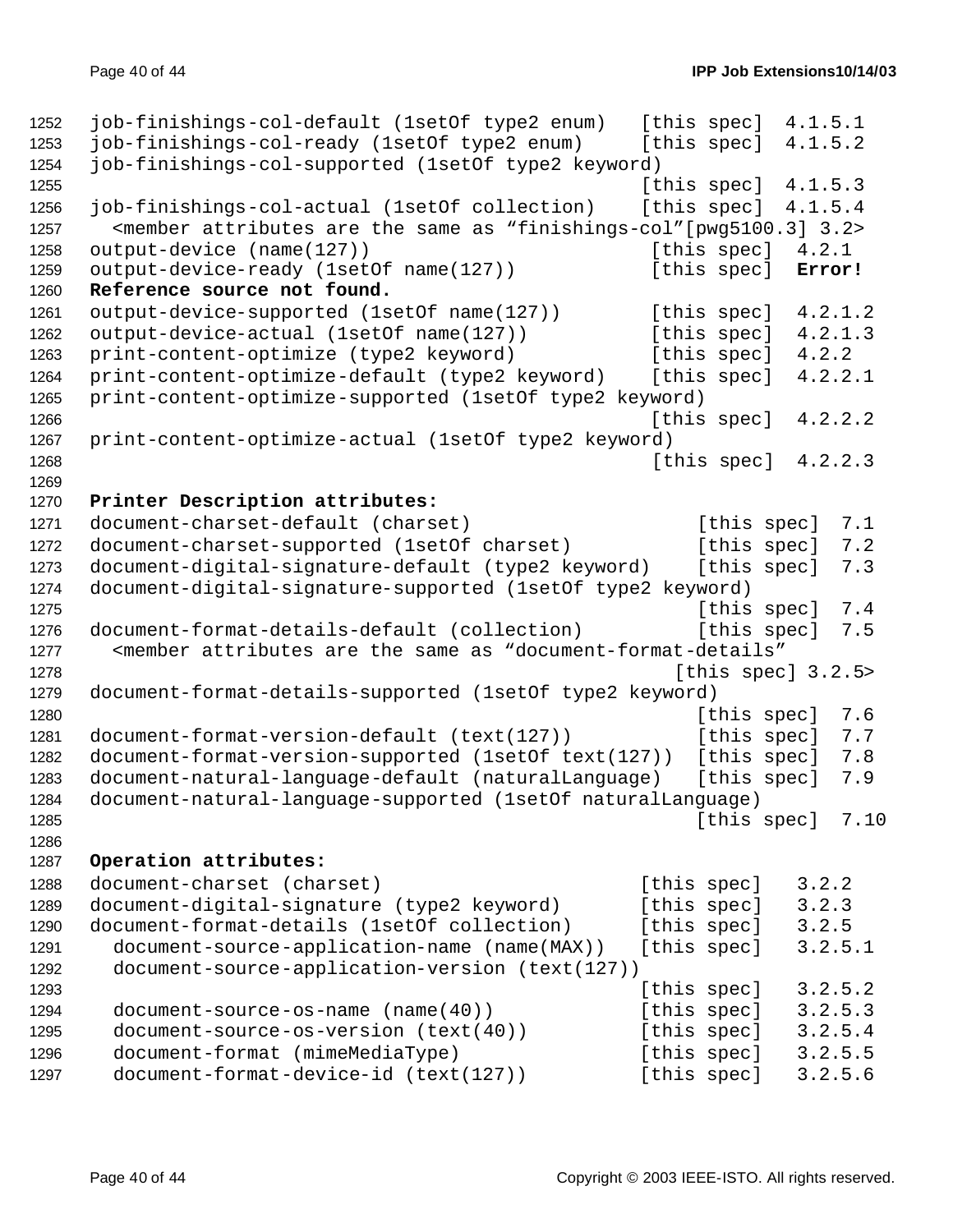```
1298 document-format-version (text(127) [this spec] 3.2.5.7
1299 document-natural-language (1setOf naturalLanguage)
1300 f this spec 3.2.5.8
1301 document-format-version (text(127)) [this spec] 3.2.6
1302 document-natural-language (naturalLanguage) [this spec] 3.2.9
1303 job-mandatory-attributes (1setOf type2 keyword) [this spec] 3.1.2
1304 13.2 Keyword attribute values
1305 document-digital-signature (type2 keyword) [this spec] 3.2.3
1306 document-digital-signature-default (type2 keyword)
1307 Intervention Contract Contract Contract Contract Contract Contract Contract Contract Contract Contract Contract Contract Contract Contract Contract Contract Contract Contract Contract Contract Contract Contract Contr
1308 document-digital-signature-supported (1setOf type2 keyword)
1309 In the contract of the contract of the contract of the contract of the contract of the contract of the contract of the contract of the contract of the contract of the contract of the contract of the contract of the c
1310 dss [this spec] 3.2.3
1311 none [this spec] 3.2.3
1312 pqp [this spec] 3.2.3
1313 smime [this spec] 3.2.3
1314 xmldsig 2.2.3
1315
1316 document-format-details-supported (1setOf type2 keyword)
1317 In the contract of the contract of the contract of the contract of the contract of the contract of the contract of the contract of the contract of the contract of the contract of the contract of the contract of the c
1318 document-source-application-name [this spec] 7.6
1319 document-source-application-version [this spec] 7.6
1320 document-source-os-name [this spec] 7.6
1321 document-source-os-version [this spec] 7.6
1322 document-format interest in the species of the species of the species of the species of the species of th
1323 document-format-device-id [this spec] 7.6
1324 document-format-version 1324 document-format-version [this spec] 7.6
1325 document-natural-language (this spec) 7.6
1326
1327 job-cover-back-supported (1setOf type2 keyword) [this spec] 4.1.2.2
1328 <same as "cover-back-supported" [pwg5100.3] 3.1.4
1329 job-cover-front-supported (1setOf type2 keyword) [this spec] 4.1.2.2
1330 <same as "cover-front-supported" [pwg5100.3] 3.1.4
1331 job-mandatory-attributes (1setOf type2 keyword) [this spec] 3.1.2
1332 <any Job Template attribute keyword>
1333
1334 job-state-reasons (1setOf type2 keyword) [rfc2911] 4.3.8
1335 digital-signature-did-not-verify [this spec] 6.1
1336 digital-signature-type-not-supported [this spec] 6.1
1337 errors-detected [this spec] 6.1
1338 job-digital-signature-wait [this spec] 6.1
1339 warnings-detected 1339 warnings-detected 1339 [this spec] 6.1
1340
1341 media (type2 keyword | name(MAX)) [rfc2911] 4.2.11
1342 choice iso a4 210x297mm na letter 8.5x11in [this spec] 6.2
```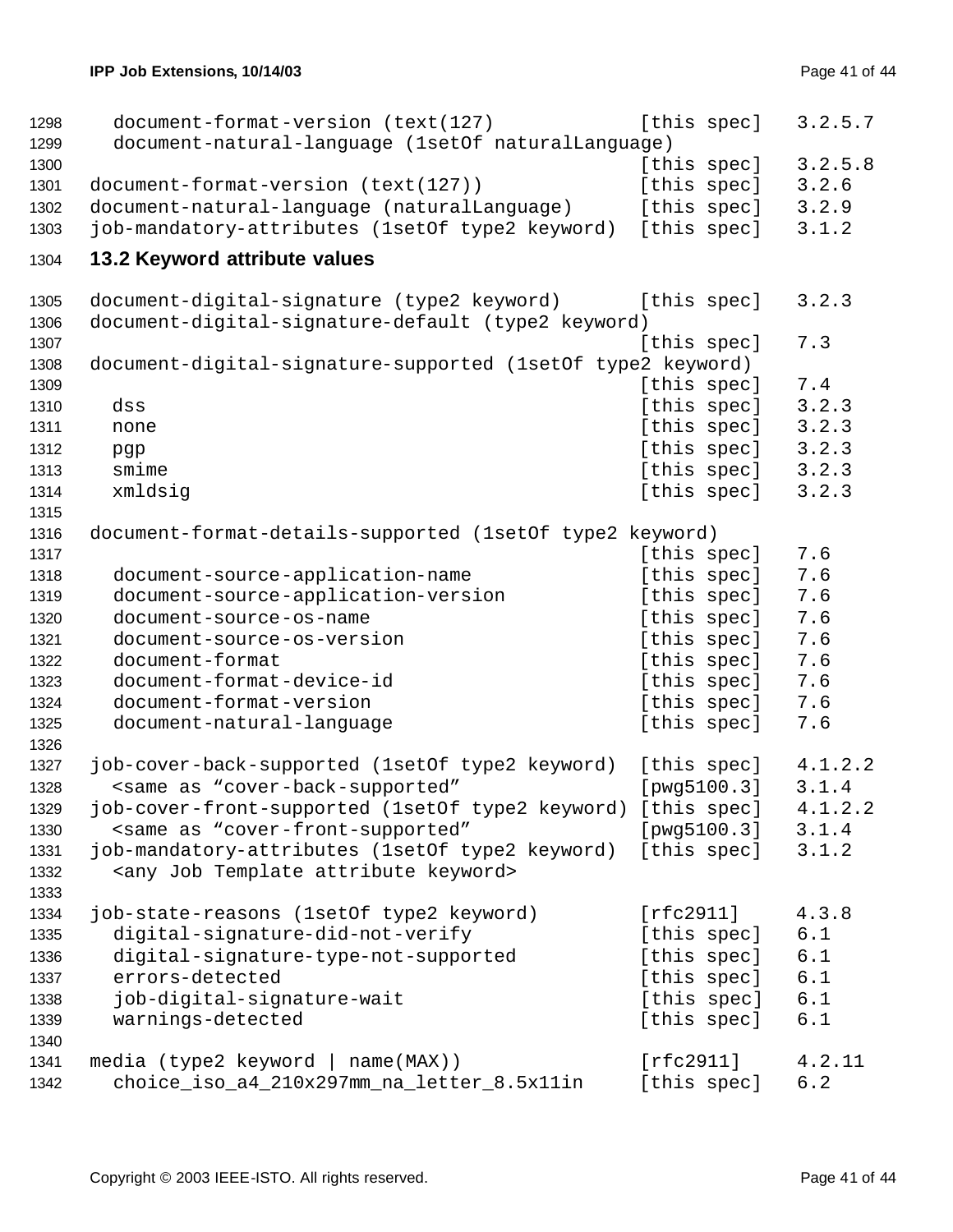| 1343 | print-content-optimize (type2 keyword) | [this spec] | 4.2.2 |
|------|----------------------------------------|-------------|-------|
| 1344 | photo                                  | [this spec] | 4.2.2 |
| 1345 | graphic                                | [this spec] | 4.2.2 |
| 1346 | text                                   | [this spec] | 4.2.2 |
| 1347 | text-and-graphic                       | [this spec] | 4.2.2 |

### **13.3 Enum Attribute Values**

 The following table lists all the new enum attribute values defined in this document as additional type2 enum values. These are to be registered according to the procedures in RFC 2911 [rfc2911] section 6.1. 

| 1353 | job-finishings (1setOf type2 enum)                                                                |                   | [this spec] $4.1.3.3$ |
|------|---------------------------------------------------------------------------------------------------|-------------------|-----------------------|
| 1354 | job-finishings-default (1setOf type2 enum)                                                        |                   | [this spec] $4.1.4.1$ |
| 1355 | job-finishings-ready (1setOf type2 enum)                                                          |                   | [this spec] $4.1.4.2$ |
| 1356 | job-finishings-supported (1setOf type2 enum)                                                      |                   | [this spec] $4.1.4.3$ |
| 1357 | <enum "finishings"="" are="" as="" same="" the="" values=""></enum>                               |                   |                       |
| 1358 |                                                                                                   |                   |                       |
| 1359 | job-finishings-col-supported (1setOf type2 keyword)                                               |                   |                       |
| 1360 |                                                                                                   |                   | [this spec] $4.1.5.3$ |
| 1361 | <same "finishing-col-supported"<="" as="" for="" td=""><td>[pwg5100.3] 3.2.5</td><td></td></same> | [pwg5100.3] 3.2.5 |                       |
|      |                                                                                                   |                   |                       |

## **14 Internationalization Considerations**

 The internationalization considerations for the extensions defined in this specification are the same as for handling the Job object in [rfc2911].

## **15 Security Considerations**

This specification adds no more security burden on Printer implementations than does [rfc2911].

### **16 Contributors**

```
1368 Don Fullman, Xerox
```
- Ira McDonald, High North
- Dennis Carney, IBM

## **17 Author's Address**

 Tom Hastings Xerox Corporation 737 Hawaii St. El Segundo, CA 90245 Phone: 310 333-6413 Fax: 310 333-5514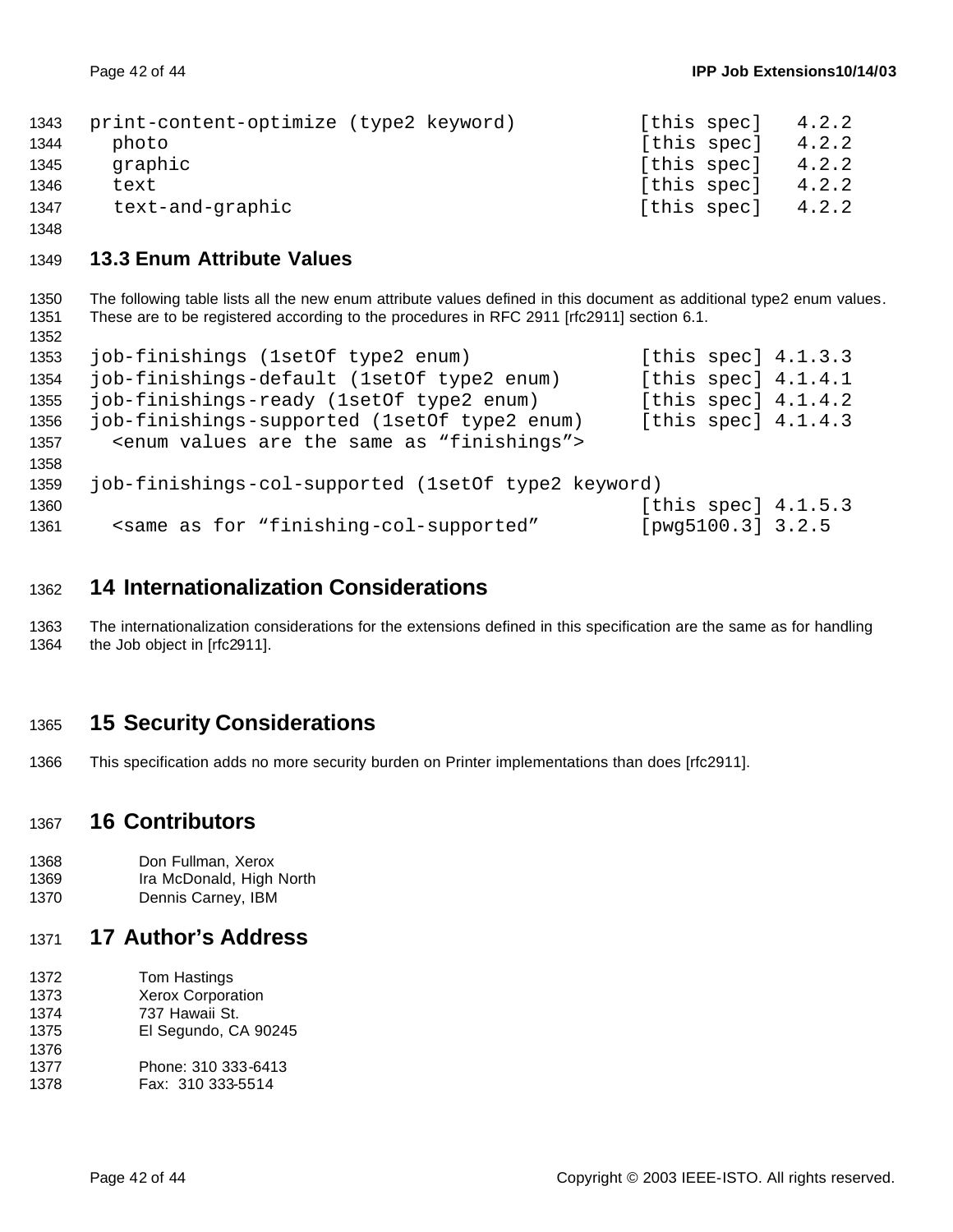e-mail: hastings@cp10.es.xerox.com Peter Zehler Xerox Corporation MS: 0128-30E 800 Phillips Road Webster, NY 14580-9701 Phone: 1+585+2658755 Fax: e-mail: PZehler@crt.xerox.com 

## **18 Annex A: Additional requirements for a revision of the PWG IEEE/ISTO 5101.1 Candidate Standard [pwg5101.1] to add the new 'choice\_xxx'**

 This section also generalizes the choice mechanism for inclusion in a revision to the PWG IEEE/ISTO 5101.1 Candidate Standard [pwg5101.1]. This specification gives the *outline* of the proposed addition to [pwg5101.1] for information only, in order to agree to the one new value defined for use with IPPFAX, namely, **'choice\_iso\_a4\_210x297mm\_na\_letter\_8.5x11in'.**

- The proposed extension to [pwg5101.1] will have the following requirements:
- 1. The ABNF will be extended to define the **'choice\_'** prefix to introduce a list of choices of self describing names.
- 2. Following the **'choice\_'** prefix will be two or more fully self describing names, including all three fields.
- 3. The order of the list of fully self describing names MUST be in alphabetic order, so that there is only one canonical order for each list of choices.
- 1403 4. Printer MAY support dynamic combinations of supported values or MAY support the entire choice value as a conventional keyword which it simply matches for validation purposes.
- 5. Printer MUST map the choice value to a particular supported value when selecting the actual media for marking.
- 6. If the Printer supports a **'choice\_xxx'** "media" attribute value and the "media-ready" Printer attribute, the Printer MUST include the **'choice\_xxx'** value in its "media-ready" Printer attribute as well as the currently loaded value(s) when at least one of the members of a choice value is ready. For example, if **'iso\_a4\_210x297mm'** is loaded, then the "media-ready" Printer attribute MUST include the **'iso\_a4\_210x297mm'** and the **'choice\_iso\_a4\_210x297mm\_na\_letter\_8.5x11in'** values.

## **19 Annex B: Change Log (informative - to be removed before publication)**

- The following summaries of the changes in reverse chronological order:
- Version 0.9, October 14, 2003:
- 1415 1. Updated references
- Version 0.8, October 1, 2003:
- 1417 1. made changes for Jerry Thrasher's 3 editorial comments